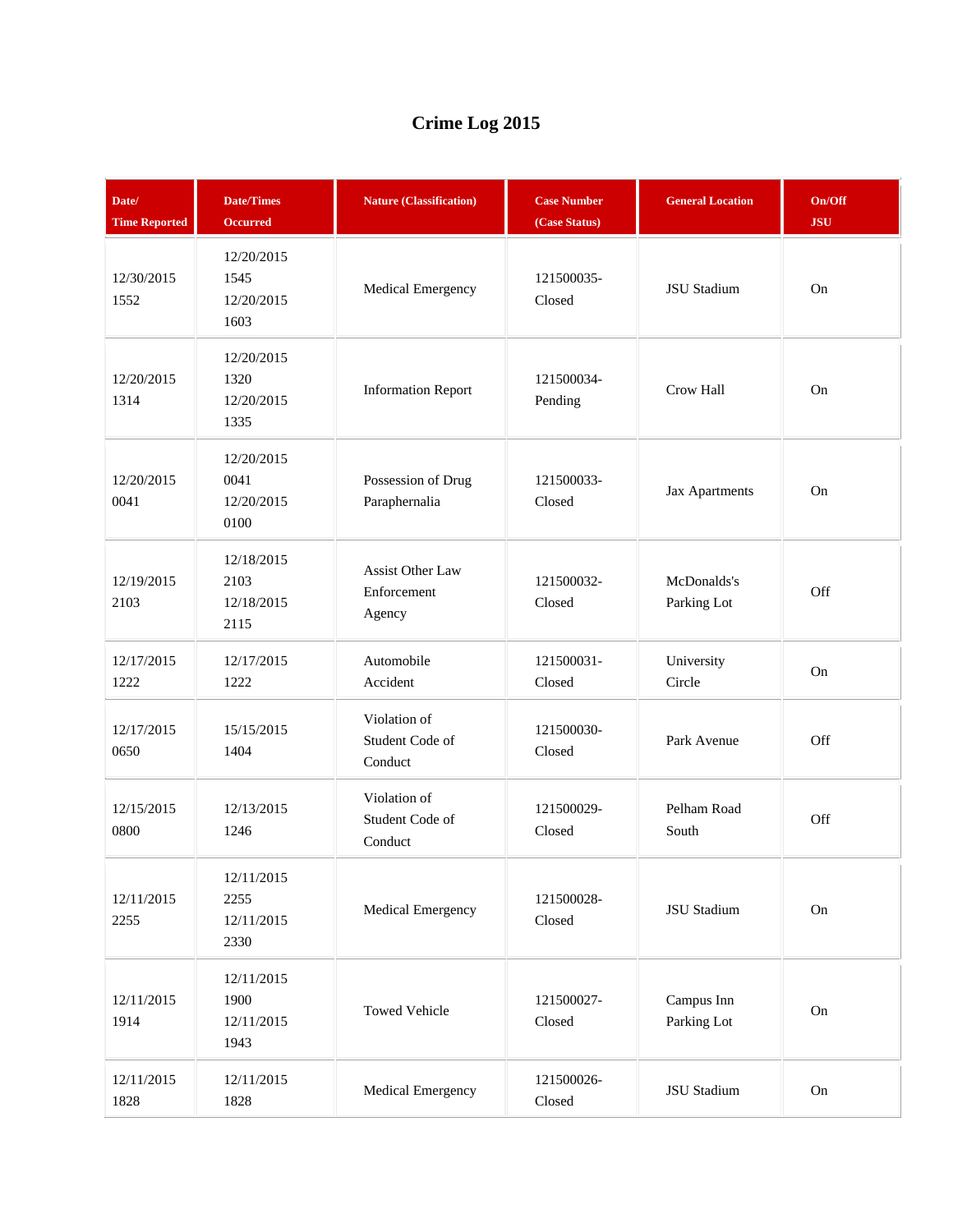|                    | 12/11/2015<br>1830                       |                                                                   |                       |                                           |     |
|--------------------|------------------------------------------|-------------------------------------------------------------------|-----------------------|-------------------------------------------|-----|
| 12/11/2015<br>1219 | 12/09/2015<br>0000<br>12/11/2015<br>1215 | Duty Upon Striking<br>an Unattended<br>Vehicle                    | 121500025-<br>Closed  | <b>Curtiss Hall</b>                       | On  |
| 12/11/2015<br>1229 | 12/10/2015<br>1539                       | <b>Threat Assessment</b>                                          | 121500024-<br>Pending | <b>Bibb Graves</b>                        | On  |
| 12/10/2015<br>2126 | 12/10/2015<br>2100<br>12/10/2015<br>2153 | Medical Emergency                                                 | 121500023-<br>Closed  | Dixon Hall                                | On  |
| 12/10/2015<br>1550 | 12/10/2015<br>1200                       | Threat Assessment                                                 | 121500022-<br>Closed  | <b>JSU</b>                                | On  |
| 12/10/2015<br>0120 | 12/09/2015<br>1130<br>12/10/2015<br>1100 | Theft of Property                                                 | 121500021-<br>Pending | Pete Mathews<br>Coliseum<br>Tennis Courts | On  |
| 12/10/2015<br>0630 | 11/05/2015<br>2000                       | <b>Information Report</b>                                         | 121500020-<br>Closed  | The Reserve<br>Apartments                 | Off |
| 12/09/2015<br>1547 | 12/06/2015<br>1200<br>12/09/2015<br>1540 | Discharge into an<br>Unoccupied<br>Vehicle & Criminal<br>Mischief | 121500019-<br>Closed  | Pete Mathews<br>Coliseum<br>Parking Lot   | On  |
| 12/09/2015<br>1506 | 12/09/2015<br>1500<br>12/09/2015<br>1519 | <b>Medical Emergency</b>                                          | 121500018-<br>Closed  | <b>WOW</b>                                | On  |
| 12/09/2015<br>0718 | 12/09/2015<br>0230<br>12/09/2015<br>0718 | <b>Unlawful Breaking</b><br>& Entering a<br>Vehicle               | 121500017-<br>Pending | Paul Carpenter<br>Village                 | On  |
| 12/09/2015<br>0035 | 12/09/2015<br>0030<br>12/09/2015<br>0049 | Medical Emergency                                                 | 121500016-<br>Closed  | Dixon Hall                                | On  |
| 12/08/2015<br>1028 | 12/08/2015<br>1028                       | Medical Emergency                                                 | 121500015-<br>Closed  | Ayers Hall                                | On  |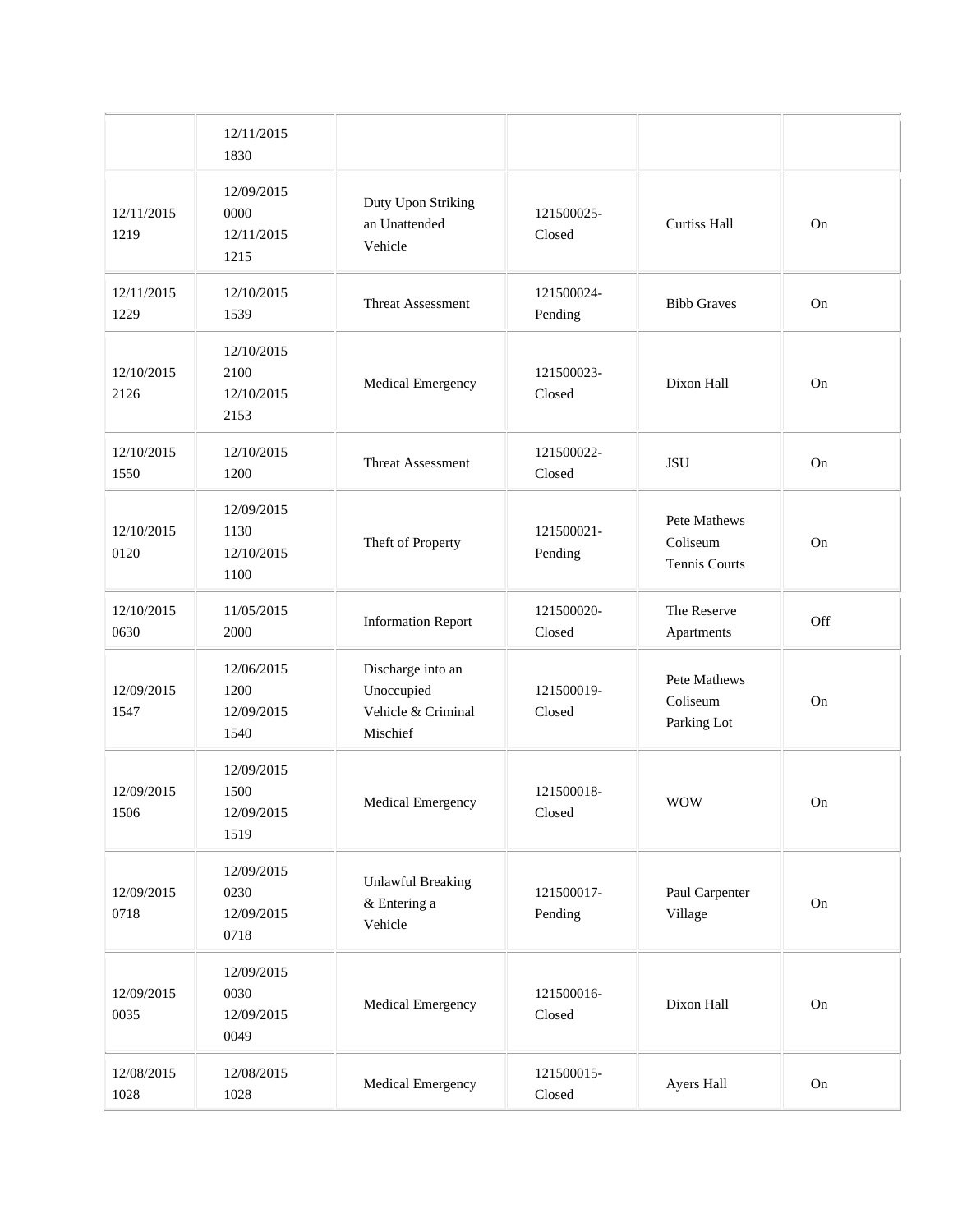|                    | 12/08/2015<br>1052                       |                                                   |                           |                                         |            |
|--------------------|------------------------------------------|---------------------------------------------------|---------------------------|-----------------------------------------|------------|
| 12/08/2015<br>0715 | 12/08/2015<br>0715                       | <b>Information Report</b>                         | 121500014-<br>Closed      | Salls Hall                              | On         |
| 12/07/2015<br>2117 | 12/07/2015<br>1800                       | Threat Assessment                                 | 121500013-<br>Closed      | Ayers Hall                              | On         |
| 12/07/2015<br>1024 | 10/02/2015<br>1145                       | Medical Emergency                                 | 121500012-<br>Closed      | Little River<br>Canyon                  | On         |
| 12/06/2015<br>1917 | 12/06/2015<br>1900<br>12/06/2015<br>1938 | Medical Emergency                                 | 121500011-<br>Closed      | Amphitheater                            | On         |
| 12/05/2015<br>1515 | 12/05/2015<br>1515                       | Medical Emergency                                 | 121500010-<br>Closed      | JSU Stadium                             | On         |
| 12/05/2015<br>2239 | 12/04/2015<br>1830<br>12/05/2015<br>2230 | Arrest-Discharge<br>into an Unoccupied<br>Vehicle | 121500009-<br>1<br>Closed | Pete Mathews<br>Coliseum<br>Parking Lot | On         |
| 12/04/2015<br>1524 | 12/03/2015<br>1330<br>12/04/2015<br>1300 | Burglary                                          | 121500008-<br>Inactive    | Dixon Hall                              | On         |
| 12/05/2015<br>0509 | 12/03/2015<br>1600<br>12/05/2015<br>0509 | Arrest-Discharge<br>into an Unoccupied<br>Vehicle | 121500007-<br>1<br>Closed | Pete Mathews<br>Coliseum<br>Parking Lot | On         |
| 12/04/2015<br>1246 | 12/04/2015<br>1246                       | Assist Other Law<br>Enforcement<br>Agency         | 121500006-<br>Closed      | Salls Hall                              | On         |
| 12/04/2015<br>0207 | 12/04/2015<br>0207<br>12/04/2015<br>0231 | <b>Information Report</b>                         | 121500005-<br>Pending     | Information<br>Center                   | ${\rm On}$ |
| 12/03/2015<br>1225 | 11/24/2015<br>0900<br>12/03/2015<br>1240 | <b>Lost Property</b>                              | 121500004-<br>Closed      | Gamecock<br>Village                     | Off        |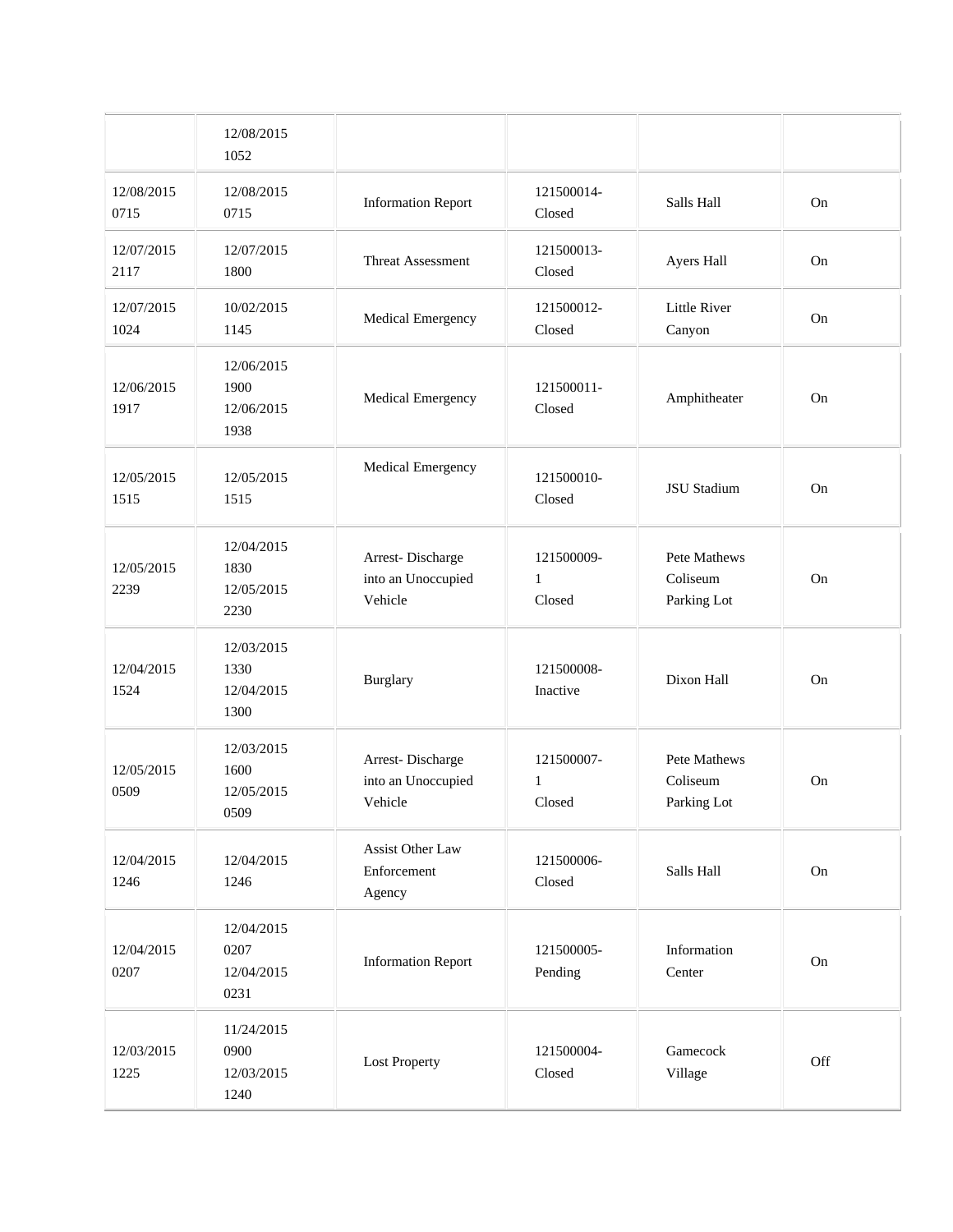| 12/03/2015<br>0707 | 12/02/2015<br>0945<br>12/03/2015<br>0703 | <b>Trespass Warning</b><br>Issued                    | 121500003-<br>Closed                 | Leone Cole<br>Auditorium      | On        |
|--------------------|------------------------------------------|------------------------------------------------------|--------------------------------------|-------------------------------|-----------|
| 12/01/2015<br>0819 | 12/01/2015<br>0819                       | Automobile<br>Accident                               | 121500002-<br>Closed                 | Meehan Hall<br>Parking Lot    | On        |
| 12/01/2015<br>0800 | 11/29/2015<br>0355                       | Violation of<br>Student Code of<br>Conduct           | 121500001-<br>Closed                 | Interstate 20                 | Off       |
| 11/30/2015<br>1823 | 11/30/2015<br>1820                       | Medical Emergency                                    | 111500051-<br>Closed                 | <b>Brewer Hall</b>            | $\rm On$  |
| 11/30/2015<br>1405 | 11/30/2015<br>1200                       | <b>Information Report</b>                            | 111500050-<br>Inactive               | Park Place III                | On        |
| 11/30/2015<br>1336 | 11/30/2015<br>0945<br>11/30/2015<br>1357 | Domestic Dispute                                     | 111500049-<br>Closed                 | <b>Brewer Hall</b>            | On        |
| 11/30/2015<br>1215 | 11/04/2015<br>1000<br>11/30/2015<br>1030 | Violation of<br>Student Code of<br>Conduct           | 111500048-<br>Pending                | <b>Bibb Graves</b>            | On        |
| 11/27/2015<br>0008 | 11/26/2015<br>0830<br>11/27/2015<br>0000 | Fire                                                 | 111500047-<br>Closed                 | Jax Apartments                | On        |
| 11/22/2015<br>1248 | 11/22/2015<br>1248                       | Automobile<br>Accident                               | 111500046-<br>Closed                 | Jax Apartments<br>Parking Lot | <b>On</b> |
| 11/28/2015<br>1255 | 11/28/2015<br>0100<br>11/28/2015<br>0000 | Criminal Mischief                                    | 111500045-<br>Pending                | Hammond Hall                  | On        |
| 11/21/2015<br>1507 | 11/21/2015<br>1430<br>11/21/2015<br>1506 | Medical Emergency                                    | 111500044-<br>Closed                 | JSU Stadium                   | On        |
| 11/21/2015<br>0205 | 11/21/2015<br>0205                       | Arrest-Disorderly<br>Conduct &<br>Possession of Drug | 111500043-<br>$\mathbf{1}$<br>Closed | Salls Hall                    | On        |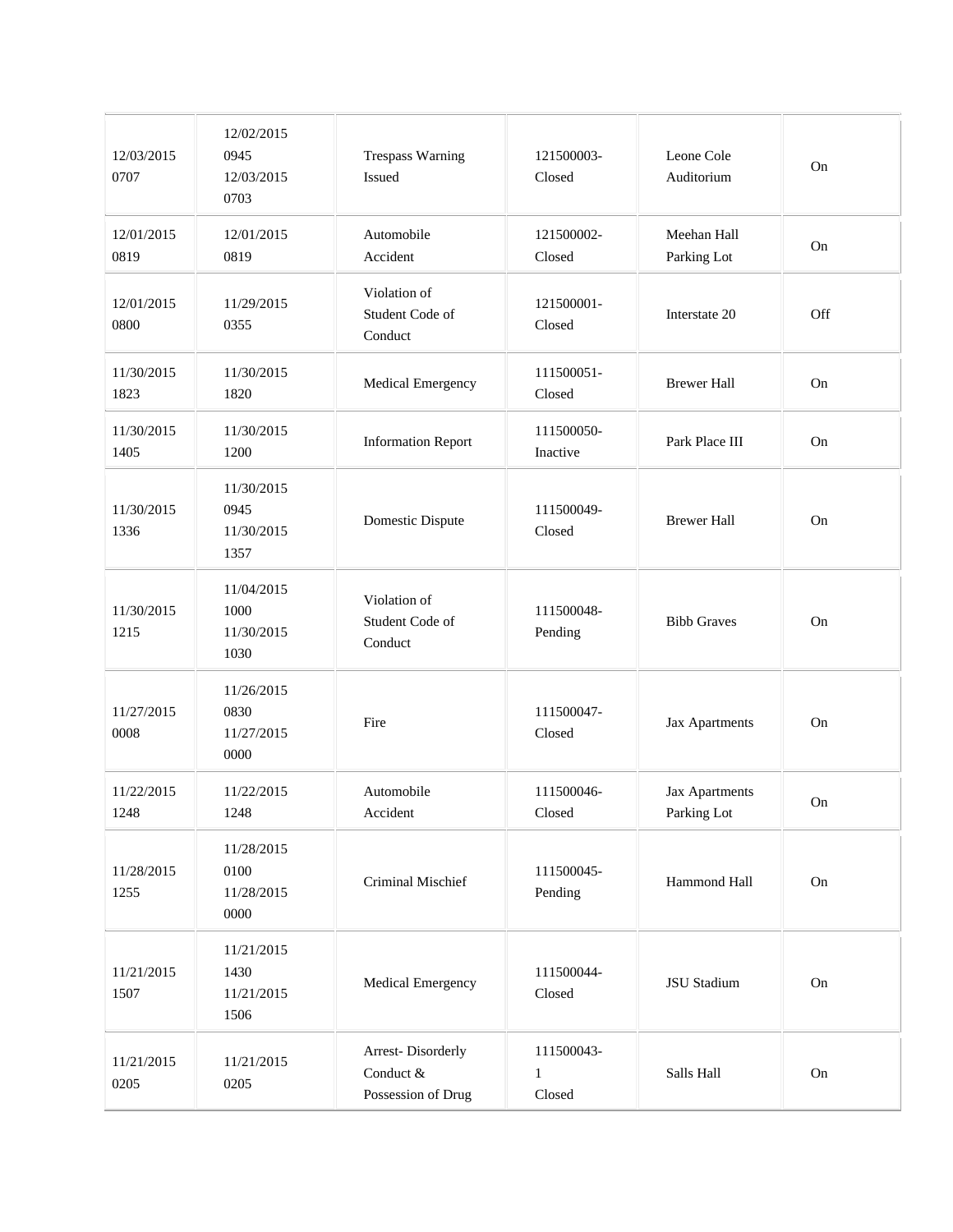|                    |                                          | Paraphernalia                                  |                            |                                                 |          |
|--------------------|------------------------------------------|------------------------------------------------|----------------------------|-------------------------------------------------|----------|
| 11/21/2015<br>0000 | 11/20/2015<br>2350<br>11/20/2015<br>0024 | <b>Information Report</b>                      | 111500042-<br>Closed       | Daugette Hall                                   | On       |
| 11/20/2015<br>1941 | 11/20/2015<br>1940<br>11/20/2015<br>1958 | Medical Emergency                              | 111500041-<br>Closed       | Meehan Hall                                     | On       |
| 11/19/2015<br>2244 | 11/19/2015<br>2244                       | <b>Arrest-Possession</b><br>of Marijuana       | 111500040-<br>$\mathbf{1}$ | <b>Colonial Arms</b><br>Apartments              | On       |
| 11/19/2015<br>1941 | 11/19/2015<br>1941<br>11/19/2015<br>2027 | Violation of<br>Student Code of<br>Conduct     | 111500039-<br>Closed       | <b>Central Station</b>                          | On       |
| 11/19/2015<br>1527 | 11/16/2015<br>1100<br>11/19/2015<br>1527 | Duty Upon Striking<br>an Unattended<br>Vehicle | 111500038-<br>Closed       | <b>Brewer Hall</b><br>Parking Lot               | On       |
| 11/19/2015<br>1343 | 11/19/2015<br>1230<br>11/19/2015<br>1330 | Theft of Property                              | 111500037-<br>Closed       | <b>Stone Center</b>                             | on       |
| 11/19/2015<br>1331 | 11/19/2015<br>0900<br>11/19/2015<br>1319 | Delayed Accident<br>Report                     | 111500036-<br>Closed       | <b>Stone Center</b><br>Parking Lot              | On       |
| 11/19/2015<br>0948 | 11/19/2015<br>0947<br>11/19/2015<br>0959 | Medical Emergency                              | 111500035-<br>Closed       | Paul Carpenter<br>Village                       | On       |
| 11/17/2015<br>1606 | 11/17/2015<br>1316                       | Threat Assessment                              | 111500034-<br>Closed       | <b>Stone Center</b>                             | $\rm On$ |
| 11/17/2015<br>0911 | 11/17/2015<br>0750<br>11/17/2015<br>0800 | <b>Information Report-</b>                     | 111500033-<br>Closed       | Theron<br>Montgomery<br>Building<br>Parking Lot | On       |
| 11/17/2015         | 11/17/2015                               | Arrest-Possession                              | 111500032-                 | Paul Carpenter                                  | On       |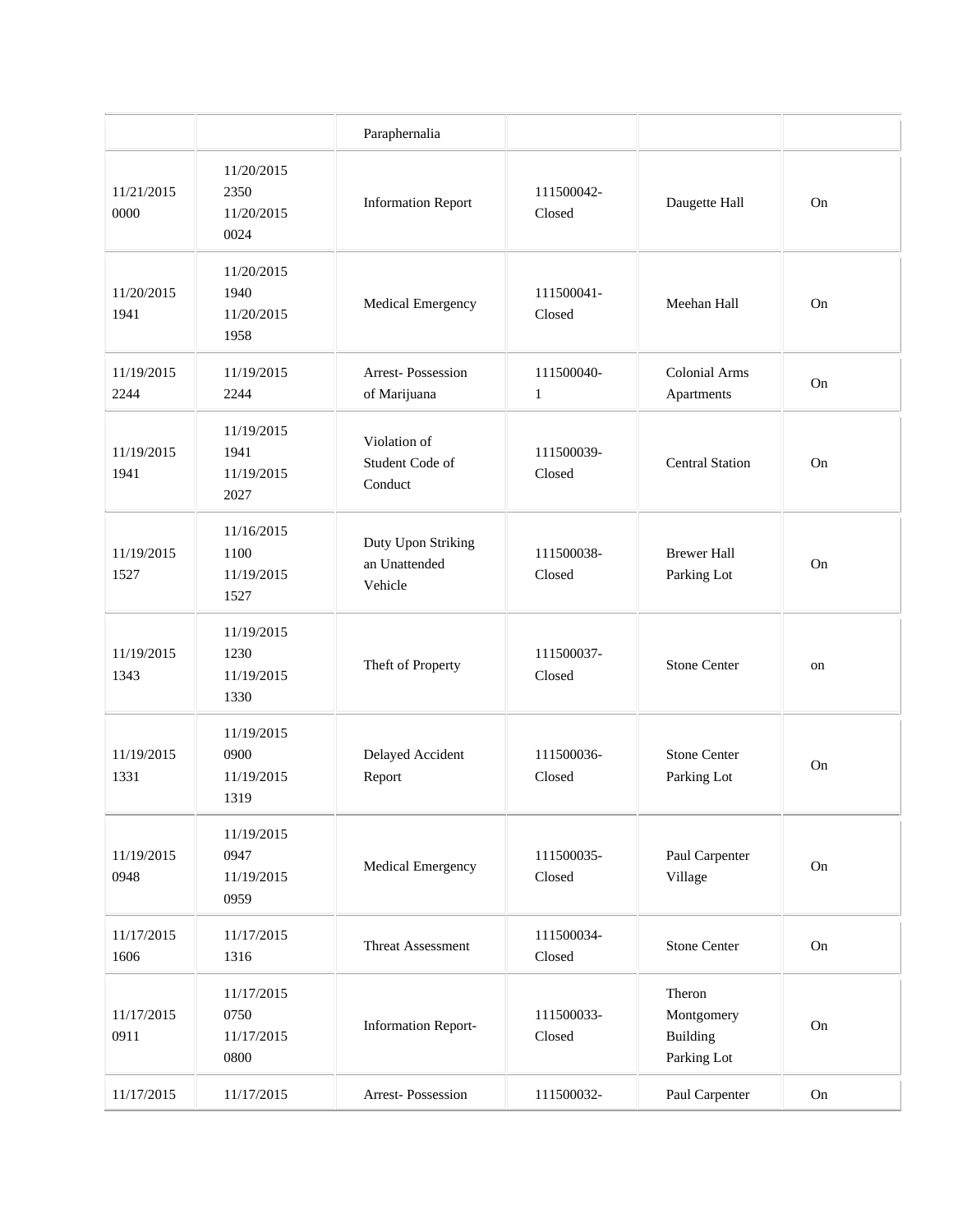| 0026               | 0026                                     | of Marijuana &<br>Drug Paraphernalia                | $\mathbf{1}$<br>Closed               | Village                                       |          |
|--------------------|------------------------------------------|-----------------------------------------------------|--------------------------------------|-----------------------------------------------|----------|
| 11/16/2015<br>0953 | 11/16/2015<br>0953                       | Automobile<br>Accident                              | 111500031-<br>Closed                 | Houston Cole<br>Library<br>Parking Lot        | On       |
| 11/13/2015<br>0902 | 11/13/2015<br>0805<br>11/13/2015<br>0937 | <b>Unlawful Breaking</b><br>& Entering a<br>Vehicle | 111500030-<br>Pending                | McGee Hall<br>Parking Lot                     | On       |
| 11/12/2015<br>1546 | 11/12/2015<br>1540<br>11/12/2015<br>1602 | Medical Emergency                                   | 111500029-<br>Closed                 | Meehan Hall                                   | On       |
| 11/12/2015<br>1120 | 11/12/2015<br>0900<br>11/12/2015<br>0930 | Criminal Mischief                                   | 111500028-<br>Pending                | Campus Inn<br>Apartments                      | On       |
| 11/12/2015<br>0917 | 11/10/2015<br>1530<br>11/11/2015<br>0840 | Theft of Property                                   | 111500027-<br>Pending                | Mason Hall                                    | On       |
| 11/11/2015<br>1509 | 11/11/2015<br>1500<br>11/11/2015<br>1509 | <b>Information Report-</b>                          | 111500026-<br>Closed                 | <b>Stone Center</b>                           | On       |
| 11/11/2015<br>0947 | 11/11/2015<br>0947                       | Automobile<br>Accident                              | 111500025-<br>Closed                 | <b>Houston Cole</b><br>Library<br>Parking Lot | On       |
| 11/10/2015<br>1304 | 11/09/2015<br>0817                       | Violation of<br>Student Code of<br>Conduct          | 111500024-<br>Pending                | Facebook                                      | $\rm On$ |
| 11/09/2015<br>2005 | 11/09/2015<br>2005                       | Arrest-<br>Consumption of<br>Alcohol by a MInor     | 111500023-<br>$\mathbf{2}$<br>Closed | Pete Mathews<br>Coliseum                      | $\rm On$ |
| 11/09/2015<br>2005 | 11/09/2015<br>2005                       | Arrest-<br>Consumption of<br>Alcohol by a Minor     | 111500023-<br>1<br>Closed            | Pete Mathews<br>Coliseum                      | $\rm On$ |
| 11/09/2015         | 11/08/2015                               | <b>Unlawful Breaking</b>                            | 111500022-                           | Meehan Hall                                   | On       |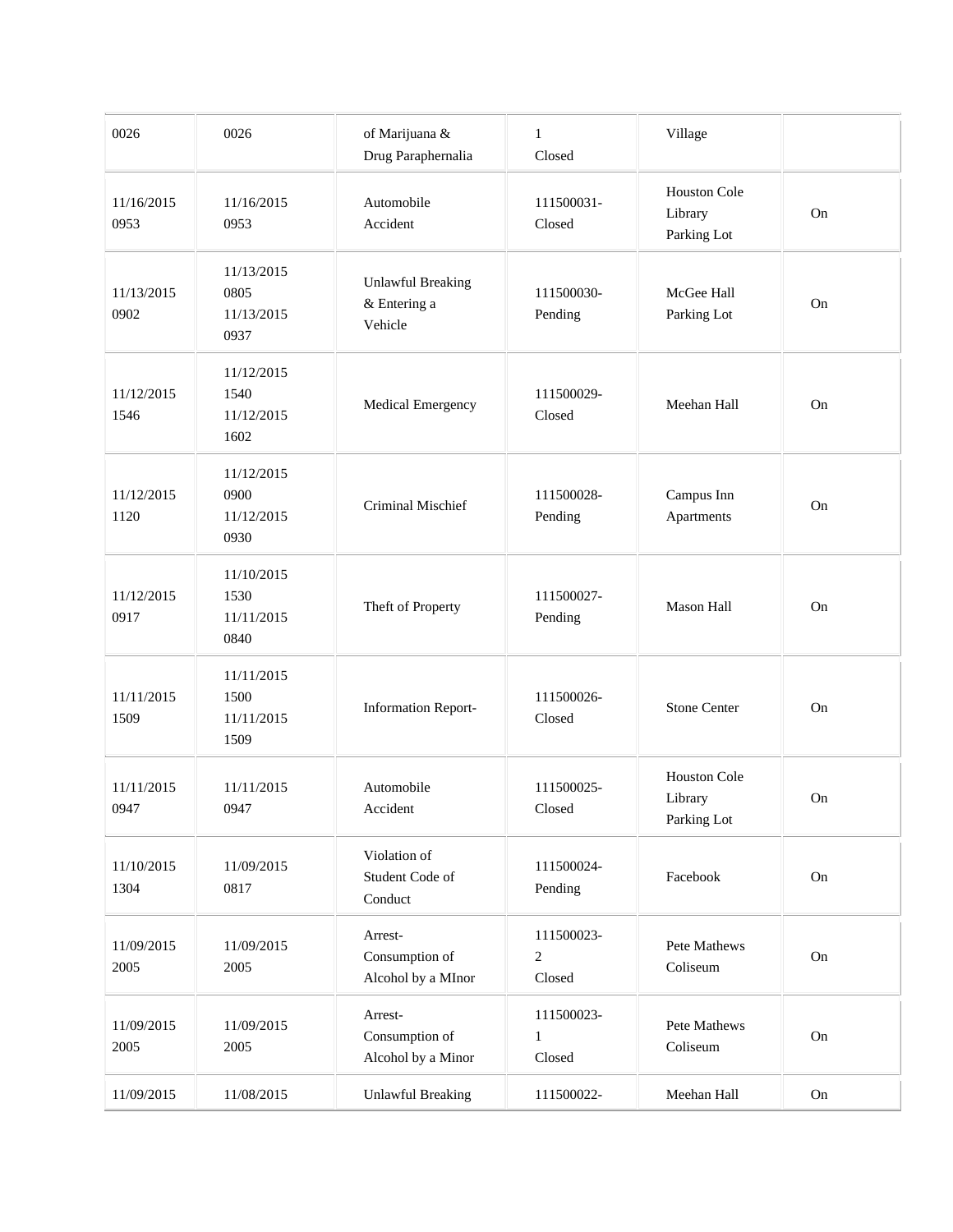| 1822               | 2200<br>11/08/2015<br>2230               | & Entering a<br>Vehicle                                | Pending                | Parking Lot                        |            |
|--------------------|------------------------------------------|--------------------------------------------------------|------------------------|------------------------------------|------------|
| 11/09/2015<br>1645 | 10/26/2015<br>1200<br>11/09/2015<br>1500 | Theft of Property                                      | 111500021-<br>Inactive | <b>Mason Hall</b>                  | On         |
| 11/09/2015<br>1637 | 11/09/2015<br>0800<br>11/09/2015<br>1635 | <b>Unlawful Breaking</b><br>& Entering a<br>Vehicle    | 111500020-<br>Pending  | Duncan<br>Maintenance<br>Shop      | On         |
| 11/09/2015<br>1419 | 11/02/2015<br>1200<br>11/09/2015<br>1418 | <b>Unlawful Breaking</b><br>$\&$<br>Entering a Vehicle | 111500019-<br>Pending  | Coffee Circle                      | On         |
| 11/09/2015<br>1122 | 11/08/2015<br>2000<br>11/08/2015<br>2005 | <b>Information Report</b>                              | 111500018-<br>Closed   | Campus Inn<br>Apartments           | On         |
| 11/08/2015<br>1640 | 11/08/2015<br>1625<br>11/08/2015<br>1654 | Violation of<br>Student Code of<br>Conduct             | 111500017-<br>Closed   | Houston Cole<br>Library            | On         |
| 11/16/2015<br>1245 | 10/30/2015<br>0957<br>11/06/2015<br>1245 | <b>Lost Property</b>                                   | 111500016-<br>Closed   | Salls Hall                         | On         |
| 11/05/2015<br>1455 | 11/05/2015<br>1455<br>11/05/2015<br>1516 | Assist Other Law<br>Enforcement<br>Agency              | 111500015-<br>Closed   | Forney Avenue                      | Off        |
| 11/05/2015<br>1310 | 11/05/2015<br>1310                       | Automobile<br>Accident                                 | 111500014-<br>Closed   | <b>Stone Center</b><br>Parking Lot | ${\rm On}$ |
| 11/04/2015<br>0730 | 11/01/2015<br>0849                       | Violation of<br>Student Code of<br>Conduct             | 111500013-<br>Closed   | Highway 204                        | Off        |
| 11/04/2015         | 10/29/2015                               | Violation of                                           | 111500012-             | Church                             | Off        |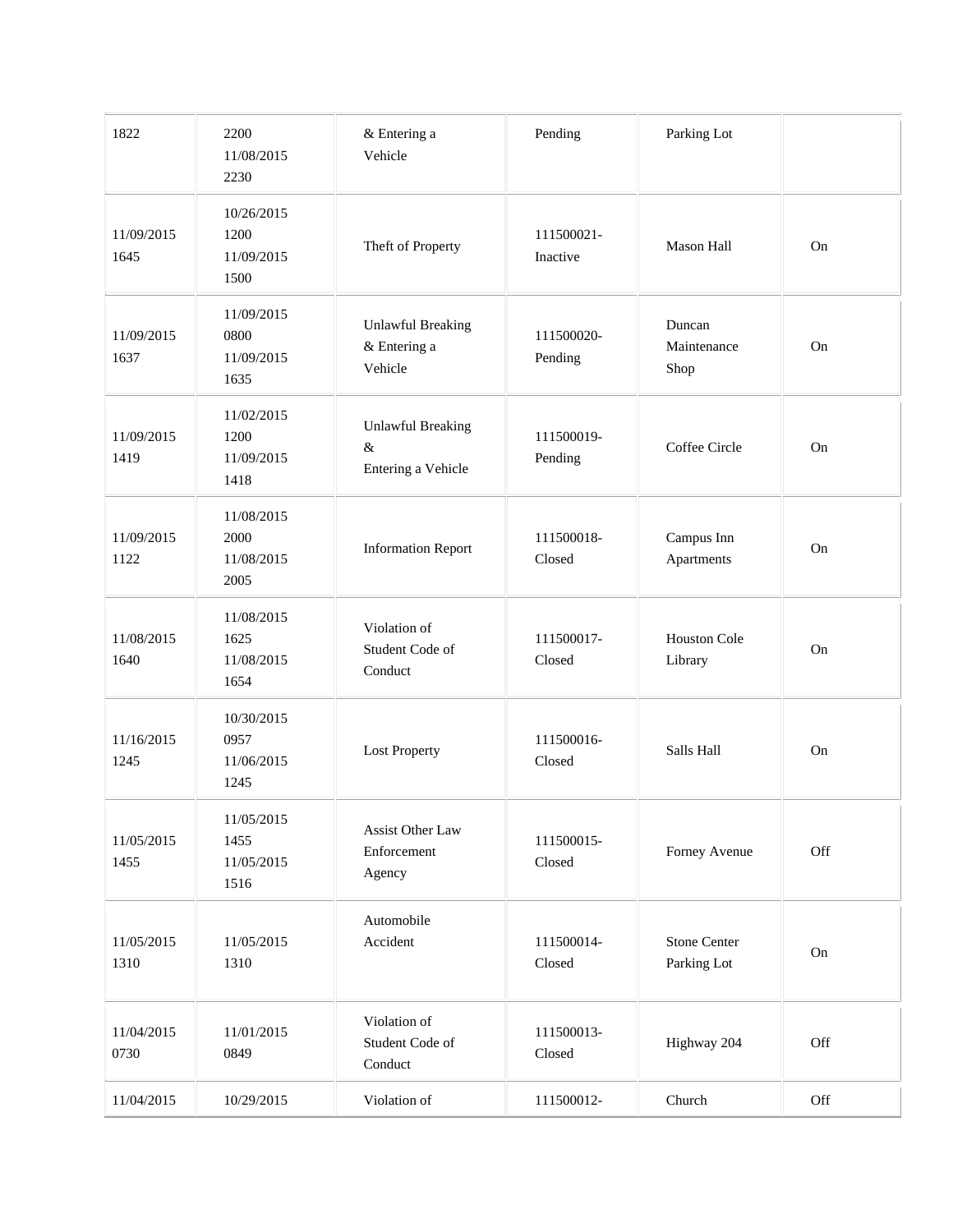| 0715               | 2356                                     | Student Code of<br>Conduct                                                                                        | Closed                               | Avenue                                 |            |
|--------------------|------------------------------------------|-------------------------------------------------------------------------------------------------------------------|--------------------------------------|----------------------------------------|------------|
| 11/04/2015<br>0645 | 08/30/2015<br>0213                       | Violation of<br>Student Code of<br>Conduct                                                                        | 111500011-<br>Closed                 | Church<br>Avenue                       | Off        |
| 11/03/2015<br>2129 | 11/03/2015<br>2115<br>11/03/2015<br>2145 | Violation of<br>Student Code of<br>Conduct                                                                        | 111500010-<br>Closed                 | Pete Mathews<br>Coliseum               | On         |
| 11/03/2015<br>1955 | 11/03/2015<br>1955                       | <b>Arrest-Possession</b><br>of Marijuana                                                                          | 111500009-<br>$\mathbf{1}$<br>Closed | Jax Apartments                         | On         |
| 11/03/2015<br>0910 | 11/03/2015<br>0910                       | Automobile<br>Accident                                                                                            | 111500008-<br>Closed                 | Houston Cole<br>Library<br>Parking Lot | On         |
| 11/03/2015<br>0920 | 10/30/2015<br>2341                       | Violation of<br>Student Code of<br>Conduct                                                                        | 111500007-<br>Closed                 | Mountain<br>Street                     | Off        |
| 11/03/2015<br>0900 | 10/30/2015<br>0158                       | Violation of<br>Student Code of<br>Conduct                                                                        | 111500006-<br>Closed                 | Park Avenue                            | Off        |
| 11/03/2015<br>0829 | 10/15/2015<br>0800<br>10/15/2015<br>1630 | <b>Threat Assessment</b>                                                                                          | 111500005-<br>Closed                 | Mason Hall                             | On         |
| 11/02/2015<br>2306 | 10/31/2015<br>2200<br>11/01/2015<br>1000 | <b>Unlawful Breaking</b><br>& Entering a<br>Vehicle, Theft of<br>Property, &<br>Fraudulent Use of a<br>Debit Card | 111500004-<br>Pending                | Meehan Hall<br>Parking Lot             | On         |
| 11/02/2015<br>1524 | 11/02/2015<br>1430<br>11/02/2015<br>1500 | Threat Assessment                                                                                                 | 111500003-<br>Closed                 | <b>Bibb Graves</b>                     | ${\rm On}$ |
| 11/01/2015<br>0210 | 11/01/2015<br>0210                       | Arrest-<br>Consumption of<br>Alcohol by a Minor                                                                   | 111500002-<br>$\sqrt{2}$<br>Closed   | Paul Carpenter<br>Village              | On         |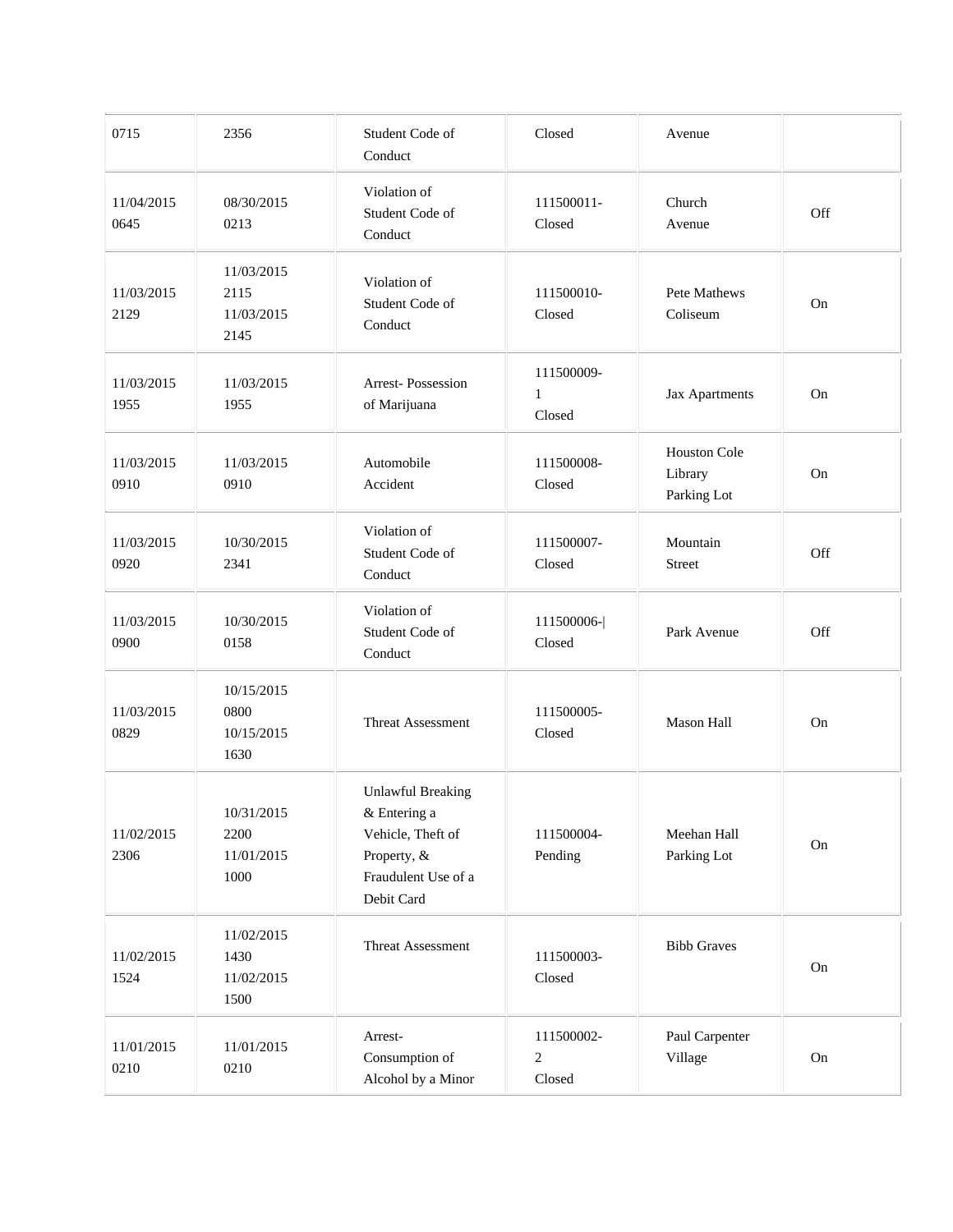| 11/01/2015<br>0210 | 11/01/2015<br>0210                       | Arrest-<br>Consumption of<br>Alcohol by a Minor                                   | 111500002-<br>$\mathbf{1}$<br>Closed | Paul Carpenter<br>Village         | On         |
|--------------------|------------------------------------------|-----------------------------------------------------------------------------------|--------------------------------------|-----------------------------------|------------|
| 11/01/2015<br>0045 | 11/01/2015<br>0045                       | Arrest-<br>Consumption of<br>Alcohol by a Minor                                   | 111500001-<br>1<br>Closed            | Paul Carpenter<br>Village         | On         |
| 10/31/2015<br>2051 | 10/31/2015<br>2045<br>10/31/2015<br>2127 | Violation of<br>Student Code of<br>Conduct &<br><b>Trespass Warning</b><br>Issued | 101500084-<br>Closed                 | Campus Inn<br>Apartments          | On         |
| 10/31/2015<br>1832 | 10/31/2015<br>1832<br>10/31/2015<br>1927 | Assist Other Law<br>Enforcement<br>Agency                                         | 101500083-<br>Closed                 | Salls Hall                        | On         |
| 10/31/2015<br>1738 | 10/31/2015<br>1647<br>10/31/2015<br>1707 | Medical Emergency                                                                 | 101500082-<br>Closed                 | <b>JSU</b> Stadium                | On         |
| 10/31/2015<br>1625 | 10/31/2015<br>1625<br>10/31/2015<br>1705 | Medical Emergency                                                                 | 101500081-<br>Closed                 | JSU Stadium                       | On         |
| 10/31/2015<br>1457 | 10/31/2015<br>1450<br>10/31/2015<br>1519 | Dumpster Fire                                                                     | 101500080-<br>Closed                 | Stephenson<br>Hall<br>Parking Lot | On         |
| 10/31/2015<br>1431 | 10/31/2015<br>1428<br>10/31/2015<br>1441 | Medical Emergency                                                                 | 101500079-<br>Closed                 | <b>JSU</b> Stadium                | ${\rm On}$ |
| 10/31/2015<br>1149 | 10/31/2015<br>1149<br>10/31/2015<br>1219 | <b>Towed Vehicle</b>                                                              | 101500078-<br>Closed                 | Cole Drive                        | ${\rm On}$ |
| 10/31/2015<br>1006 | 10/31/2015<br>1006<br>10/31/2015         | <b>Towed Vehicle</b>                                                              | 101500077-<br>Closed                 | <b>Trustee Circle</b>             | On         |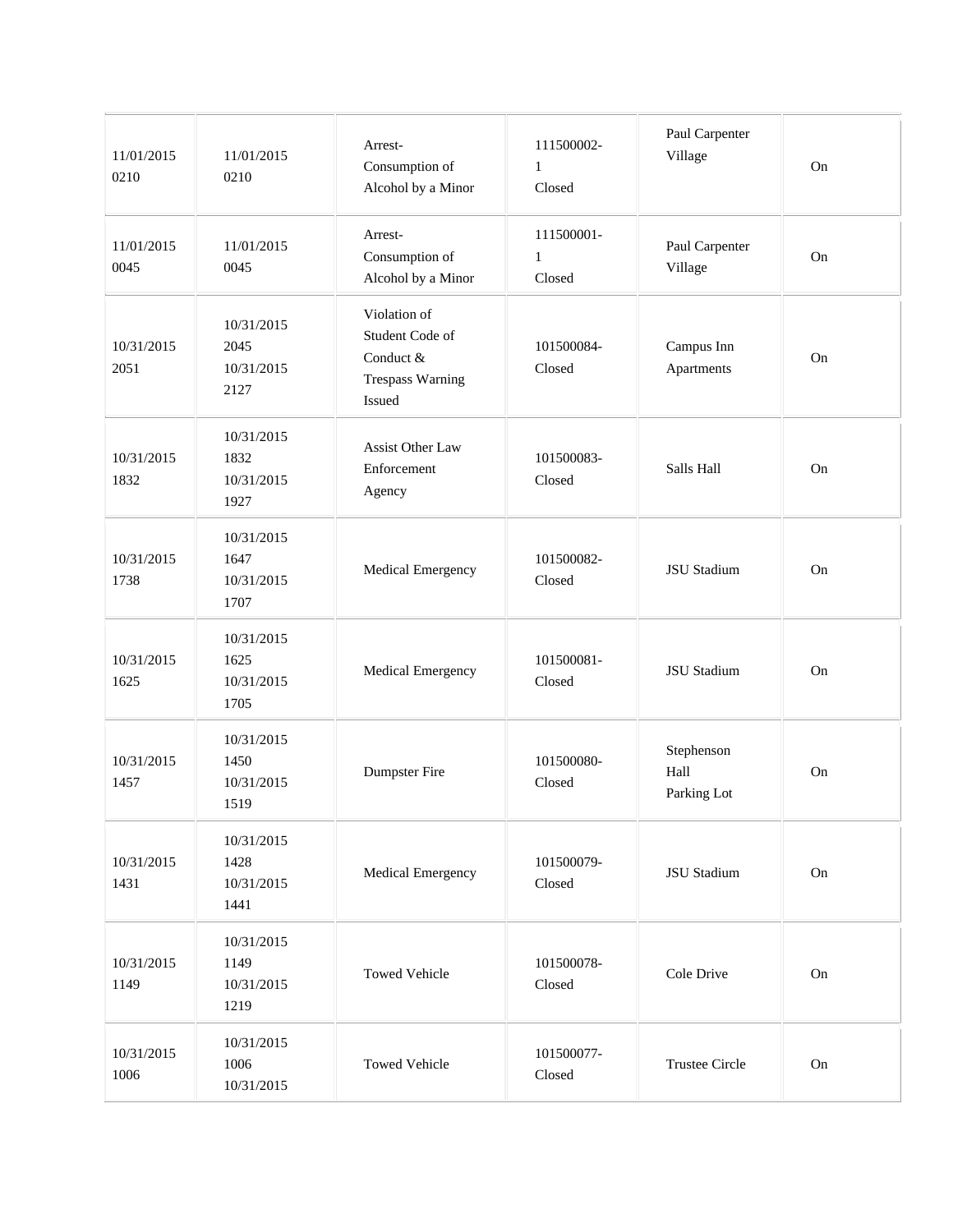|                    | 1021                                     |                                                           |                                        |                                   |           |
|--------------------|------------------------------------------|-----------------------------------------------------------|----------------------------------------|-----------------------------------|-----------|
| 10/30/2015<br>0815 | 10/30/2015<br>0815                       | Automobile<br>Accident                                    | 101500076-<br>Closed                   | Field House                       | On        |
| 10/30/2015<br>0600 | 10/24/2015<br>0345                       | Violation of<br>Student Code of<br>Conduct                | 101500075-<br>Closed                   | <b>West Avenue</b>                | Off       |
| 10/30/2015<br>0206 | 10/30/2015<br>0206                       | Arrest-<br>Consumption of<br>Alcohol by a Minor           | 101500074-<br>3<br>Closed              | Pelham Road<br>North              | Off       |
| 10/30/2015<br>0206 | 10/30/2015<br>0206                       | Arrest-<br>Consumption of<br>Alcohol by a Minor           | 101500074-<br>$\overline{c}$<br>Closed | Pelham Road<br>North              | Off       |
| 10/30/2015<br>0206 | 10/30/2015<br>0206                       | Arrest-<br>Consumption of<br>Alcohol by a Minor           | 101500074-<br>$\mathbf{1}$<br>Closed   | Pelham Road<br>North              | Off       |
| 10/29/2015<br>2038 | 10/29/2015<br>2038                       | Automobile<br>Accident                                    | 101500073-<br>Closed                   | Martin Hall<br>Parking Lot        | On        |
| 10/29/2015<br>0013 | 10/29/2015<br>0013                       | Arrest-Possession<br>of Marijuana &<br>Drug Paraphernalia | 101500072-<br>$\mathbf{1}$<br>Closed   | Campus Inn<br>Apartments          | <b>On</b> |
| 10/28/2015<br>2100 | 10/28/2015<br>2100                       | Arrest-<br>Consumption of<br>Alcohol by a Minor           | 101500071-<br>$\mathbf{1}$<br>Closed   | Paul Carpenter<br>Village         | On        |
| 10/28/2015<br>1235 | 10/28/2015<br>1235                       | Automobile<br>Accident                                    | 101500070-<br>Closed                   | <b>Brewer Hall</b><br>Parking Lot | <b>On</b> |
| 10/28/2015<br>0800 | 10/28/2015<br>0745                       | <b>Information Report-</b><br>Safety Hazard               | 101500069-<br>Closed                   | Salls Hall                        | On        |
| 10/28/2015<br>0202 | 10/28/2015<br>0202<br>10/28/2015<br>0206 | Medical Emergency                                         | 101500068-<br>Closed                   | Penn House<br>Apartments          | On        |
| 10/27/2015<br>1100 | 10/27/2015<br>0627                       | Harassing<br>Communications                               | 101500067-<br>Pending                  | Ayers Hall                        | On        |
| 10/26/2015<br>1400 | 08/01/2015<br>1200<br>08/25/2015<br>2300 | Harassing<br>Communications                               | 101500066-<br>Closed                   | Logan Hall                        | On        |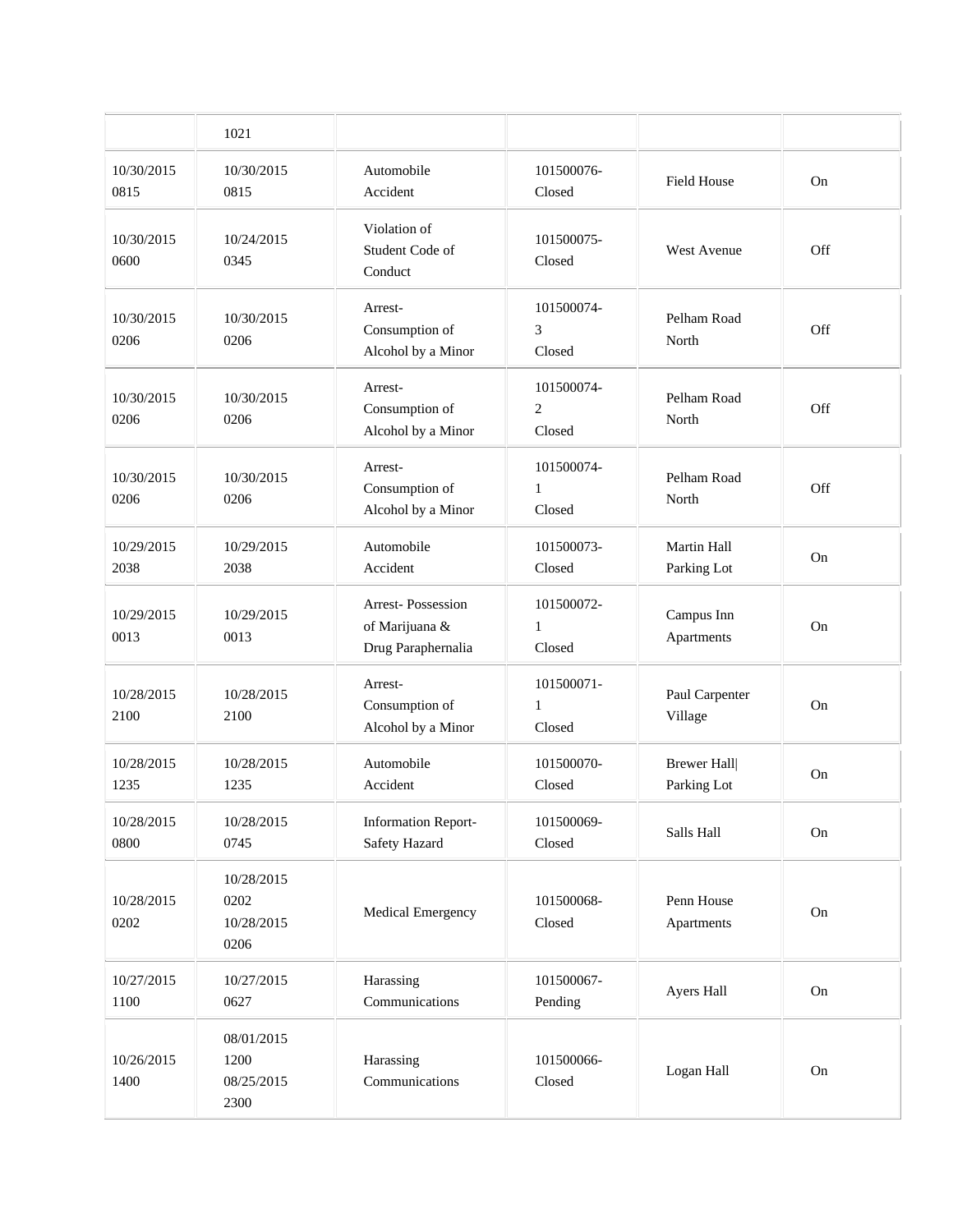| 10/26/2015<br>1115 | 10/26/2015<br>1110<br>10/26/2015<br>1135 | Medical Emergency                               | 101500065-<br>Closed                   | Ayers Hall                         | On  |
|--------------------|------------------------------------------|-------------------------------------------------|----------------------------------------|------------------------------------|-----|
| 10/26/2015<br>2252 | 10/26/2015<br>2252<br>10/26/2015<br>2315 | Medical Emergency                               | 101500064-<br>Closed                   | Meehan Hall                        | On  |
| 10/25/2015<br>1236 | 10/20/2015<br>1615<br>10/25/2015<br>1241 | Theft of Property                               | 101500063-<br>Pending                  | Meehan Hall<br>Parking Lot         | On  |
| 10/23/2015<br>1200 | 10/23/2015<br>1200<br>10/23/2015<br>1315 | <b>Information Report</b>                       | 101500062-<br>Closed                   | Daugette Hall                      | On  |
| 10/23/2015<br>1300 | 10/20/2015<br>1125<br>10/20/2015<br>1140 | <b>Accident Report</b>                          | 101500061-<br>Pending                  | Mason Hall<br>Parking Lot          | On  |
| 10/23/2015<br>0740 | 10/17/2015<br>0404                       | Violation of<br>Student Code of<br>Conduct      | 101500060-<br>Closed                   | <b>Francis Street</b><br><b>NE</b> | Off |
| 10/23/2015<br>0710 | 10/09/2015<br>0518                       | Violation of<br>Student Code of<br>Conduct      | 101500059-<br>Closed                   | The Reserve<br>Apartments          | Off |
| 10/23/2015<br>0645 | 10/13/2015<br>2254                       | Violation of<br>Student Code of<br>Conduct      | 101500058-<br>Closed                   | The Reserve<br>Apartments          | Off |
| 10/23/2015<br>0020 | 10/23/2015<br>0020                       | Arrest-<br>Consumption of<br>Alcohol by a Minor | 101500057-<br>4<br>Closed              | Paul Carpenter<br>Village          | On  |
| 10/23/2015<br>0020 | 10/23/2015<br>0020                       | Arrest-<br>Consumption of<br>Alcohol by a Minor | 101500057-<br>3<br>Closed              | Paul Carpenter<br>Village          | On  |
| 10/23/2015<br>0020 | 10/23/2015<br>0020                       | Arrest-<br>Consumption of<br>Alcohol by a Minor | 101500057-<br>$\overline{2}$<br>Closed | Paul Carpenter<br>Village          | On  |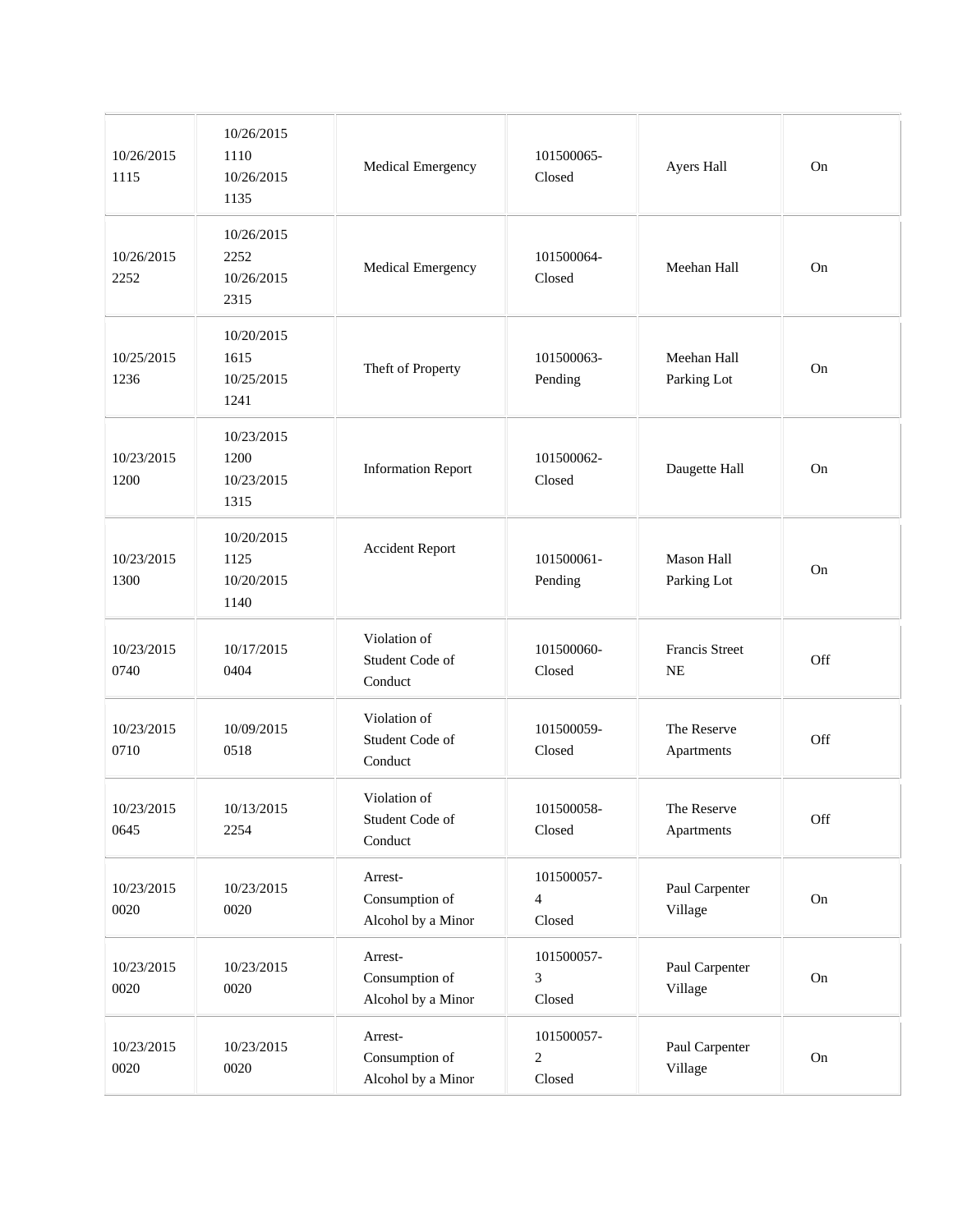| 10/23/2015<br>0020 | 10/23/2015<br>0020                       | Arrest-<br>Consumption of<br>Alcohol by a Minor    | 101500057-<br>$\mathbf{1}$<br>Closed | Paul Carpenter<br>Village         | On         |
|--------------------|------------------------------------------|----------------------------------------------------|--------------------------------------|-----------------------------------|------------|
| 10/21/2015<br>2308 | 10/21/2015<br>2300<br>10/21/2015<br>2321 | Fire Alarm                                         | 101500056-<br>Closed                 | <b>Stadium Tower</b>              | On         |
| 10/21/2015<br>0043 | 10/21/2015<br>0040<br>10/21/2015<br>0115 | Fire Alarm                                         | 101500055-<br>Closed                 | Logan Hall                        | On         |
| 10/20/2015<br>1618 | 10/20/2015<br>1530<br>10/20/2015<br>1618 | Harassment                                         | 101500054-<br>Closed                 | JSU Field<br>House                | On         |
| 10/20/2015<br>1430 | 10/14/2015<br>1200                       | Violation of<br>Student Code of<br>Conduct         | 101500053-<br>Closed                 | Jack Hopper<br>Dining Hall        | On         |
| 10/20/2015<br>1128 | 10/20/2015<br>1030                       | Theft of Property                                  | 101500052-<br>Pending                | <b>Curtiss Hall</b>               | On         |
| 10/19/2015<br>1602 | 10/19/2015<br>1530<br>10/19/2015<br>1618 | Duty Upon Striking<br>an Unattended<br>Vehicle     | 101500051-<br>Closed                 | <b>Brewer Hall</b><br>Parking Lot | On         |
| 10/18/2015<br>2253 | 10/17/2015<br>2250<br>10/17/2015<br>2255 | Medical Emergency                                  | 101500050-<br>Closed                 | Theron<br>Montgomery<br>Building  | On         |
| 10/16/2015<br>0924 | 10/15/2015<br>2300<br>10/16/2015<br>0001 | <b>Information Report-</b><br><b>Lost Property</b> | 101500049-<br>Pending                | Paul Carpenter<br>Village         | On         |
| 10/16/2015<br>0545 | 10/16/2015<br>0545                       | <b>Information Report</b>                          | 101500048-<br>Closed                 | JSU Campus                        | On         |
| 10/16/2015<br>0046 | 10/16/2015<br>0040<br>10/16/2015<br>0046 | Domestic Dispute                                   | 101500047-<br>Pending                | Penn House<br>Apartments          | ${\rm On}$ |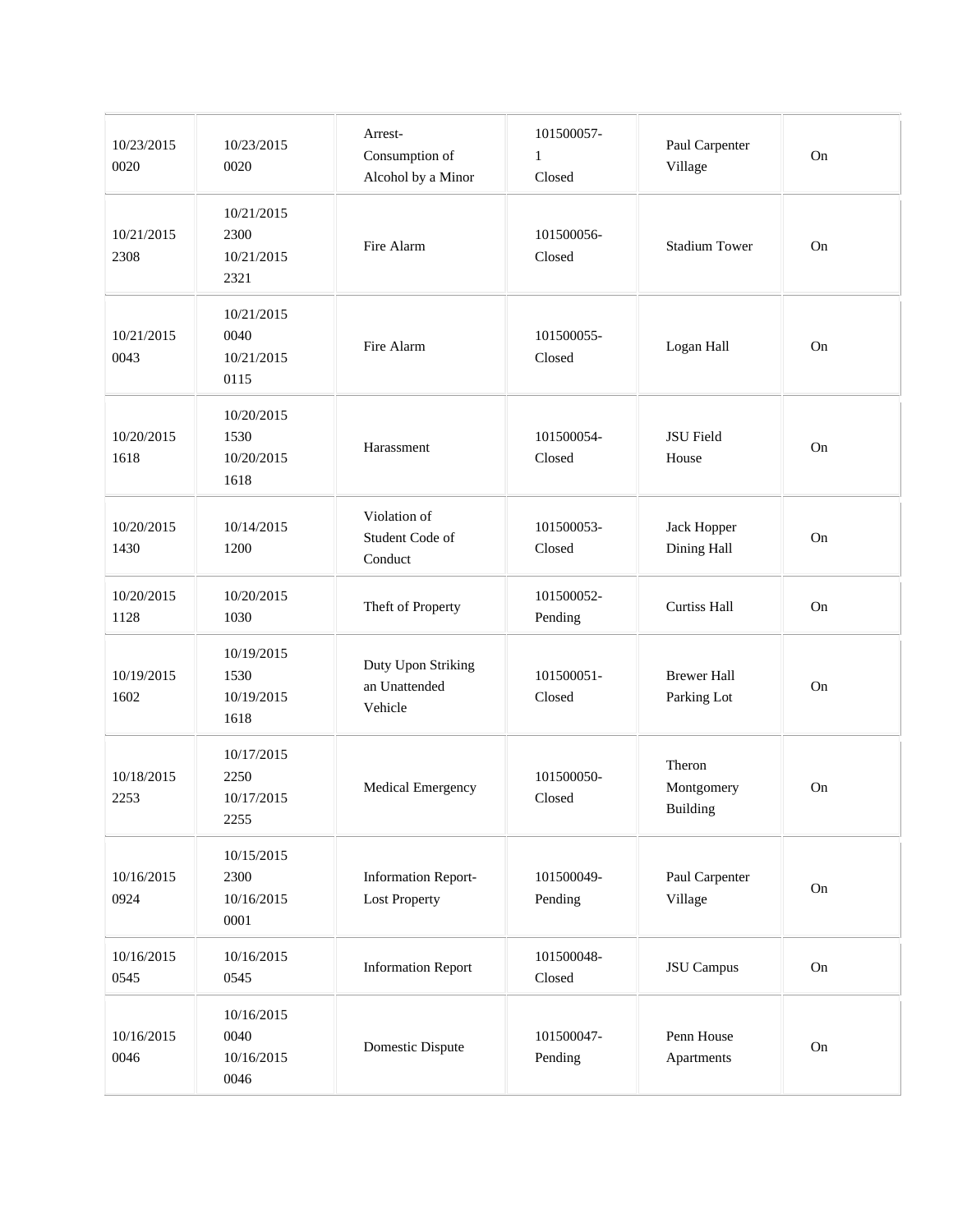| 10/16/2015<br>0001 | 10/16/2015<br>0001                       | Arrest-<br>Consumption of<br>Alcohol by a Minor                  | 101500046-<br>3<br>Closed              | Grub Mart<br>Parking Lot    | Off |
|--------------------|------------------------------------------|------------------------------------------------------------------|----------------------------------------|-----------------------------|-----|
| 10/16/2015<br>0001 | 10/16/2015<br>0001                       | Arrest-<br>Consumption of<br>Alcohol by a Minor                  | 101500046-<br>$\overline{2}$<br>Closed | Grub Mart<br>Parking Lot    | Off |
| 10/16/2015<br>0001 | 10/16/2015<br>0001                       | Arrest-<br>Consumption of<br>Alcohol by a Minor                  | 101500046-<br>$\mathbf{1}$<br>Closed   | Grub Mart<br>Parking Lot    | Off |
| 10/15/2015<br>1125 | 10/14/2015<br>1630<br>10/14/2015<br>1700 | Harassment                                                       | 101500045-<br>Closed                   | <b>Curtiss Hall</b>         | On  |
| 10/15/2015<br>1054 | 10/15/2015<br>1054                       | Automobile<br>Accident                                           | 101500044-<br>Closed                   | Merrill Hall<br>Parking Lot | On  |
| 10/15/2015<br>1053 | 10/15/2015<br>1017                       | Violation of<br>Student Code of<br>Conduct                       | 101500043-<br>Pending                  | Cole Drive                  | On  |
| 10/15/2015<br>1034 | 10/15/2015<br>1034<br>10/15/2015<br>1046 | Medical Emergency                                                | 101500042-<br>Closed                   | McGee Hall                  | On  |
| 10/14/2015<br>1428 | 10/14/2015<br>1330<br>10/14/2015<br>1625 | Possession of<br>Controlled<br>Substance & Drug<br>Paraphernalia | 101500041-<br>Closed                   | Ramona Wood                 | On  |
| 10/14/2015<br>1428 | 10/10/2015<br>2050<br>10/14/2015<br>1420 | <b>Information Report-</b><br>Damaged Property                   | 101500040-<br>Closed                   | Campus Inn<br>Apartments    | On  |
| 10/14/2015<br>1330 | 10/14/2015<br>1325<br>10/14/2015<br>1330 | <b>Information Report-</b><br>Disturbance                        | 101500039-<br>Closed                   | Patterson &<br>Crow Hall    | On  |
| 10/12/2015<br>0145 | 10/12/2015<br>0145                       | Automobile<br>Accident                                           | 101500038-<br>Closed                   | Logan Hall<br>Parking Lot   | On  |
| 10/12/2015<br>1934 | 10/12/2015<br>1930                       | Criminal Mischief,<br>Trespass Issued, &                         | 101500037-<br>Closed                   | Crow Hall                   | On  |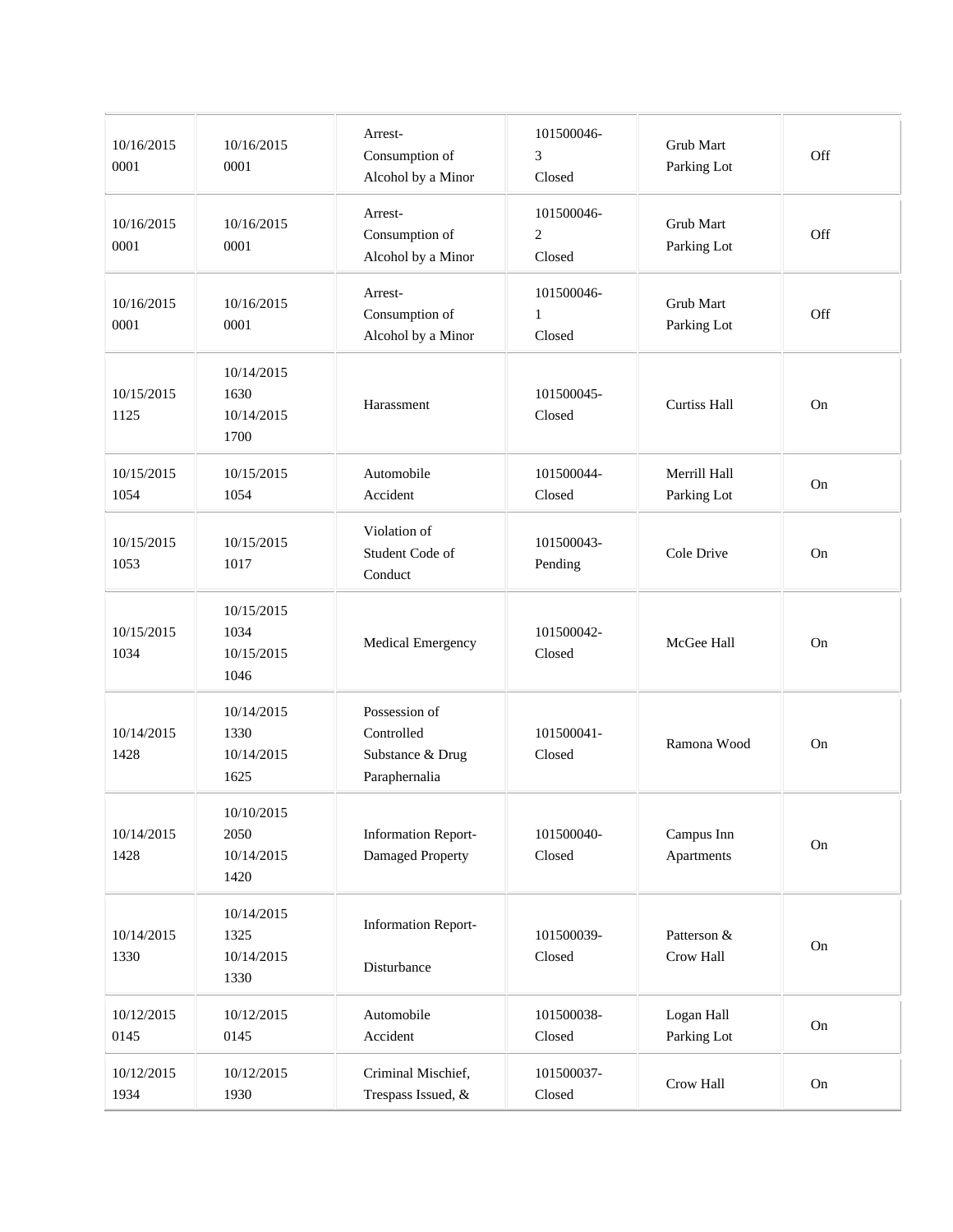|                    | 10/12/2015<br>1935                       | Violation of<br>Student Code of<br>Conduct                |                                      |                                |         |
|--------------------|------------------------------------------|-----------------------------------------------------------|--------------------------------------|--------------------------------|---------|
| 10/12/2015<br>1420 | 10/10/2015<br>2000<br>10/12/2015<br>1400 | Theft of Property                                         | 101500036-<br>Closed                 | JSU Stadium                    | On      |
| 10/12/2015<br>0553 | 10/12/2015<br>0530<br>10/12/2015<br>0625 | Medical Emergency                                         | 101500035-<br>Closed                 | Campus Inn<br>Apartments       | On      |
| 10/12/2015<br>0142 | 10/12/2015<br>0045<br>10/12/2015<br>0130 | <b>Assist Other Law</b><br>Enforcement<br>Agency          | 101500034-<br>Closed                 | A Street                       | Off     |
| 10/11/2015<br>1525 | 10/11/2015<br>1525<br>10/11/2015<br>1601 | Possession of<br>Marijuana                                | 101500033-<br>Closed                 | <b>Houston Cole</b><br>Library | On      |
| 10/11/2015<br>1256 | 10/04/2015<br>2000<br>10/04/2015<br>2359 | <b>Lost Property</b>                                      | 101500032-<br>Closed                 | Unknown                        | Unknown |
| 10/10/2015<br>2054 | 10/10/2015<br>2050<br>10/10/2015<br>2150 | Fire                                                      | 101500031-<br>Closed                 | Campus Inn<br>Apartments       | On      |
| 10/10/2015<br>1125 | 10/10/2015<br>1120<br>10/10/2015<br>1132 | Medical Emergency                                         | 101500030-<br>Closed                 | <b>JSU</b> Stadium             | On      |
| 10/19/2015<br>1927 | 10/19/2015<br>1927                       | Arrest-Possession<br>of Marijuana &<br>Drug Paraphernalia | 101500029-<br>$\sqrt{2}$<br>Closed   | Millican<br>Avenue             | On      |
| 10/19/2015<br>1927 | 10/19/2015<br>1927                       | Arrest-Possession<br>of Marijuana &<br>Drug Paraphernalia | 101500029-<br>$\mathbf{1}$<br>Closed | Millican<br>Avenue             | On      |
| 10/14/2015<br>0720 | 10/09/2015<br>0000                       | <b>Information Report</b>                                 | 101500028-<br>Inactive               | Mountain<br>Street             | Off     |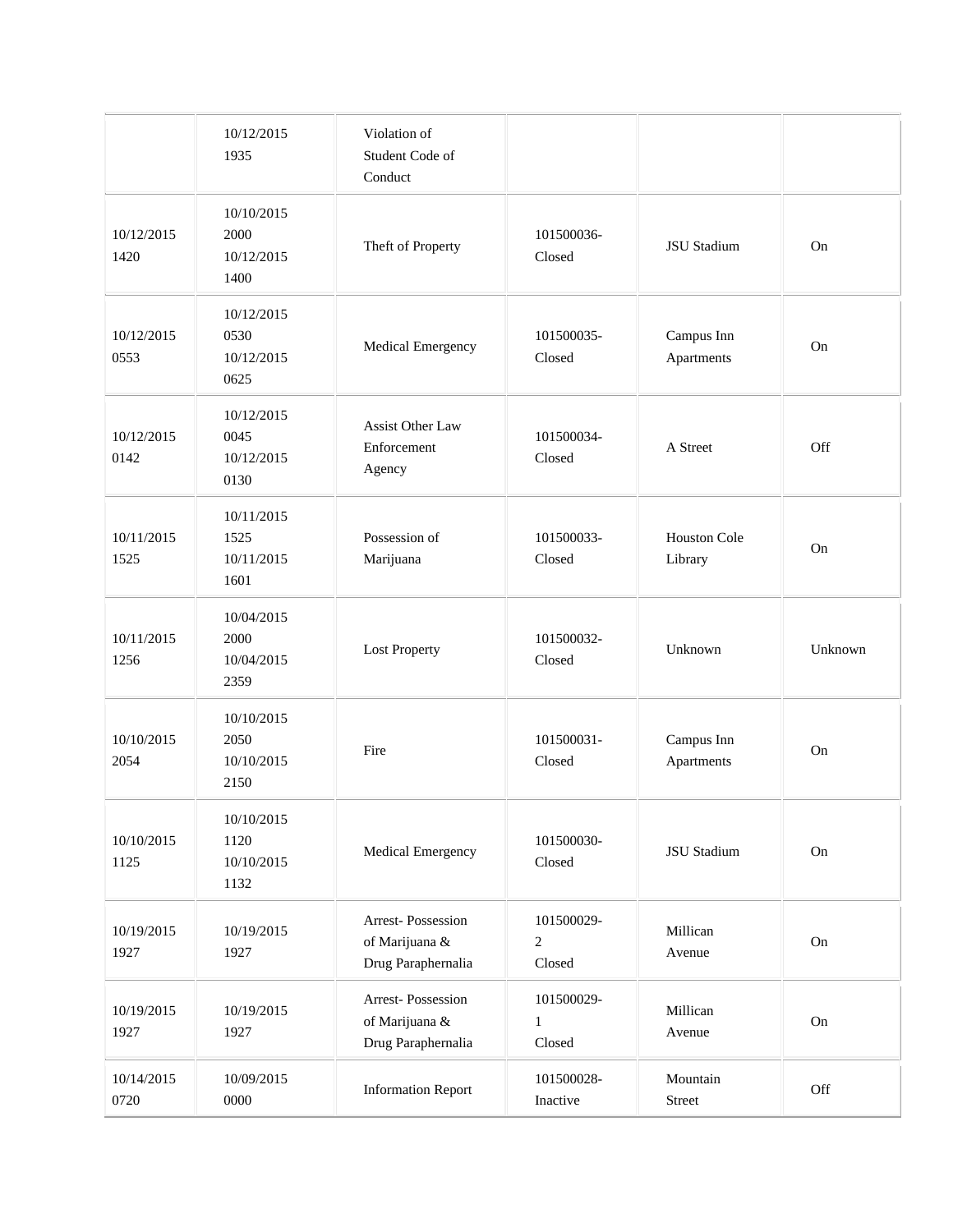| 10/09/2015<br>1404 | 10/08/2015<br>1700<br>10/09/2015<br>1000 | Duty Upon Striking<br>an Unattended<br>Vehicle                                                                               | 101500027-<br>Closed                 | Patterson Hall<br>Parking Lot    | On  |
|--------------------|------------------------------------------|------------------------------------------------------------------------------------------------------------------------------|--------------------------------------|----------------------------------|-----|
| 10/09/2015<br>1206 | 10/09/2015<br>1200<br>10/09/2015<br>1230 | Medical Emergency                                                                                                            | 101500026-<br>Closed                 | Meehan Hall                      | On  |
| 10/09/2015<br>0025 | 10/09/2015<br>0025                       | Arrest-Possession<br>of Marijuana, Drug<br>Paraphernalia,<br><b>Illegal Prescription</b><br>Drugs, and Alcohol<br>by a Minor | 101500025-<br>$\mathbf{2}$<br>Closed | Paul Carpenter<br>Village        | On  |
| 10/09/2015<br>0025 | 10/09/2015<br>0025                       | Arrest-Possession<br>of Marijuana, Drug<br>Paraphernalia,<br><b>Illegal Prescription</b><br>Drugs, and Alcohol<br>by a Minor | 101500025-<br>$\mathbf{1}$<br>Closed | Paul Carpenter<br>Village        | On  |
| 10/08/2015<br>1901 | 10/08/2015<br>1900<br>10/08/2015<br>1906 | Medical Emergency                                                                                                            | 101500024-<br>Closed                 | Theron<br>Montgomery<br>Building | On  |
| 10/08/2015<br>1848 | 10/06/2015<br>1630<br>10/06/2015<br>1800 | <b>Threat Assessment</b>                                                                                                     | 101500023-<br>Closed                 | <b>Mason Hall</b>                | On  |
| 10/08/2015<br>1203 | 10/08/2015<br>1203<br>10/08/2015<br>1219 | Receiving Stolen<br>Property                                                                                                 | 101500022-<br>Closed                 | 13th Avenue                      | Off |
| 10/07/2015<br>1100 | 09/28/2015<br>1230<br>10/05/2015<br>2100 | Harassing<br>Communications                                                                                                  | 101500021-<br>Closed                 | Martin Hall                      | On  |
| 10/06/2015<br>1453 | 10/06/2015<br>1250<br>10/06/2015<br>1330 | <b>Lost Property</b>                                                                                                         | 101500020-<br>Closed                 | Theron<br>Montgomery<br>Building | On  |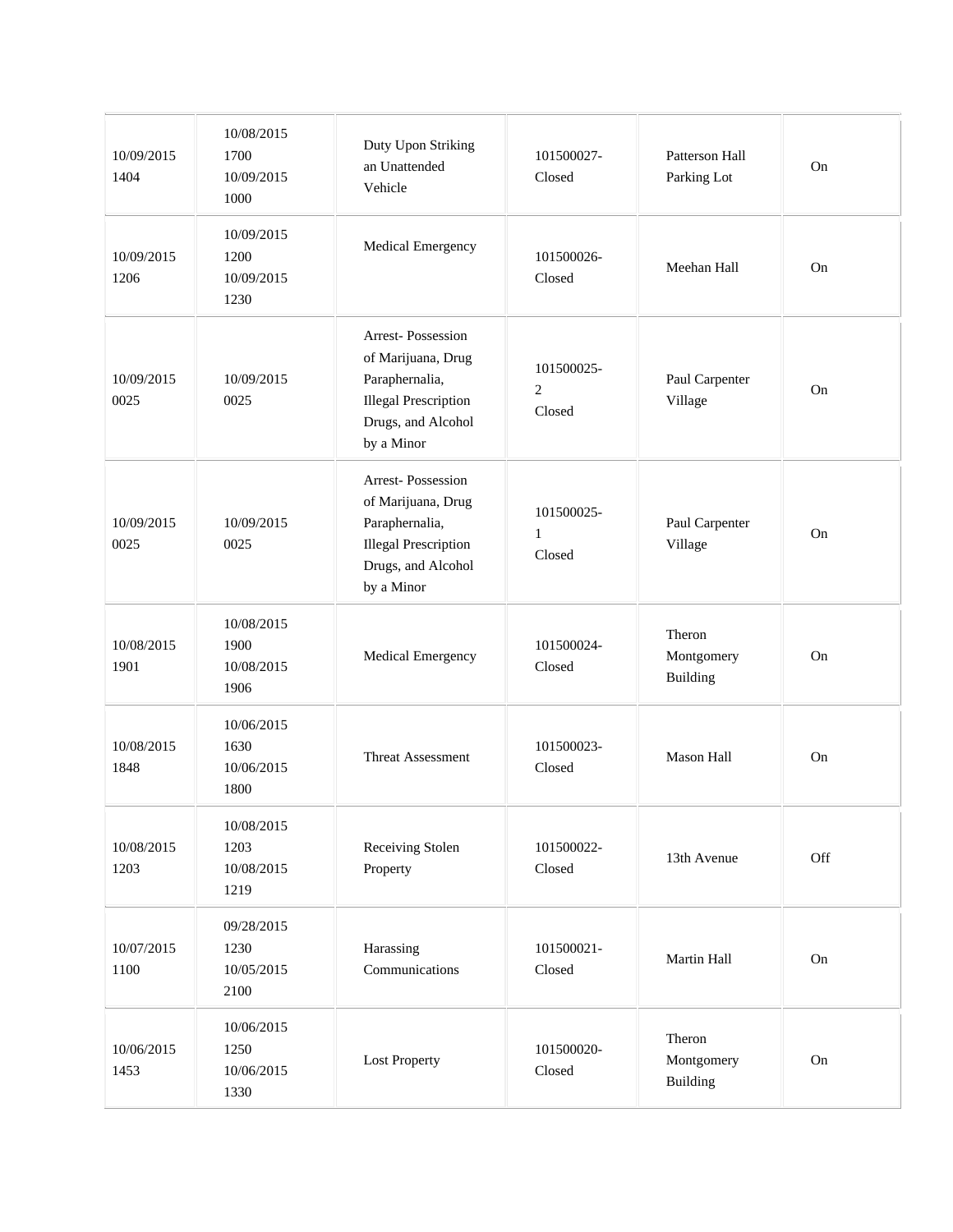| 10/06/2015<br>1757 | 10/05/2015<br>2000<br>10/06/2015<br>1730 | Criminal Mischief                                              | 101500019-<br>Closed  | Pannell Hall<br>Parking Lot    | On |
|--------------------|------------------------------------------|----------------------------------------------------------------|-----------------------|--------------------------------|----|
| 10/06/2015<br>1636 | 10/06/2015<br>1630<br>10/06/2015<br>1714 | Medical<br>Emergency<br>Fire Alarm                             | 101500018-<br>Closed  | <b>Houston Cole</b><br>Library | On |
| 10/06/2015<br>1330 | 10/03/2015<br>2230<br>10/03/2015<br>2300 | Domestic Violence                                              | 101500017-<br>Pending | Logan Hall                     | On |
| 10/05/2015<br>2345 | 10/06/2015<br>0000                       | <b>Information Report</b>                                      | 101500016-<br>Pending | <b>Crow Hall</b>               | On |
| 10/05/2015<br>1103 | 10/05/2015<br>0110<br>10/05/2015<br>1100 | <b>Unlawful Breaking</b><br>& Entering a<br>Vehicle            | 101500015-<br>Pending | College<br>Apartments          | On |
| 10/05/2015<br>0017 | 10/05/2015<br>0000<br>10/05/2015<br>0017 | Medical Emergency<br>&<br>Consumption of<br>Alcohol by a Minor | 101500014-<br>Closed  | <b>Curtiss Hall</b>            | On |
| 10/04/2015<br>1648 | 10/03/2015<br>1915<br>10/03/2015<br>1430 | Harassing<br>Communications &<br>Criminal Mischief             | 101500013-<br>Pending | Fitzpatrick<br>Hall            | On |
| 10/04/2015<br>0326 | 10/03/2015<br>2300<br>10/04/2015<br>0230 | Assault & Trespass<br>Warning Issued                           | 101500012-<br>Closed  | Campus Inn<br>Apartments       | On |
| 10/03/2015<br>1653 | 09/03/2015<br>0001<br>10/03/2015<br>1650 | Harassing<br>Communications                                    | 101500011-<br>Pending | Fitzpatrick<br>Hall            | On |
| 10/03/2015<br>1256 | 10/03/2015<br>1256                       | Medical Emergency                                              | 101500010-<br>Closed  | JSU Stadium                    | On |
| 10/02/2015<br>2050 | 10/02/2015<br>2050                       | Automobile<br>Accident                                         | 101500009-<br>Closed  | Logan Hall<br>Parking Lot      | On |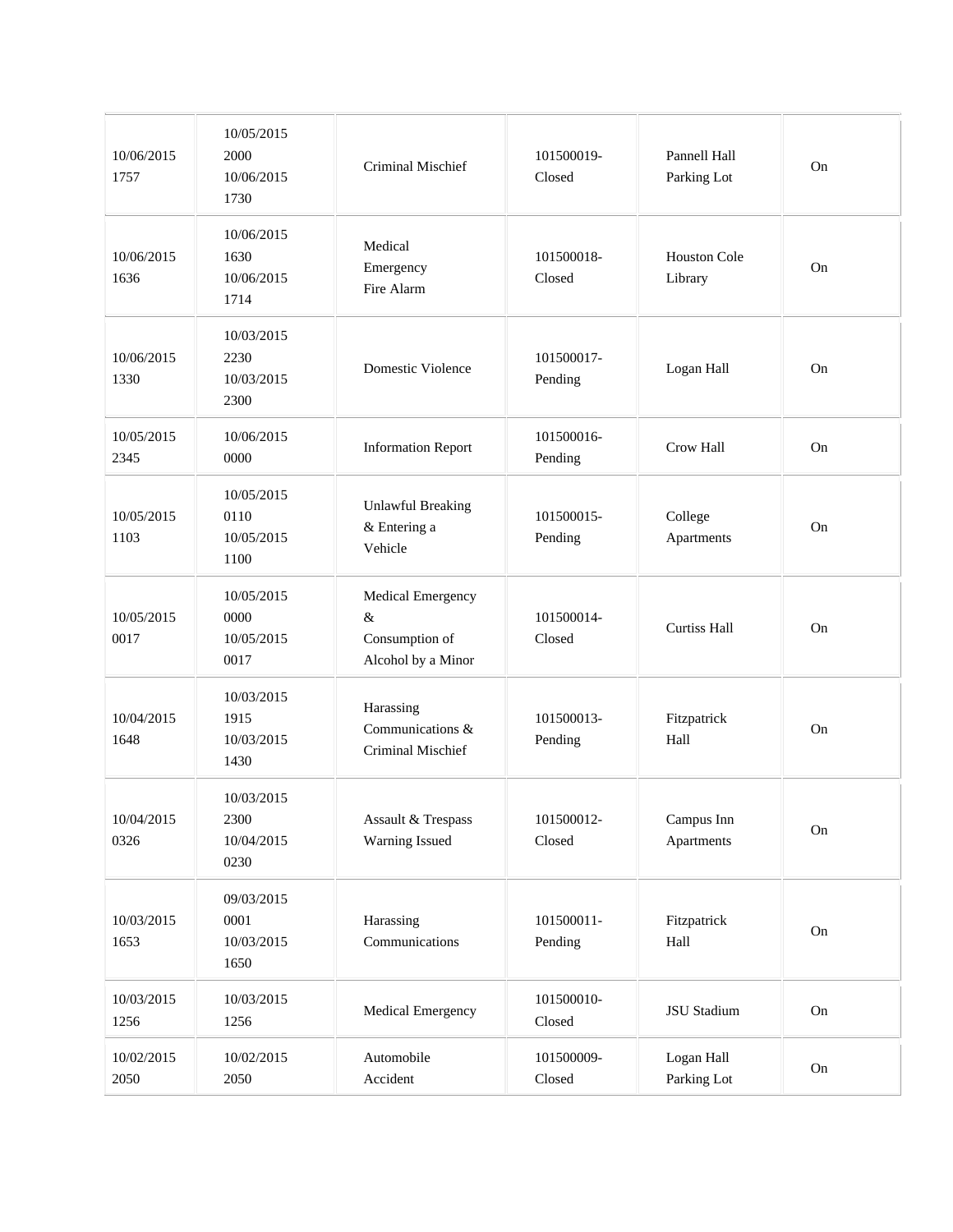| 10/02/2015<br>0950 | 10/01/2015<br>2000<br>10/02/2015<br>0800 | Burglary                        | 101500008-<br>Inactive | McGee Hall                                      | On  |
|--------------------|------------------------------------------|---------------------------------|------------------------|-------------------------------------------------|-----|
| 10/02/2015<br>0620 | 10/02/2015<br>0300<br>10/02/2015<br>0425 | <b>Information Report</b>       | 101500007-<br>Closed   | <b>JSU</b> Campus                               | On  |
| 10/01/2015<br>1705 | 10/01/2015<br>1705                       | Automobile<br>Accident          | 101500006-<br>Closed   | Mason Hall<br>Parking Lot                       | On  |
| 10/01/2015<br>1618 | 09/30/2015<br>1300<br>09/30/2015<br>1900 | Fraudulent Use of<br>Debit Card | 101500005-<br>Closed   | Off Campus                                      | Off |
| 10/01/2015<br>1621 | 09/19/2015<br>0800<br>09/19/2015<br>2359 | Theft of Property               | 101500004-<br>Closed   | Dixon Hall                                      | On  |
| 10/01/2015<br>1520 | 10/01/2015<br>1520                       | Automobile<br>Accident          | 101500003-<br>Closed   | Theron<br>Montgomery<br>Building<br>Parking Lot | On  |
| 10/01/2015<br>1519 | 10/01/2015<br>1516<br>10/01/2015<br>1536 | Domestic Violence               | 101500002-<br>Closed   | Sparkman Hall                                   | On  |
| 10/01/2015<br>1345 | 10/01/2015<br>1345                       | Automobile<br>Accident          | 101500001-<br>Closed   | Stephenson<br>Hall<br>Parking Lot               | On  |
| 09/30/2015<br>0935 | 09/30/2015<br>0815<br>09/30/2015<br>0944 | <b>Lost Property</b>            | 091500069-<br>Closed   | Theron<br>Montgomery<br>Building                | On  |
| 09/29/2015<br>1502 | 09/29/2015<br>1502                       | Medical Emergency               | 091500068-<br>Closed   | Pelham Road<br>North                            | Off |
| 09/29/2015<br>1440 | 09/29/2015<br>1440                       | Automobile<br>Accident          | 091500067-<br>Closed   | Houston Cole<br>Library<br>Parking Lot          | On  |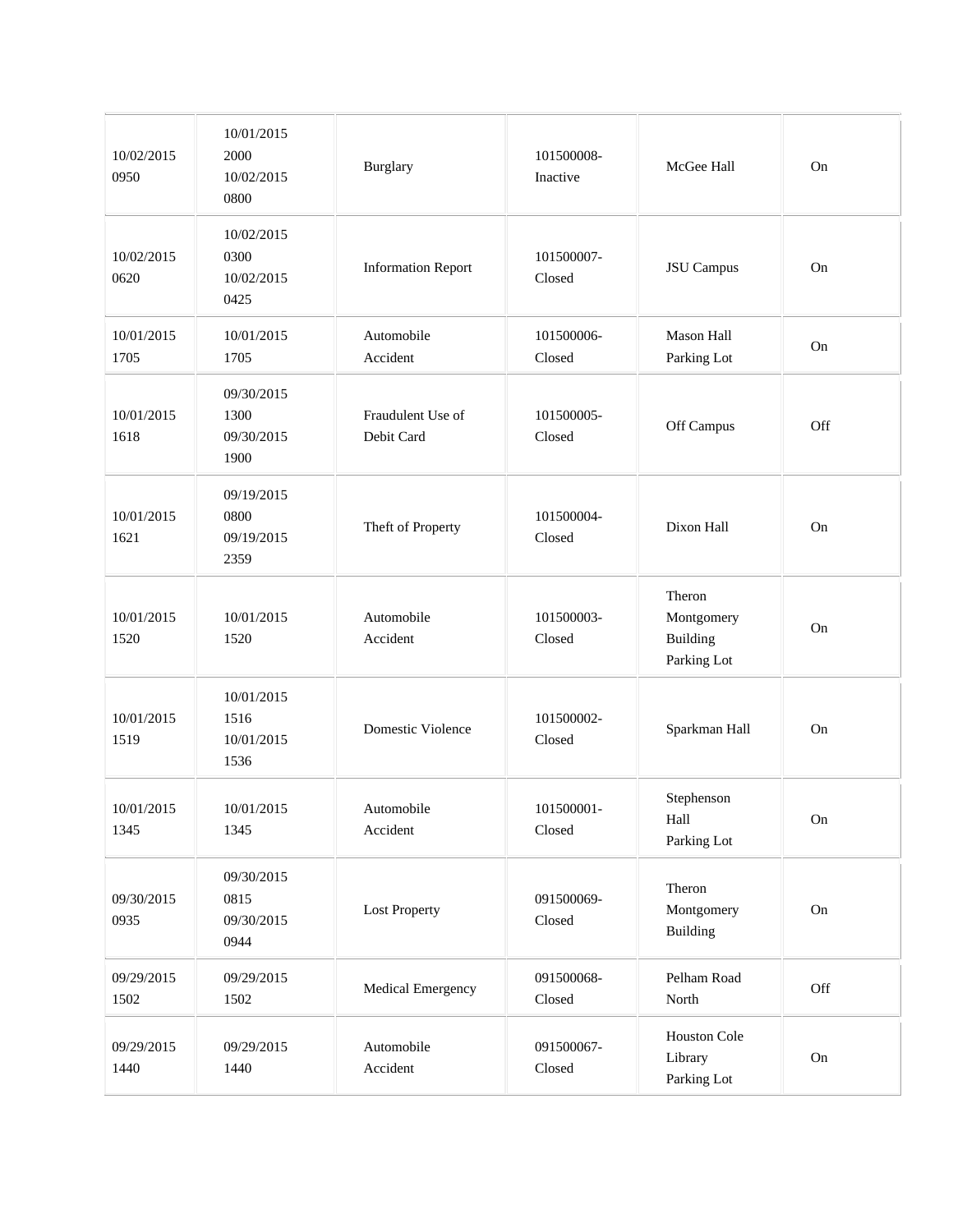| 09/28/2015<br>1739 | 09/21/2015<br>1200<br>09/24/2015<br>1500 | <b>Information Report</b>                                          | 091500066-<br>Closed                 | Hammond Hall<br>& Carlisle<br>Fine Arts<br>Facility | On       |
|--------------------|------------------------------------------|--------------------------------------------------------------------|--------------------------------------|-----------------------------------------------------|----------|
| 09/28/2015<br>1608 | 09/28/2015<br>1608<br>09/28/2015<br>1622 | Violation of<br>Student Code of<br>Conduct                         | 091500065-<br>Closed                 | <b>Nelson Avenue</b>                                | On       |
| 09/25/2015<br>1127 | 09/25/2015<br>1127                       | Assist Other Law<br>Enforcement<br>Agency                          | 091500064-<br>Pending                | Southside                                           | Off      |
| 09/24/2015<br>1842 | 09/24/2015<br>1815<br>09/24/2015<br>1858 | Property Damage                                                    | 091500063-<br>Closed                 | Crow Hall                                           | On       |
| 09/24/2015<br>0535 | 09/24/2015<br>0500                       | <b>Information Report-</b><br>Suspicious Person                    | 091500062-<br>Closed                 | Rock House                                          | On       |
| 09/23/2015<br>1112 | 09/23/2015<br>1112                       | Automobile<br>Accident                                             | 091500061-<br>Closed                 | <b>Stone Center</b><br>Parking Lot                  | On       |
| 09/23/2015<br>0700 | 09/22/2015<br>0000<br>09/23/2015<br>0630 | Criminal Mischief                                                  | 091500060-<br>Closed                 | Forney Hall                                         | On       |
| 09/21/2015<br>0630 | 09/19/2015<br>1500                       | Medical Emergency                                                  | 091500059-<br>Closed                 | JSU Stadium                                         | On       |
| 09/20/2015<br>0341 | 09/20/2015<br>0341                       | Arrest-<br>Consumption of<br>Alcohol by a Minor                    | 091500058-<br>1<br>Closed            | Fitzpatrick<br>Hall                                 | On       |
| 09/20/2015<br>0126 | 09/20/2015<br>0126                       | Arrest-Open<br>Container &<br>Consumption of<br>Alcohol by a Minor | 091500057-<br>$\mathbf{1}$<br>Closed | Meehan Hall<br>Parking Lot                          | On       |
| 09/19/2015<br>1739 | 09/19/2015<br>1730<br>09/19/2015<br>1805 | <b>Information Report</b>                                          | 091500056-<br>Closed                 | Campus Inn<br>Apartments                            | On       |
| 09/21/2015<br>0635 | 09/19/2015<br>1100                       | Medical Emergency                                                  | 091500055-<br>Closed                 | JSU Stadium                                         | $\rm On$ |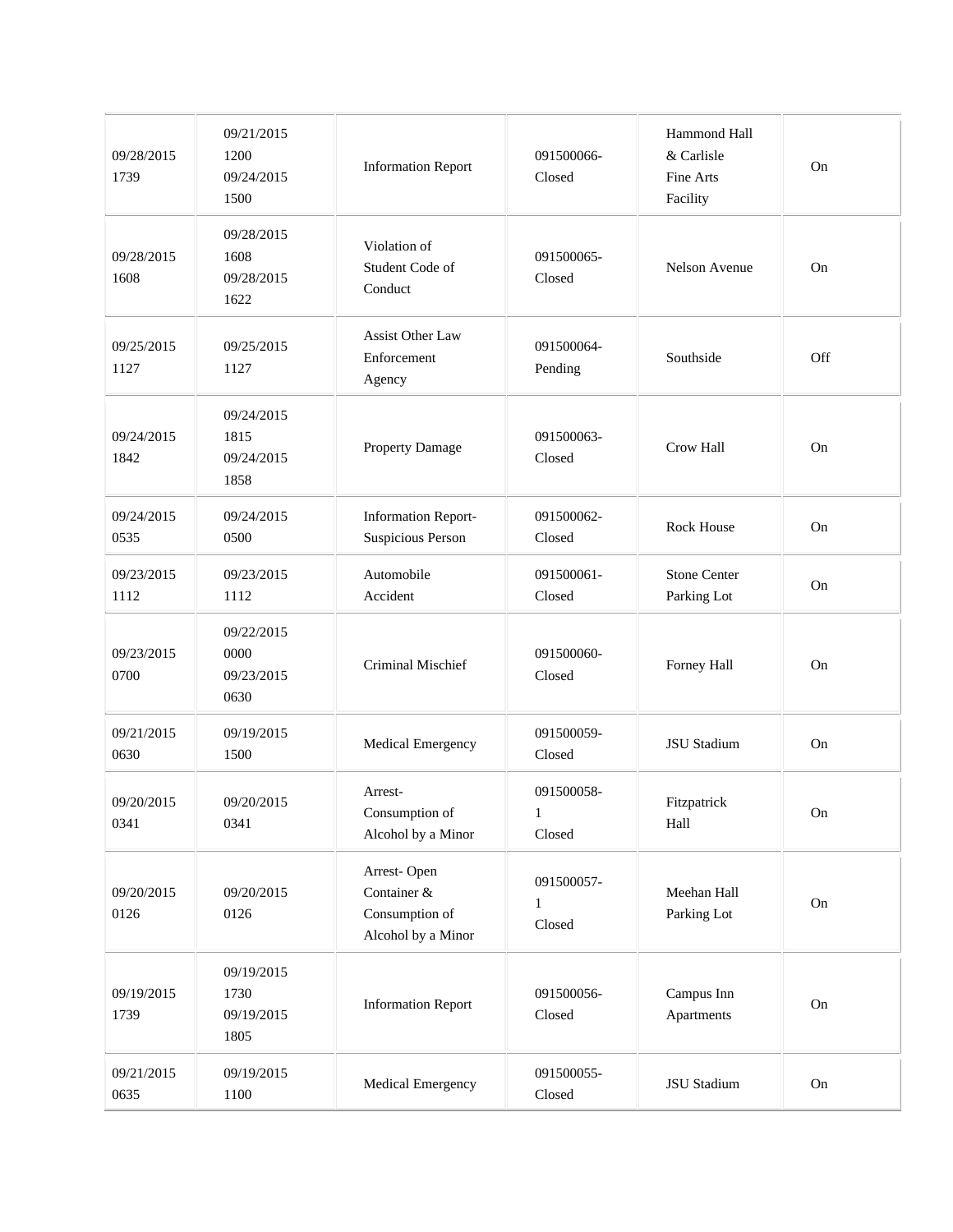| 09/19/2015<br>1514 | 09/19/2015<br>1514<br>09/19/2015<br>1532 | Medical Emergency                                   | 091500054-<br>Closed                 | <b>JSU</b> Stadium                 | On      |
|--------------------|------------------------------------------|-----------------------------------------------------|--------------------------------------|------------------------------------|---------|
| 09/19/2015<br>1419 | 09/19/2015<br>1415<br>09/19/2015<br>1428 | Medical Emergency                                   | 091500053-<br>Closed                 | <b>JSU Stadium</b>                 | On      |
| 09/19/2015<br>1402 | 09/19/2015<br>1402                       | Arrest-<br>Consumption of<br>Alcohol by a Minor     | 091500052-<br>$\mathbf{1}$<br>Closed | JSU Stadium                        | On      |
| 09/19/2015<br>1340 | 09/19/2015<br>1340<br>09/19/2015<br>1355 | Medical Emergency                                   | 091500051-<br>Closed                 | <b>JSU</b> Stadium                 | On      |
| 09/19/2015<br>1340 | 09/19/2015<br>1340<br>09/19/2015<br>1355 | Medical Emergency                                   | 091500050-<br>Closed                 | <b>JSU</b> Stadium                 | On      |
| 09/19/2015<br>1346 | 09/19/2015<br>1325<br>09/19/2015<br>1340 | Medical Emergency                                   | 091500049-<br>Closed                 | <b>JSU Stadium</b>                 | On      |
| 09/20/2015<br>1035 | 09/19/2015<br>1030<br>09/19/2015<br>1035 | <b>Information Report-</b><br>Property Damage       | 091500048-<br>Closed                 | <b>Colonial Arms</b><br>Apartments | On      |
| 09/18/2015<br>1434 | 09/01/2015<br>0000<br>09/18/2015<br>1430 | <b>Unlawful Breaking</b><br>& Entering a<br>Vehicle | 091500047-<br>Closed                 | Unknown                            | Unknown |
| 09/18/2015<br>1534 | 09/18/2015<br>1530<br>09/18/2015<br>1544 | Domestic Dispute                                    | 091500046-<br>Closed                 | Campus Inn<br>Apartments           | On      |
| 09/17/2015<br>1555 | 09/17/2015<br>1550<br>09/17/2015<br>1629 | Possession of<br>Marijuana                          | 091500045-<br>Closed                 | Daugette Hall                      | On      |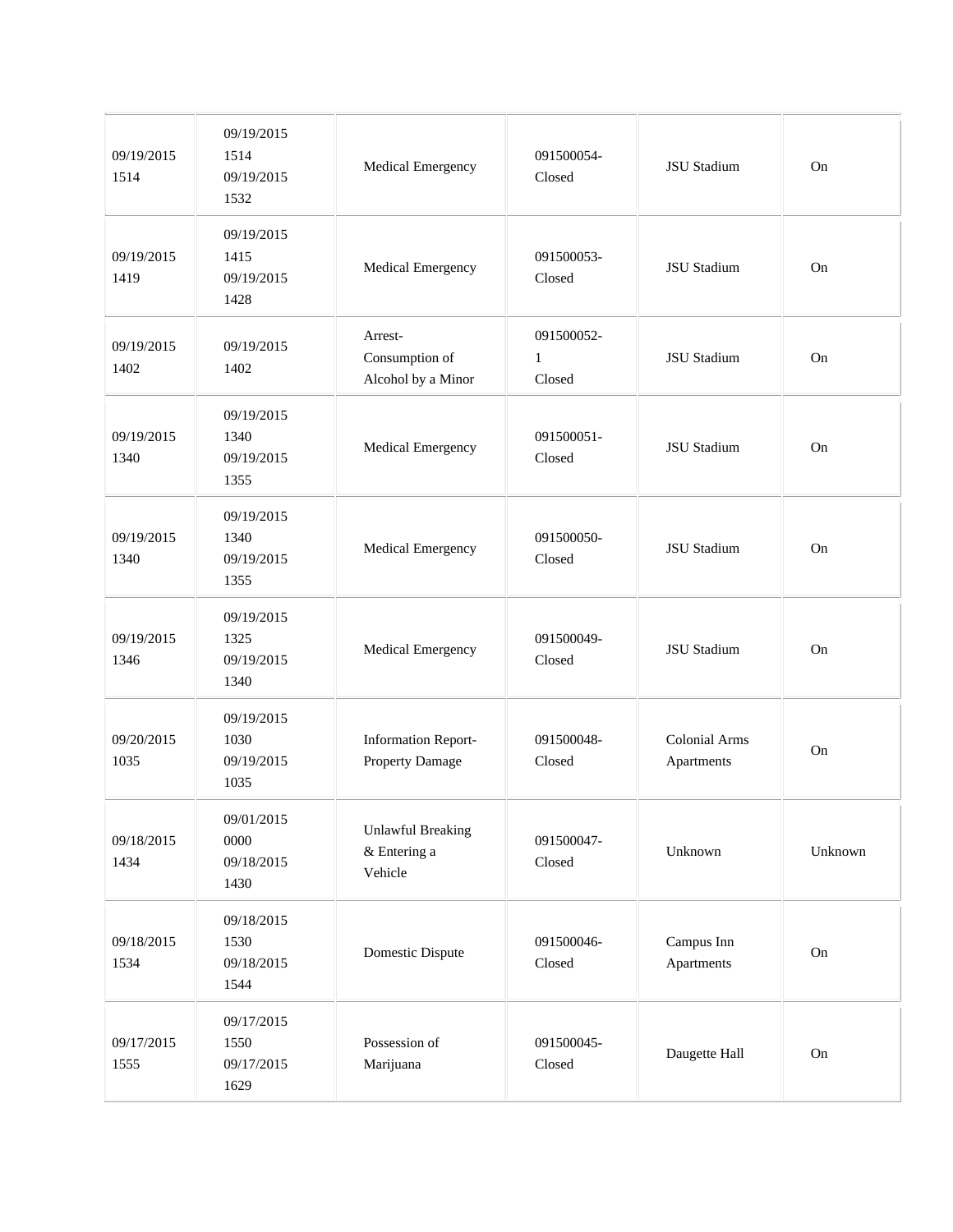| 09/17/2015<br>1107 | 09/17/2015<br>1107                       | Automobile<br>Accident                              | 091500044-<br>Closed  | <b>Stone Center</b><br>Parking Lot | On  |
|--------------------|------------------------------------------|-----------------------------------------------------|-----------------------|------------------------------------|-----|
| 09/17/2015<br>0845 | 09/17/2015<br>0830<br>09/17/2015<br>0840 | <b>Assist Other Law</b><br>Enforcement<br>Agency    | 091500043-<br>Closed  | Salls Hall                         | On  |
| 09/17/2015<br>0752 | 09/11/2015<br>0000<br>09/16/2015<br>1215 | <b>Lost Property</b>                                | 091500042-<br>Closed  | Off Campus                         | Off |
| 09/16/2015<br>1757 | 09/15/2015<br>1800<br>09/16/2015<br>1750 | Theft of Property                                   | 091500041-<br>Closed  | Gamecock<br>Diner                  | On  |
| 09/16/2015<br>1730 | 09/16/2015<br>1730                       | Threat Assessment                                   | 091500040-<br>Closed  | Salls Hall                         | On  |
| 09/16/2015<br>0045 | 09/16/2015<br>0040<br>09/16/2015<br>0226 | Fire Alarm                                          | 091500039-<br>Closed  | Dixon Hall                         | On  |
| 09/15/2015<br>1630 | 09/15/2015<br>1400<br>09/15/2015<br>1630 | <b>Lost Property</b>                                | 091500038-<br>Closed  | Theron<br>Montgomery<br>Building   | On  |
| 09/15/2015<br>1005 | 09/15/2015<br>1005                       | Automobile<br>Accident                              | 091500037-<br>Closed  | University<br>Circle               | On  |
| 09/13/2015<br>1634 | 09/12/2015<br>2200<br>09/13/2015<br>0800 | <b>Unlawful Breaking</b><br>& Entering a<br>Vehicle | 091500036-<br>Closed  | Kennamer Hall<br>Parking Lot       | On  |
| 09/12/2015<br>0142 | 09/11/2015<br>2335<br>09/12/2015<br>0100 | <b>Unlawful Breaking</b><br>& Entering a<br>Vehicle | 091500035-<br>Pending | Kennamer Hall<br>Parking Lot       | On  |
| 09/11/2015<br>1734 | 09/10/2015<br>1730<br>09/10/2015<br>1800 | Medical Emergency                                   | 091500034-<br>Closed  | College<br>Apartments              | On  |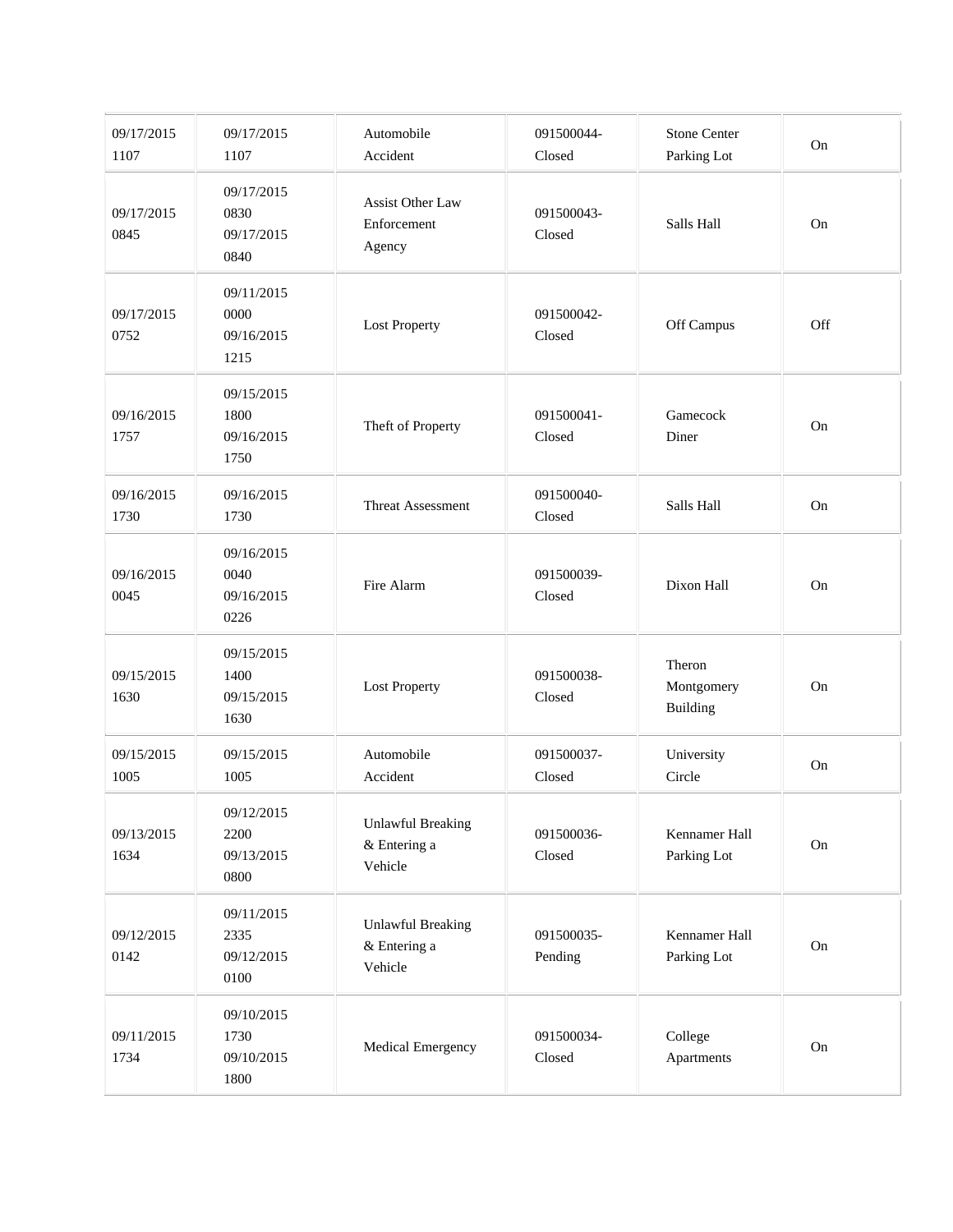| 09/11/2015<br>0932 | 09/11/2015<br>0920<br>09/11/2015<br>0940 | Assist Other Law<br>Enforcement<br>Agency           | 091500033-<br>Pending | Nisbet Street               | On |
|--------------------|------------------------------------------|-----------------------------------------------------|-----------------------|-----------------------------|----|
| 09/10/2015<br>2205 | 09/10/2015<br>1950<br>09/10/2015<br>2152 | <b>Welfare Check</b>                                | 091500032-<br>Closed  | Pannell Hall                | On |
| 09/10/2015<br>1622 | 09/10/2015<br>1622<br>09/10/2015<br>1712 | Assist Other Law<br>Enforcement<br>Agency           | 091500031-<br>Closed  | Mountain<br>Street          | On |
| 09/10/2015<br>1609 | 09/10/2015<br>1418<br>09/10/2015<br>1609 | Theft of Property                                   | 091500030-<br>Closed  | Pannell Hall                | On |
| 09/10/2015<br>1055 | 08/25/2015<br>1438<br>09/10/2015<br>1055 | <b>Lost Property</b>                                | 091500029-<br>Closed  | Salls Hall<br>Parking Lot   | On |
| 09/09/2015<br>1008 | 09/09/2015<br>0955<br>09/09/2015<br>1008 | <b>Accident Report</b>                              | 091500028-<br>Closed  | Ayers Hall<br>Parking Lot   | On |
| 09/09/2015<br>1348 | 09/09/2015<br>0100<br>09/09/2015<br>1320 | Duty Upon Striking<br>an Unattended<br>Vehicle      | 091500027-<br>Closed  | Meehan Hall<br>Parking Lot  | On |
| 09/08/2015<br>1809 | 09/07/2015<br>1800<br>09/07/2015<br>1821 | Criminal Mischief                                   | 091500026-<br>Closed  | Pannell Hall<br>Parking Lot | On |
| 09/08/2015<br>1743 | 09/04/2015<br>0001<br>09/08/2015<br>1740 | <b>Unlawful Breaking</b><br>& Entering a<br>Vehicle | 091500025-<br>Closed  | Meehan Hall<br>Parking Lot  | On |
| 09/08/2015<br>1743 | 09/07/2015<br>0140<br>09/08/2015         | <b>Unlawful Breaking</b><br>& Entering a<br>Vehicle | 091500024-<br>Closed  | Meehan Hall<br>Parking Lot  | On |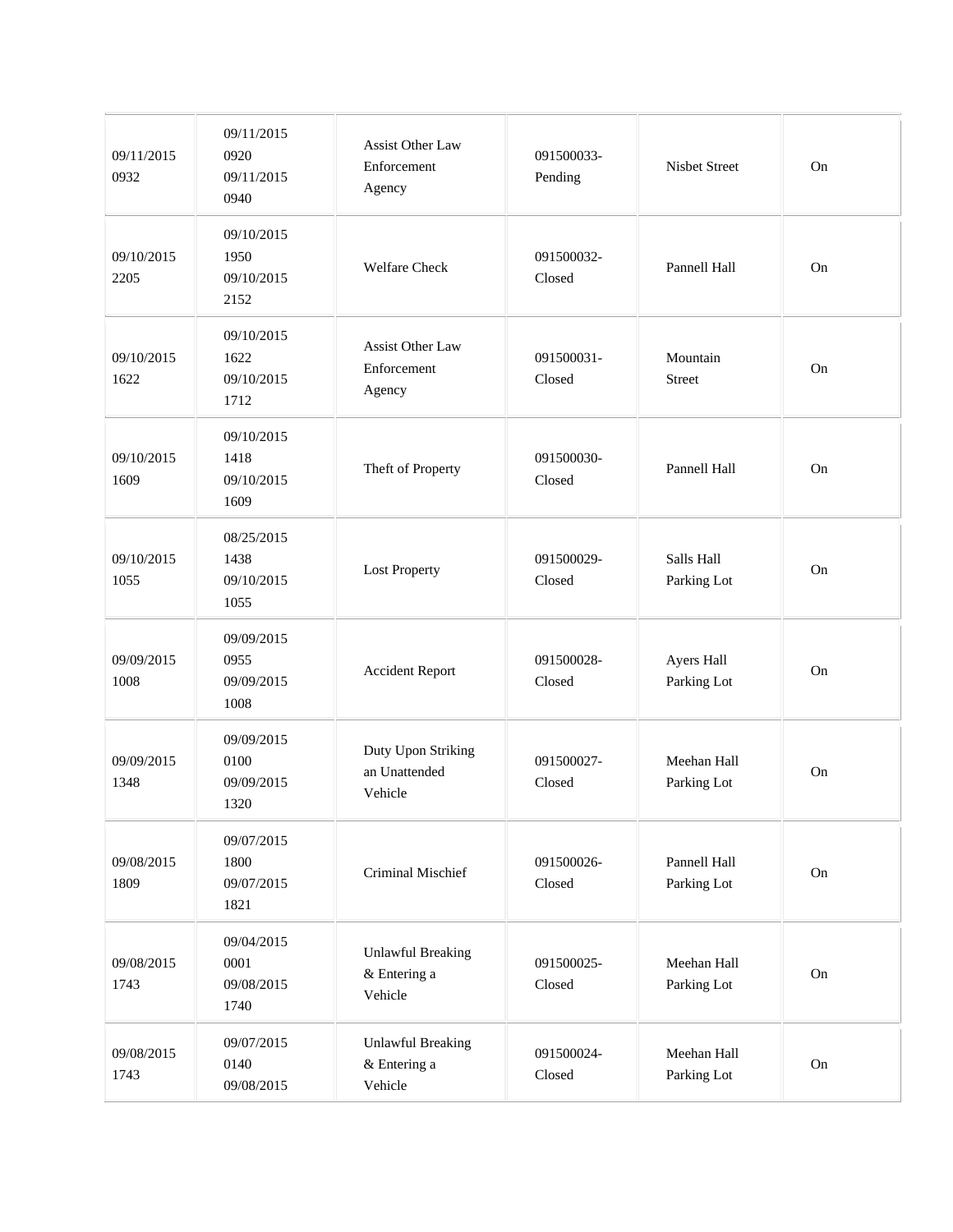|                    | 1755                                     |                                                     |                        |                                          |    |
|--------------------|------------------------------------------|-----------------------------------------------------|------------------------|------------------------------------------|----|
| 09/08/2015<br>1701 | 09/08/2015<br>1430<br>09/08/2015<br>1435 | <b>Information Report</b>                           | 091500023-<br>Closed   | <b>Mason Hall</b><br>Parking Lot         | On |
| 09/08/2015<br>1303 | 09/08/2015<br>1303                       | <b>Lost Property</b>                                | 091500022-<br>Closed   | Hamilton, AL                             | On |
| 09/08/2015<br>1256 | 09/06/2015<br>1200<br>09/07/2015<br>1800 | <b>Unlawful Breaking</b><br>& Entering a<br>Vehicle | 091500021-<br>Pending  | Meehan Hall<br>Parking Lot               | On |
| 09/07/2015<br>2120 | 09/07/2015<br>2115                       | Harassment                                          | 091500020-<br>Closed   | Campus Inn<br>Apartments                 | On |
| 09/07/2015<br>1708 | 09/07/2015<br>0142<br>09/07/2015<br>1726 | <b>Unlawful Breaking</b><br>& Entering a<br>Vehicle | 091500019-<br>Closed   | Meehan Hall<br>Parking Lot               | On |
| 09/08/2015<br>0920 | 09/07/2015<br>2100<br>09/08/2015<br>0915 | <b>Unlawful Breaking</b><br>& Entering a<br>Vehicle | 091500018-<br>Pending  | Paul Carpenter<br>Village<br>Parking Lot | On |
| 09/07/2015<br>1329 | 09/06/2015<br>2100<br>09/07/2015<br>1200 | <b>Unlawful Breaking</b><br>& Entering a<br>Vehicle | 091500017-<br>Inactive | <b>Curtiss Hall</b>                      | On |
| 09/07/2015<br>1305 | 09/06/2015<br>1700<br>09/07/2015<br>0830 | Criminal Mischief                                   | 091500016-<br>Pending  | Pannell Hall                             | On |
| 09/07/2015<br>1019 | 09/07/2015<br>1015<br>09/07/2015<br>1040 | <b>Seized Property</b>                              | 091500015-<br>Pending  | Narrow's Nest<br>Apartments              | On |
| 09/05/2015<br>0928 | 09/05/2015<br>0925<br>09/05/2015<br>0950 | Suspicious Person                                   | 091500014-<br>Pending  | Houston Cole<br>Library                  | On |
| 09/05/2015         | 09/05/2015                               | Fire Alarm                                          | 091500013-             | Pannell Hall                             | On |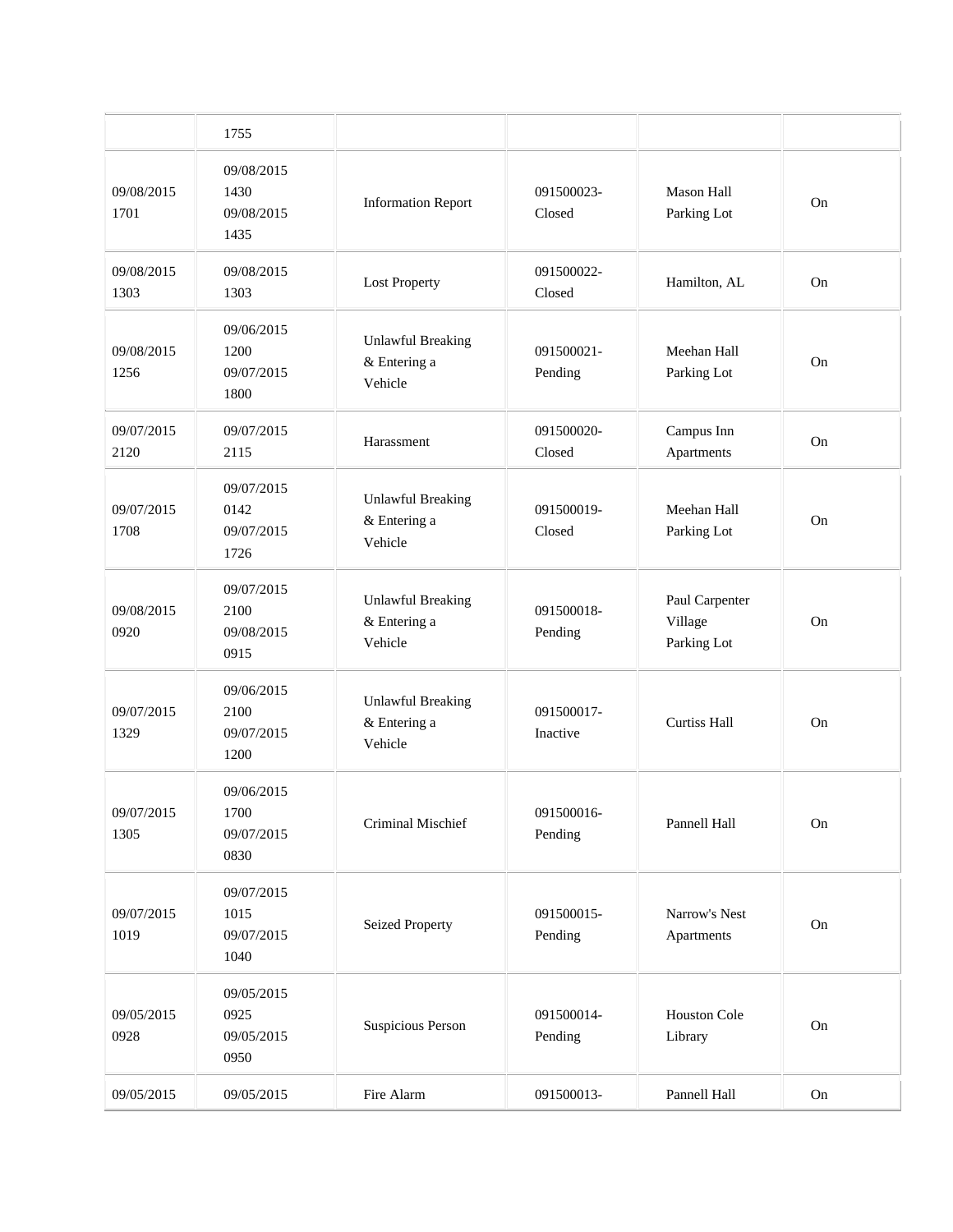| 0134               | 0130<br>09/05/2015<br>0236               |                                                    | Closed                 |                           |          |
|--------------------|------------------------------------------|----------------------------------------------------|------------------------|---------------------------|----------|
| 09/04/2015<br>2129 | 09/04/2015<br>2120<br>09/04/2015<br>2230 | <b>Information Report-</b><br><b>Welfare Check</b> | 091500012-<br>Closed   | Meehan Hall               | On       |
| 09/04/2015<br>1500 | 09/04/2015<br>0200<br>09/04/2015<br>0230 | <b>Aggravated Assault</b>                          | 091500011-<br>Pending  | Paul Carpenter<br>Village | On       |
| 09/05/2015<br>1133 | 09/05/2015<br>1110                       | <b>Welfare Check</b>                               | 091500010-<br>Pending  | Pannell Hall              | On       |
| 09/04/2015<br>0730 | 09/04/2015<br>0049                       | <b>Information Report</b>                          | 091500009-<br>Closed   | Salls Hall                | On       |
| 09/04/2015<br>1346 | 09/03/2015<br>1045<br>09/04/2015<br>1345 | Theft of Property                                  | 091500008-<br>Closed   | Crow Hall<br>Parking Lot  | On       |
| 09/06/2015<br>1709 | 09/03/2015<br>1500<br>09/03/2015<br>1600 | Theft of Property                                  | 091500007-<br>Closed   | <b>Stone Center</b>       | On       |
| 09/02/2015<br>1613 | 09/02/2015<br>1605<br>09/02/2015<br>1634 | Medical Emergency                                  | 091500006-<br>Closed   | Ramona Wood               | On       |
| 09/02/2015<br>1553 | 09/02/2015<br>1550<br>09/02/2015<br>1609 | Medical Emergency                                  | 091500005-<br>Closed   | Mason Hall                | $\rm On$ |
| 09/02/2015<br>0815 | 08/28/2015<br>2230                       | <b>Information Report</b>                          | 091500004-<br>Inactive | <b>JSU</b> Campus         | On       |
| 09/01/2015<br>2151 | 09/01/2015<br>1953<br>09/01/2015<br>2000 | <b>Accident Report</b>                             | 091500003-<br>Closed   | <b>Street Avenue</b>      | $\rm On$ |
| 09/01/2015         | 09/01/2015                               | Arrest-Possession                                  | 091500002-             | Crow Hall                 | On       |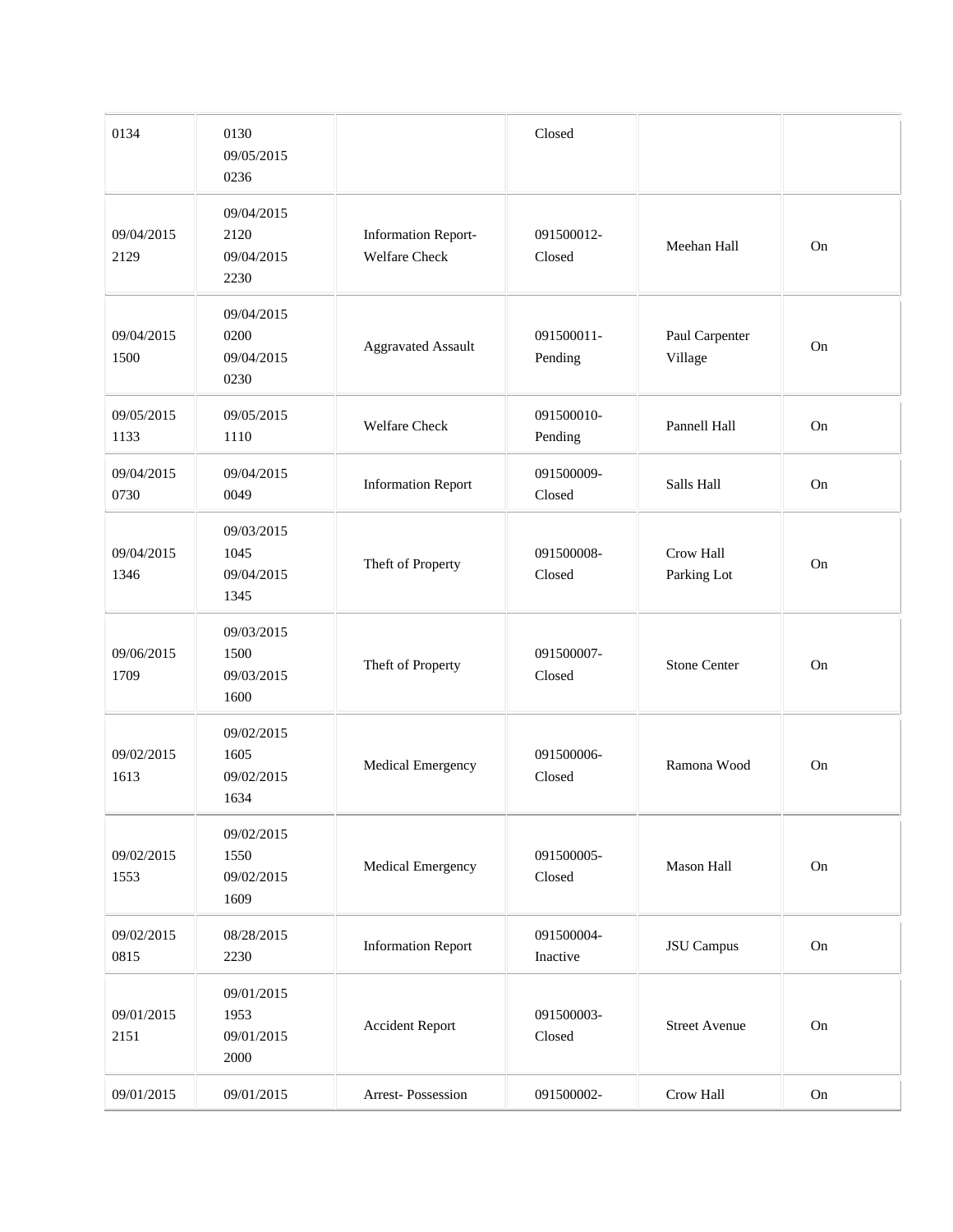| 1904               | 1839<br>09/01/2015<br>1932               | of Marijuana &<br>Drug Paraphernalia                                        | $\mathbf{1}$<br>Closed                 |                               |     |
|--------------------|------------------------------------------|-----------------------------------------------------------------------------|----------------------------------------|-------------------------------|-----|
| 09/01/2015<br>1512 | 09/01/2015<br>0001<br>09/01/2015<br>1526 | <b>Lost Property</b>                                                        | 091500001-<br>Closed                   | Ladiga Trails<br>Apartments   | Off |
| 08/31/2015<br>1344 | 08/31/2015<br>1340<br>08/31/2015<br>1358 | Violation of<br>Student Code of<br>Conduct-Weapons<br>Policy                | 081500026-<br>Closed                   | Dixon Hall                    | On  |
| 08/31/2015<br>1112 | 08/30/2015<br>1200<br>08/30/2015<br>1000 | <b>Unlawful Breaking</b><br>& Entering a<br>Vehicle                         | 081500025-<br>Closed                   | Patterson Hall<br>Parking Lot | On  |
| 08/29/2015<br>2240 | 08/29/2015<br>2240<br>08/29/2015<br>2356 | Minor in<br>Consumption of<br>Alcohol                                       | 081500024-<br>Closed                   | Carolina Drive                | Off |
| 08/28/2015<br>1650 | 08/26/2015<br>1200<br>08/28/2015<br>1700 | <b>Information Report-</b><br><b>Welfare Check</b>                          | 081500023-<br>Closed                   | Daugette Hall                 | On  |
| 08/28/2015<br>0308 | 08/28/2015<br>00308                      | Arrest-<br>Consumption of<br>Alcohol by a Minor                             | 081500022-<br>1<br>Closed              | Salls Hall                    | On  |
| 08/28/2015<br>0043 | 08/28/2015<br>0043                       | Arrest-<br>Consumption of<br>Alcohol by a Minor                             | 081500021-<br>$\overline{2}$<br>Closed | Paul Carpenter<br>Village     | On  |
| 08/28/2015<br>0043 | 08/28/2015<br>0043                       | Arrest-<br>Consumption of<br>Alcohol by a Minor                             | 081500021-<br>1<br>Closed              | Paul Carpenter<br>Village     | On  |
| 08/27/2015<br>1209 | 08/26/2015<br>0000<br>08/27/2015<br>1248 | Harassing<br>Communications &<br>Violation of<br>Student Code of<br>Conduct | 081500020-<br>Closed                   | Crow Hall<br>Parking Lot      | On  |
| 08/26/2015<br>1641 | 08/26/2015<br>1641                       | Arrest-Minor in<br>Possession of                                            | 081500019-<br>$\mathbf{1}$             | Paul Carpenter<br>Village     | On  |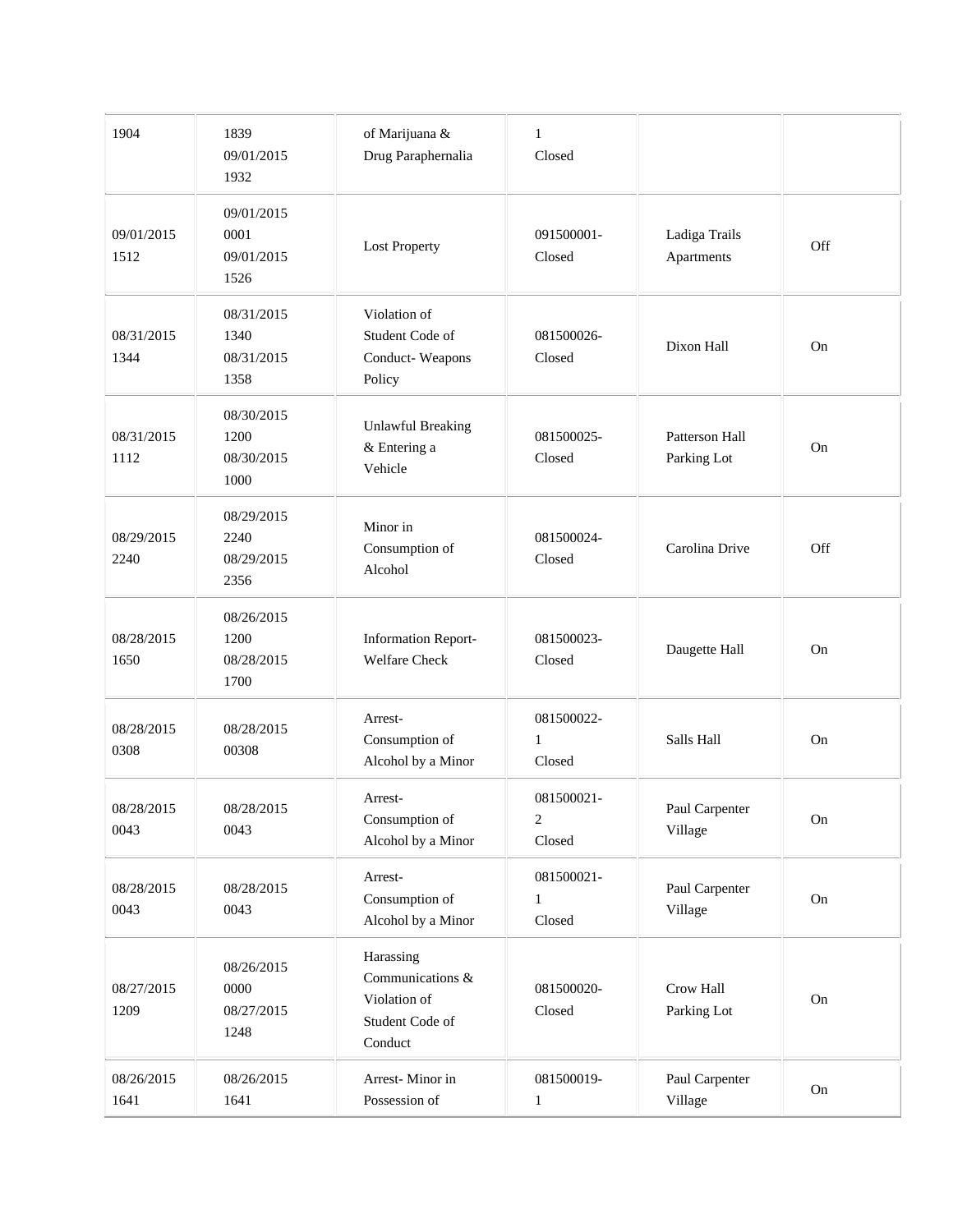|                    |                                          | Alcohol                                        | Closed                               |                                            |          |
|--------------------|------------------------------------------|------------------------------------------------|--------------------------------------|--------------------------------------------|----------|
| 08/26/2015<br>1641 | 08/26/2015<br>0000                       | Violation of<br>Student Code of<br>Conduct     | 081500018-<br>Closed                 | Fitzpatrick<br>Hall                        | On       |
| 08/25/2015<br>1823 | 08/25/2015<br>1823                       | Arrest-Open<br>Container                       | 081500017-<br>$\mathbf{1}$<br>Closed | Church<br>Avenue                           | Off      |
| 08/25/2015<br>1404 | 07/20/2015<br>0001<br>07/25/2015<br>1400 | Theft of Property                              | 081500016-<br>Closed                 | <b>Stone Center</b>                        | On       |
| 08/25/2015<br>1150 | 08/24/2015<br>1200<br>08/24/2015<br>2200 | Theft of Property                              | 081500015-<br>Closed                 | Merrill Hall                               | On       |
| 08/25/2015<br>0930 | 08/25/2015<br>0930<br>08/25/2015<br>1045 | Medical Emergency                              | 081500014-<br>Closed                 | Crow Hall                                  | On       |
| 08/25/2015<br>1110 | 08/23/2015<br>1500<br>08/24/2015<br>1200 | Theft of Property                              | 081500013-<br>Closed                 | Dixon Hall                                 | On       |
| 08/24/2015<br>1631 | 08/24/2015<br>0900<br>08/24/2015<br>1130 | Duty Upon Striking<br>an Unattended<br>Vehicle | 081500012-<br>Closed                 | Stephenson<br>Hall<br>Parking Lot          | On       |
| 08/24/2015<br>1235 | 07/29/2015<br>1400<br>08/24/2015<br>0900 | Theft of Property                              | 081500011-<br>Closed                 | <b>Stone Center</b>                        | $\rm On$ |
| 08/24/2015<br>0914 | 08/22/2015<br>1900<br>08/23/2015<br>0900 | Duty Upon Striking<br>a Unattended<br>Vehicle  | 081500010-<br>Closed                 | Colonial Arms<br>Apartments<br>Parking Lot | $\rm On$ |
| 08/23/2015<br>2057 | 08/23/2015<br>2037                       | Arrest-Public<br>Intoxication                  | 081500009-<br>$\mathbf{1}$<br>Closed | Fitzpatrick<br>Hall                        | $\rm On$ |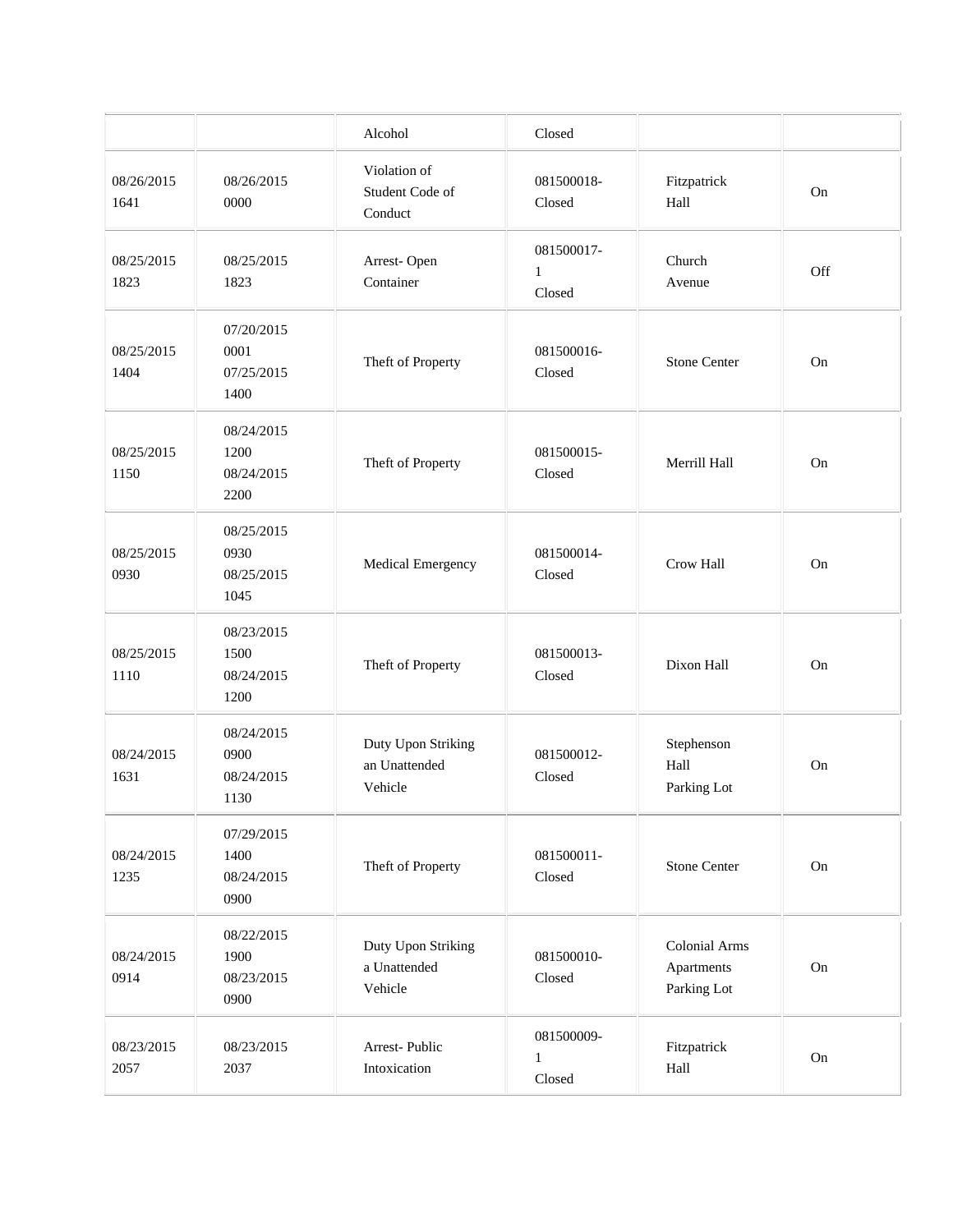| 08/22/2015<br>1459 | 08/22/2015<br>0800<br>08/22/2015<br>1458 | Criminal Mischief                                            | 081500008-<br>Closed  | <b>Street Avenue</b>                              | On       |
|--------------------|------------------------------------------|--------------------------------------------------------------|-----------------------|---------------------------------------------------|----------|
| 08/21/2015<br>2337 | 08/21/2015<br>2337                       | Automobile<br>Accident                                       | 081500007-<br>Closed  | <b>Colonial Arms</b><br>Apartments<br>Parking Lot | On       |
| 08/18/2015<br>1345 | 08/18/2015<br>0500                       | <b>Information Report-</b><br>Possible Title IX<br>Violation | 081500006-<br>Closed  | Paul Carpenter<br>Village                         | On       |
| 08/17/2015<br>1525 | 08/17/2015<br>1520<br>08/17/2015<br>1524 | Duty Upon Striking<br>an Unattended<br>Vehicle               | 081500005-<br>Pending | Houston Cole<br>Library<br>Parking Lot            | On       |
| 08/17/2015<br>0844 | 08/14/2015<br>0845<br>08/17/2015<br>0820 | Criminal Mischief                                            | 081500004-<br>Closed  | <b>Stone Center</b>                               | On       |
| 08/14/2015<br>1212 | 08/14/2015<br>0800<br>08/14/2015<br>1215 | Burglary                                                     | 081500003-<br>Pending | Campus Inn<br>Apartments                          | On       |
| 08/09/2015<br>0600 | 08/07/2015<br>2016                       | <b>Suspicious Persons</b>                                    | 081500002-<br>Pending | <b>Curtiss Hall</b>                               | On       |
| 08/08/2015<br>1833 | 08/04/2015<br>0000<br>08/08/2015<br>1832 | Burglary &<br>Possession of Drug<br>Paraphernalia            | 081500001-<br>Pending | Penn House<br>Apartments                          | On       |
| 07/31/2015<br>0630 | 07/30/2015<br>0500                       | Violation of<br>Student Code of<br>Conduct                   | 071500010-<br>Closed  | Forney Avenue                                     | Off      |
| 07/30/2015<br>0530 | 07/29/2015<br>1600                       | Violation of<br>Student Code of<br>Conduct                   | 071500009-<br>Closed  | The Reserve<br>Apartments                         | Off      |
| 07/22/2015<br>0640 | 07/22/2015<br>0640<br>07/22/2015<br>0650 | <b>Information Report</b>                                    | 071500008-<br>Closed  | <b>Bibb Graves</b>                                | $\rm On$ |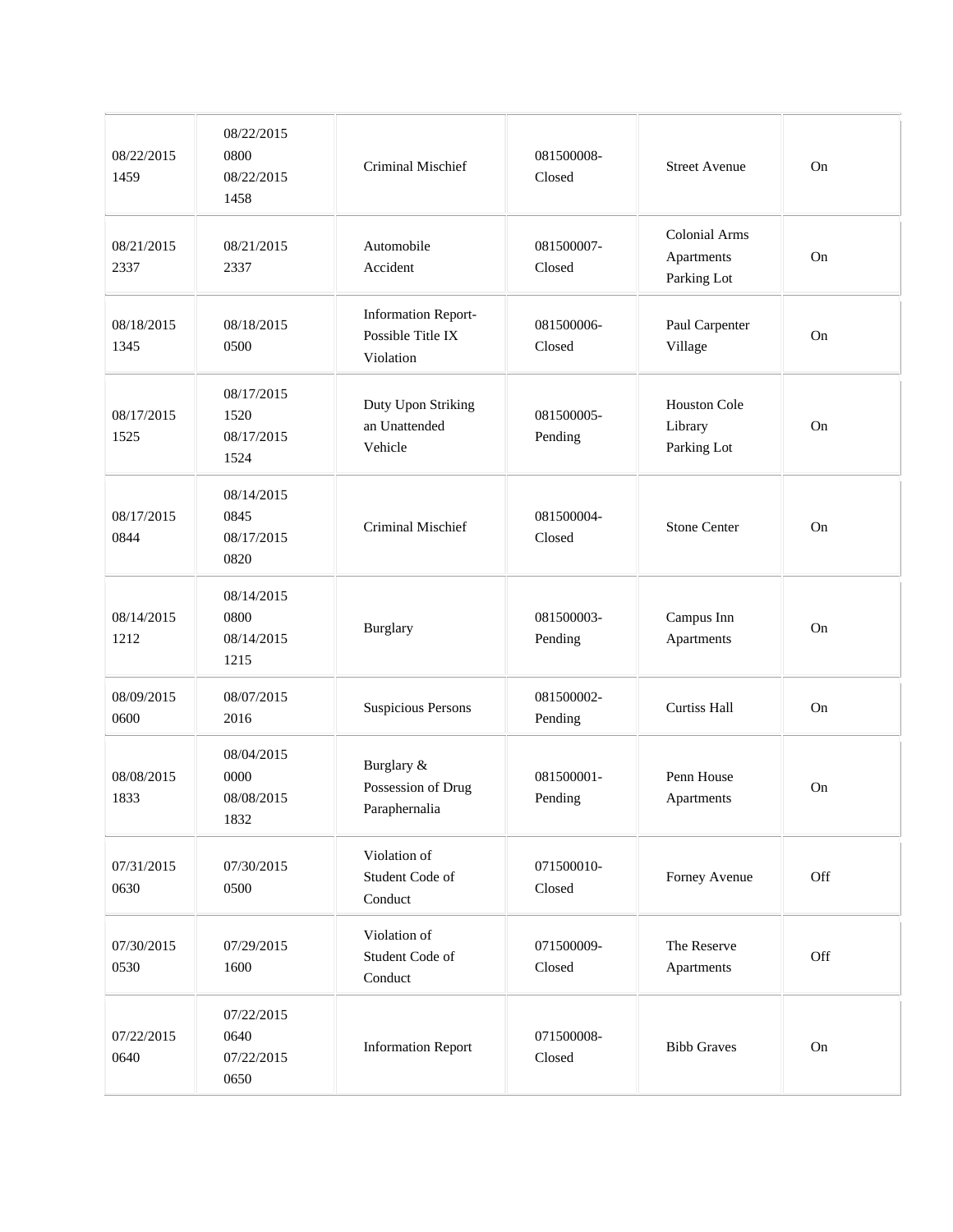| 07/21/2015<br>0235 | 07/21/2015<br>0230<br>07/21/2015<br>0235 | Duty Upon Striking<br>an Unattended<br>Vehicle                                                                         | 071500007-<br>Pending                | Crow Hall<br>Parking Lot                       | On       |
|--------------------|------------------------------------------|------------------------------------------------------------------------------------------------------------------------|--------------------------------------|------------------------------------------------|----------|
| 07/18/2015<br>0845 | 07/17/2015<br>1415                       | Threat Assessment                                                                                                      | 071500006-<br>Pending                | Houston Cole<br>Library                        | On       |
| 07/10/2015<br>1301 | 07/10/2015<br>1245<br>07/10/2015<br>1300 | Suspicious Person                                                                                                      | 071500005-<br>Closed                 | Ayers Hall                                     | On       |
| 07/08/2015<br>1123 | 07/03/2015<br>0001<br>07/06/2015<br>0800 | Harassing<br>Communications                                                                                            | 071500004-<br>Pending                | <b>Bibb Graves</b>                             | On       |
| 07/06/2015<br>1130 | 07/04/2015<br>2200<br>07/05/2015<br>0030 | Theft of Property                                                                                                      | 071500003-<br>Pending                | Meehan Hall                                    | On       |
| 07/03/2015<br>2147 | 07/03/2015<br>2147                       | <b>Arrest-Driving</b><br>Under the<br>Influence, Resisting<br>Arrest, & Illegal<br>Possession of<br>Prescription Drugs | 071500002-<br>$\mathbf{1}$<br>Closed | George Douthit<br>Drive                        | Off      |
| 07/01/2015<br>2357 | 07/01/2015<br>2300<br>07/01/2015<br>2323 | Property Damage                                                                                                        | 071500001-<br>Closed                 | Tennis Courts                                  | On       |
| 06/29/2015<br>1540 | 06/29/2015<br>1535<br>06/29/2015<br>1548 | Violation of<br>Student Code of<br>Conduct                                                                             | 061500016-<br>Closed                 | Paul Carpenter<br>Village                      | On       |
| 06/29/2015<br>1108 | 06/29/2015<br>1030<br>06/29/2015<br>1108 | <b>Information Report-</b><br>Property Damage                                                                          | 061500015-<br>Closed                 | <b>Student Health</b><br>Center<br>Parking Lot | On       |
| 06/29/2015<br>1056 | 06/25/2015<br>1630<br>06/26/2015         | Harassing<br>Communications                                                                                            | 061500014-<br>Pending                | <b>Bibb Graves</b>                             | $\rm On$ |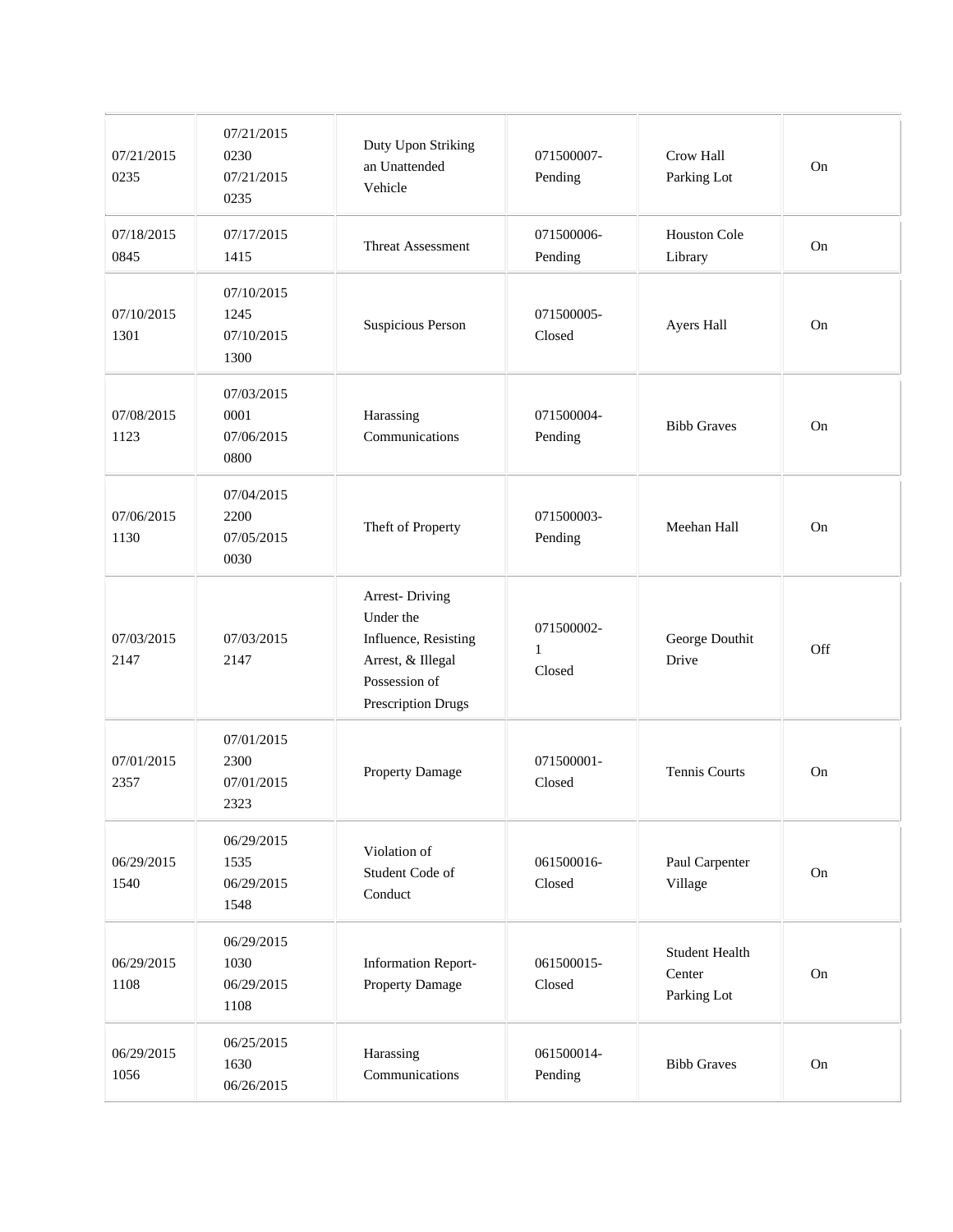|                    | 0800                                     |                                                     |                                      |                                  |     |
|--------------------|------------------------------------------|-----------------------------------------------------|--------------------------------------|----------------------------------|-----|
| 06/27/2015<br>2317 | 06/27/2015<br>2317                       | Arrest-Open<br>Container                            | 061500013-<br>$\mathbf{1}$<br>Closed | Paul Carpenter<br>Village        | On  |
| 06/27/2015<br>1432 | 06/24/2015<br>1130<br>06/24/2015<br>1446 | Duty Upon Striking<br>an Unattended<br>Vehicle      | 061500012-<br>Closed                 | <b>Brewer Hall</b>               | On  |
| 06/24/2015<br>0930 | 06/19/2015<br>0837                       | <b>Information Report-</b><br>Property Damage       | 061500011-<br>Closed                 | Rudy Abbott<br>Field             | On  |
| 06/22/2015<br>1550 | 06/22/2015<br>1549<br>06/22/2015<br>1610 | Confiscated<br>Property                             | 061500010-<br>Closed                 | Pelham Road<br>South             | Off |
| 06/17/2015<br>0830 | 06/13/2015<br>1200<br>06/16/2015<br>0900 | Arrest-Theft of<br>Property                         | 061500009-<br>1<br>Closed            | Theron<br>Montgomery<br>Building | On  |
| 06/16/2015<br>0905 | 05/20/2015<br>0000<br>06/10/2015<br>1500 | Burglary & Theft of<br>Property                     | 061500008-<br>Pending                | Duncan<br>Maintenance<br>Shop    | On  |
| 06/10/2015<br>1340 | 06/10/2015<br>1200<br>06/10/2015<br>1340 | Theft of Property                                   | 061500007-<br>Inactive               | Martin Hall                      | On  |
| 06/09/2015<br>1429 | 06/09/2015<br>1030<br>06/09/2015<br>1200 | Pedestrian Safety                                   | 061500006-<br>Pending                | <b>Trustee Circle</b>            | On  |
| 06/05/2015<br>1715 | 06/05/2015<br>1712<br>06/05/2015<br>1725 | Trespass Issued                                     | 061500005-<br>Closed                 | Campus Inn<br>Apartments         | On  |
| 06/05/2015<br>1300 | 05/27/2015<br>0100<br>05/27/2015<br>0530 | <b>Unlawful Breaking</b><br>& Entering a<br>Vehicle | 061500004-<br>Pending                | Gamecock<br>Village              | Off |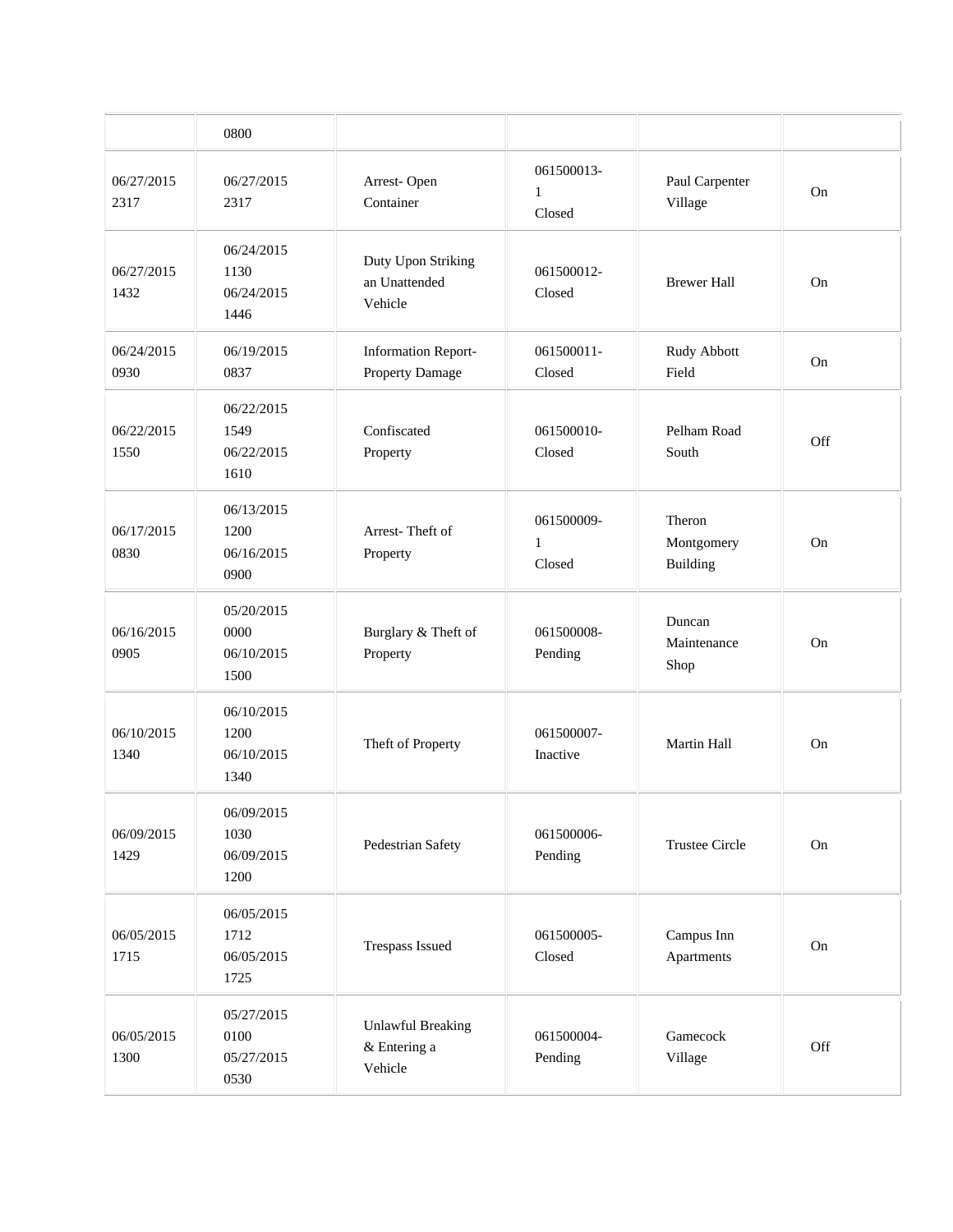| 06/02/2015<br>0903 | 06/02/2015<br>0842<br>06/02/2015<br>0858 | Fire Alarm                                                                        | 061500003-<br>Closed                        | <b>Brewer Hall</b>            | On        |
|--------------------|------------------------------------------|-----------------------------------------------------------------------------------|---------------------------------------------|-------------------------------|-----------|
| 06/01/2015<br>1130 | 05/30/2015<br>2310                       | Violation of<br>Student Code of<br>Conduct                                        | 061500002-<br>Closed                        | Jacksonville<br>Public Square | Off       |
| 06/01/2015<br>0726 | 05/29/2015<br>1700<br>06/01/2015<br>0726 | Burglary                                                                          | 061500001-<br>Closed                        | Kennamer Hall                 | On        |
| 05/31/2015<br>1528 | 05/15/2015<br>2200<br>05/16/2015<br>0800 | <b>Unlawful Breaking</b><br>& Entering a<br>Vehicle                               | 051500023-<br>Pending                       | Paul Carpenter<br>Village     | On        |
| 05/27/2015<br>0800 | 05/27/2015<br>0645                       | Arrest-Possession<br>of Marijuana &<br>Drug Paraphernalia                         | 051500022-<br>Multiple<br>Arrests<br>Closed | Elm Street                    | Off       |
| 05/25/2015<br>1625 | 05/25/2015<br>1615<br>05/25/2015<br>1624 | Violation of<br>Student Code of<br>Conduct &<br><b>Trespass Warning</b><br>Issued | 051500021-<br>Closed                        | Paul Carpenter<br>Village     | <b>On</b> |
| 05/22/2015<br>1526 | 05/22/2015<br>1000<br>05/22/2015<br>1520 | <b>Information Report</b>                                                         | 051500020-<br>Closed                        | Coffee Circle                 | Off       |
| 05/22/2015<br>0338 | 05/22/2015<br>0300<br>05/22/2015<br>0339 | <b>Information Report</b>                                                         | 051500019-<br>Pending                       | Jax Apartments                | On        |
| 05/21/2015<br>1056 | 05/18/2015<br>1630<br>05/19/2015<br>1200 | Harassing<br>Communications                                                       | 051500018-<br>Pending                       | <b>Bibb Graves</b>            | On        |
| 05/21/2015<br>0700 | 05/11/2015<br>1600                       | <b>Information Report-</b><br>Suspicious Activity                                 | 051500017-<br>Closed                        | Houston Cole<br>Library       | On        |
| 05/20/2015         | 01/06/2014                               | Theft of Property                                                                 | 051500016                                   | Ramona Wood                   | On        |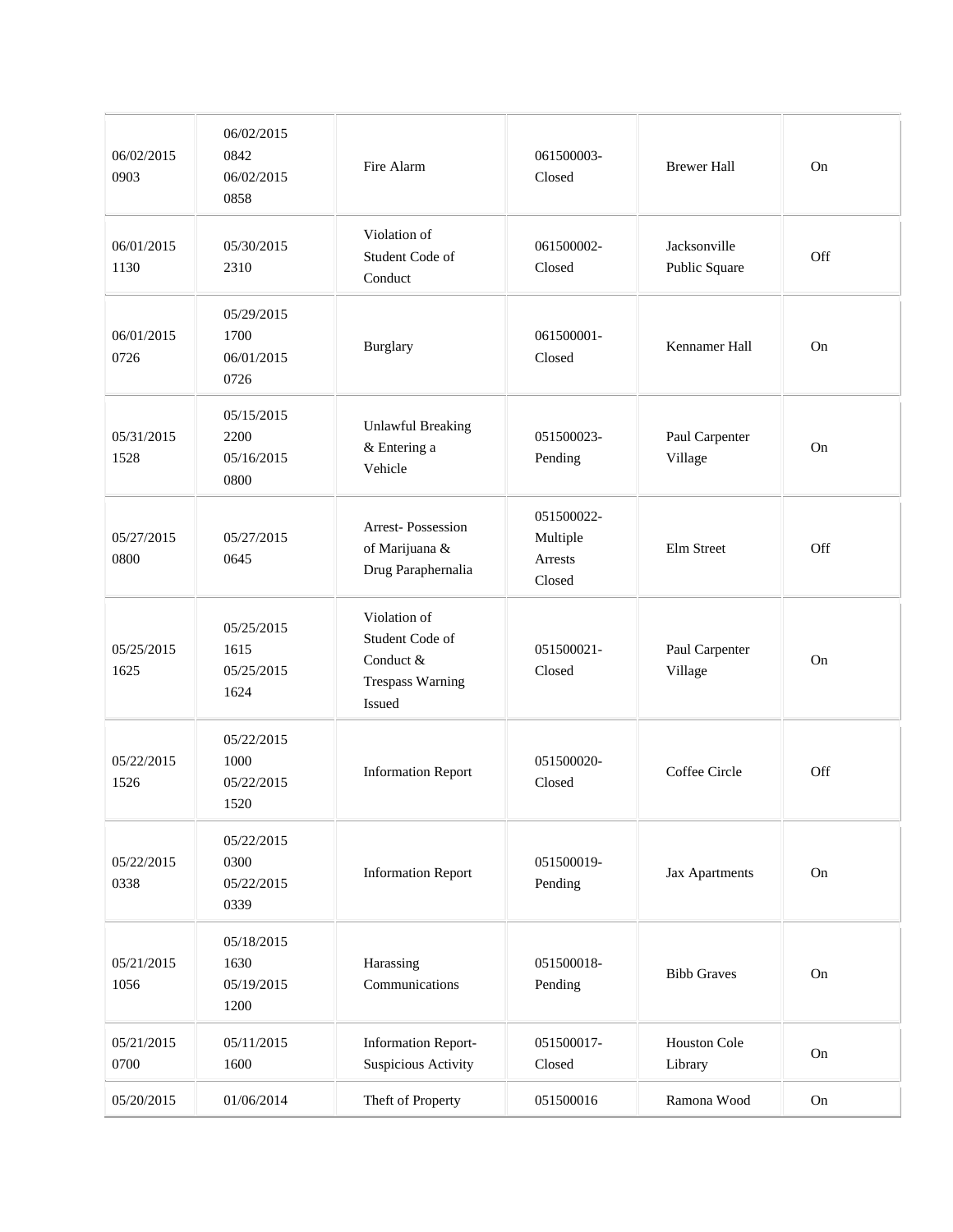| 0925               | 0800<br>04/15/2015<br>1500               |                                                            | Pending                                |                           |            |
|--------------------|------------------------------------------|------------------------------------------------------------|----------------------------------------|---------------------------|------------|
| 05/18/2015<br>2232 | 05/18/2015<br>2232                       | Arrest-<br>Consumption of<br>Alcohol by a Minor            | 051500015-<br>$\overline{c}$<br>Closed | Highway 204               | Off        |
| 05/18/2015<br>2232 | 05/18/2015<br>2232                       | Arrest-Possession<br>of Marijuana and<br>DrugParaphernalia | 051500015-<br>$\mathbf{1}$<br>Closed   | Highway 204               | Off        |
| 05/31/2015<br>1625 | 05/30/2015<br>2230<br>05/31/2015<br>0800 | <b>Unlawful Breaking</b><br>& Entering a<br>Vehicle        | 051400014-<br>Pending                  | Paul Carpenter<br>Village | On         |
| 05/15/2015<br>2009 | 05/15/2015<br>1830<br>05/15/2015<br>1936 | Violation of<br>Student Code of<br>Conduct                 | 051500013-<br>Closed                   | Jax Apartments            | On         |
| 05/15/2015<br>0834 | 05/14/2015<br>0000<br>05/15/2015<br>0834 | Duty Upon Striking<br>a Fixture                            | 051500012-<br>Closed                   | Paul Carpenter<br>Village | On         |
| 05/15/2015<br>2020 | 05/14/2015<br>2020<br>05/14/2015<br>2115 | Medical Emergency                                          | 051500011-<br>Closed                   | JSU Stadium               | On         |
| 05/08/2015<br>2231 | 05/08/2015<br>2231<br>05/08/2015<br>2234 | Medical Emergency                                          | 051500010-<br>Closed                   | Crow Hall                 | On         |
| 05/08/2015<br>1025 | 05/08/2015<br>0710                       | <b>Information Report</b>                                  | 051500009-<br>Closed                   | Highway 204               | On         |
| 05/07/2015<br>1928 | 05/07/2015<br>1928                       | <b>Arrest-Driving</b><br>Under the Influence               | 051500008-<br>$\mathbf{1}$<br>Closed   | Madison<br>Avenue         | Off        |
| 05/07/2015<br>1311 | 10/21/2014<br>0000<br>05/07/2015<br>1433 | <b>Information Report</b>                                  | 051500007-<br>Closed                   | <b>Bibb Graves</b>        | ${\rm On}$ |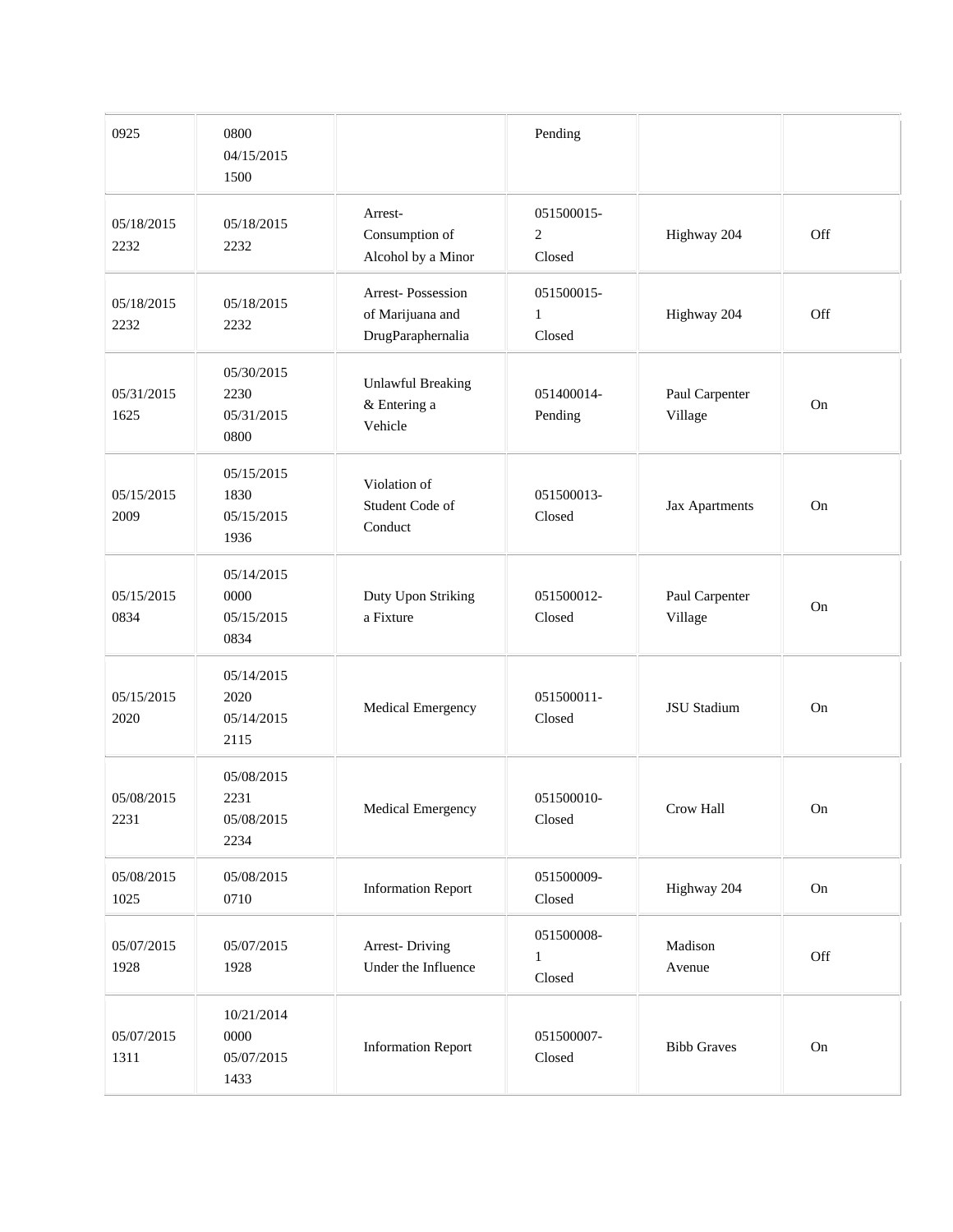| 05/06/2015<br>1543 | 05/06/2015<br>1543                       | Arrest-<br>Consumption of<br>Alcohol by a Minor<br>& Open Container | 051500006-<br>$\mathbf{1}$<br>Closed | Carolina Street                        | Off |
|--------------------|------------------------------------------|---------------------------------------------------------------------|--------------------------------------|----------------------------------------|-----|
| 05/06/2015<br>1045 | 05/05/2015<br>0928<br>05/05/2015<br>2043 | <b>Information Report</b>                                           | 051500005-<br>Closed                 | Church<br>Avenue                       | Off |
| 05/06/2015<br>1340 | 05/05/2015<br>1341<br>05/05/2015<br>1351 | <b>Trespass Warning</b><br>Issued                                   | 051500004-<br>Closed                 | <b>Rowe Hall</b>                       | On  |
| 05/01/2015<br>2109 | 05/01/2015<br>2109                       | Automobile<br>Accident                                              | 051500003-<br>Closed                 | <b>Cole Dive</b>                       | On  |
| 05/01/2015<br>1804 | 05/01/2015<br>1804                       | Medical Emergency                                                   | 051500002-<br>Closed                 | <b>JSU</b> Stadium                     | On  |
| 05/01/2015<br>0052 | 05/01/2015<br>0052                       | Arrest-<br>Consumption of<br>Alcohol by a Minor                     | 051500001-<br>$\mathbf{1}$<br>Closed | Pelham Road<br>at the Public<br>Square | Off |
| 04/25/2015<br>1630 | 04/25/2015<br>1630                       | Automobile<br>Accident                                              | 041500050-<br>Closed                 | Pete Mathews<br>Coliseum               | On  |
| 04/25/2015<br>1111 | 04/25/2015<br>1050<br>04/25/2015<br>1110 | Theft of Property                                                   | 041500049-<br>Pending                | Dixon Hall                             | On  |
| 04/23/2015<br>1923 | 04/22/2015<br>0100<br>04/22/2015<br>0300 | Theft of Property                                                   | 041500048-<br>Pending                | Crow Hall                              | On  |
| 04/23/2015<br>1458 | 04/23/2015<br>1030<br>04/23/2015<br>1100 | Duty Upon Striking<br>an Unattended<br>Vehicle                      | 041500047-<br>Closed                 | <b>Stone Center</b>                    | On  |
| 04/23/2015<br>1006 | 04/23/2015<br>0934                       | Recovered Property                                                  | 041500046-<br>Closed                 | Curtiss Hall                           | On  |
| 04/22/2015<br>1639 | 04/21/2015<br>0800<br>04/22/2015         | Duty Upon Striking<br>an Unattended<br>Vehicle                      | 041500045-<br>Closed                 | <b>Curtiss Hall</b><br>Parking Lot     | On  |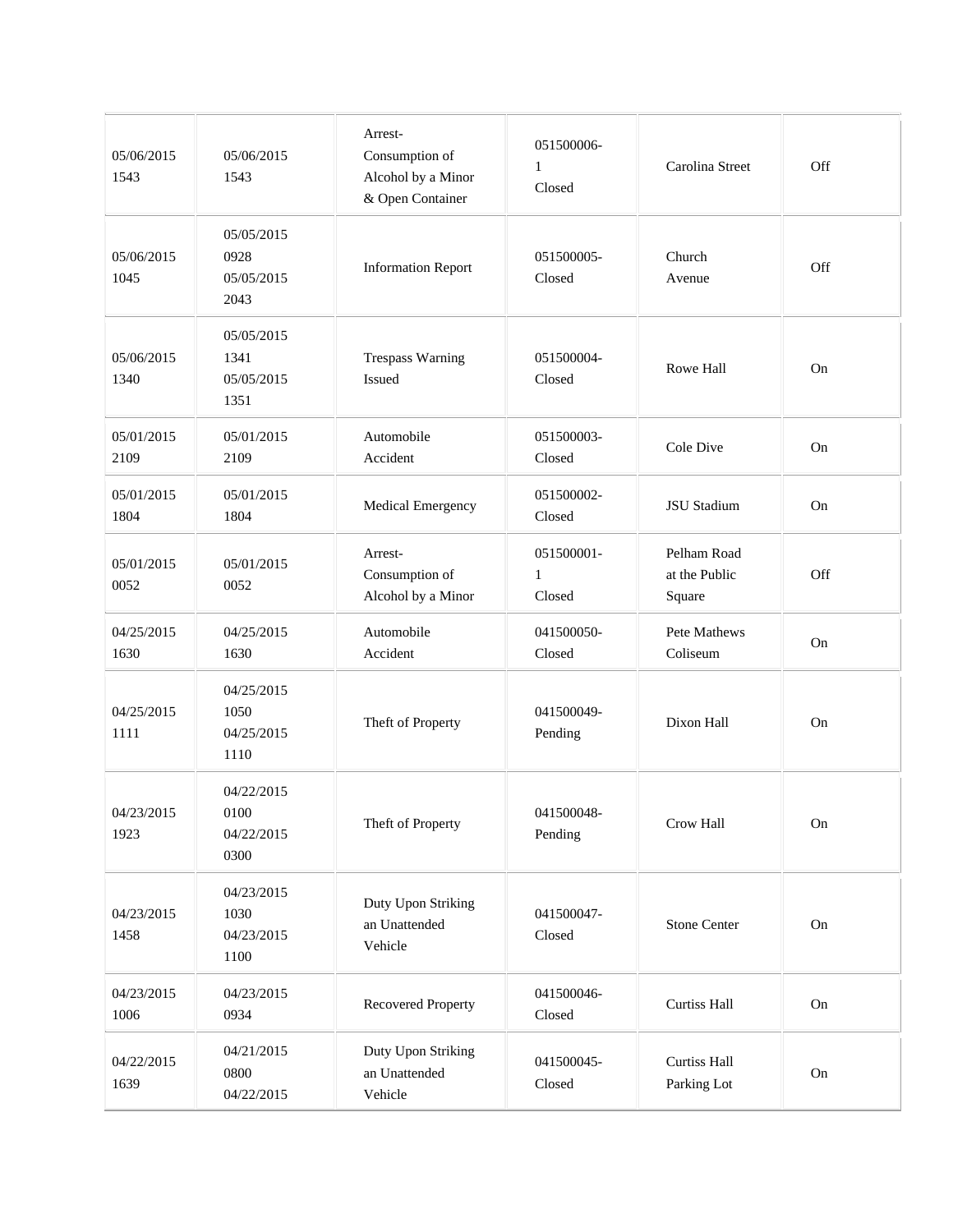|                    | 1630                                     |                                                 |                            |                                  |     |
|--------------------|------------------------------------------|-------------------------------------------------|----------------------------|----------------------------------|-----|
| 04/22/2015<br>1422 | 04/22/2015<br>1415<br>04/22/2015<br>1445 | Assist Other Law<br>Enforcement<br>Agency       | 041500044-<br>Closed       | The Reserve<br>Apartments        | Off |
| 04/22/2015<br>1414 | 04/22/2015<br>1410<br>04/22/2015<br>1414 | Violation of<br>Student Code of<br>Conduct      | 041500043-<br>Closed       | Campus Inn<br>Apartments         | On  |
| 04/21/2015<br>0730 | 04/21/2015<br>0730                       | <b>Information Report-</b>                      | 041500042-<br>Closed       | Dixon Hall                       | On  |
| 04/20/2015<br>1357 | 04/20/2015<br>0800<br>04/20/2015<br>0840 | Duty Upon Striking<br>an Unattended<br>Vehicle  | 041500041-<br>Closed       | <b>Mason Hall</b><br>Parking Lot | On  |
| 04/19/2015<br>0039 | 04/19/2015<br>0000<br>04/19/2015<br>0040 | Medical Emergency                               | 041500040-<br>Closed       | Daugette Hall                    | On  |
| 04/18/2015<br>1847 | 04/18/2015<br>1840<br>04/18/2015<br>1846 | Medical Emergency                               | 041500039-<br>Closed       | <b>JSU</b> Stadium               | On  |
| 04/18/2015<br>1300 | 04/18/2015<br>1300                       | Automobile<br>Accident                          | 041500038-<br>Closed       | Jax Apartments<br>Parking Lot    | On  |
| 04/18/2015<br>1256 | 04/18/2015<br>1200<br>04/18/2015<br>1330 | <b>Information Report-</b>                      | 041500037-<br>Closed       | Hammond Hall                     | On  |
| 04/17/2015<br>1225 | 04/16/2015<br>1700<br>04/17/2015<br>1200 | Duty Upon Striking<br>an Unattended<br>Vehicle  | 041500036-<br>Closed       | Colonial Arms<br>Apartments      | On  |
| 04/17/2015<br>0302 | 04/17/2015<br>0302                       | Arrest-<br>Consumption of<br>Alcohol by a Minor | 041500035-<br>2<br>Closed  | Alexandria<br>Road               | Off |
| 04/17/2015<br>0250 | 04/17/2015<br>0250                       | <b>Arrest-Driving</b><br>Under the Influence    | 041500035-<br>$\mathbf{1}$ | Alexandria<br>Road               | Off |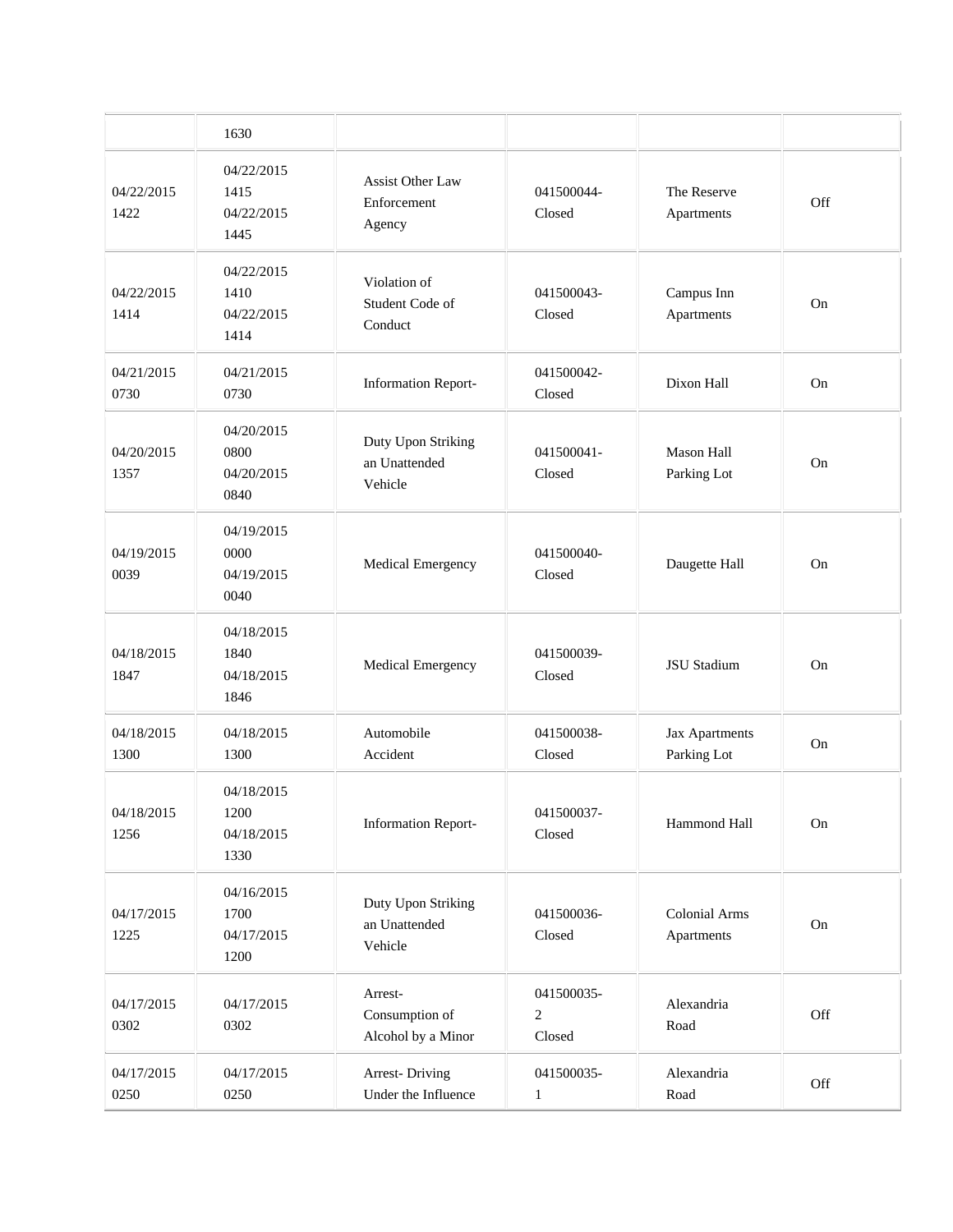|                    |                                          | & Consumption of<br>Alcohol by a Minor                              | Closed                               |                             |          |
|--------------------|------------------------------------------|---------------------------------------------------------------------|--------------------------------------|-----------------------------|----------|
| 04/17/2015<br>0011 | 04/17/2015<br>0011                       | Arrest-<br>Consumption of<br>Alcohol by a Minor<br>& Open Container | 041500034-<br>$\mathbf{1}$<br>Closed | Paul Carpenter<br>Village   | On       |
| 04/16/2015<br>2310 | 04/16/2015<br>2310                       | Arrest-<br>Consumption of<br>Alcohol by a Minor                     | 041500033-<br>$\mathbf{1}$<br>Closed | Paul Carpenter<br>Village   | On       |
| 04/16/2015<br>1426 | 04/15/2015<br>0001<br>04/16/2015<br>1456 | Criminal Mischief                                                   | 041500032-<br>Closed                 | Forney Hall                 | On       |
| 04/15/2015<br>2019 | 04/15/2015<br>2000<br>04/15/2015<br>2033 | Theft of Property                                                   | 041500031-<br>Closed                 | Patterson Hall              | On       |
| 04/15/2015<br>1434 | 04/15/2015<br>1337                       | Solicitation                                                        | 041500030-<br>Closed                 | <b>TMB</b>                  | On       |
| 04/15/2015<br>1135 | 04/15/2015<br>1133<br>04/15/2015<br>1154 | Medical Emergency                                                   | 041500029-<br>Closed                 | <b>TMB</b>                  | On       |
| 04/14/2015<br>1253 | 04/14/2015<br>1200<br>04/14/2015<br>1300 | <b>Information Report-</b><br><b>Booted Vehicle</b>                 | 041500028-<br>Closed                 | Pannell Hall<br>Parking Lot | On       |
| 04/14/2015<br>0954 | 04/14/2015<br>0952<br>04/14/2015<br>1011 | Medical Emergency                                                   | 041500027-<br>Closed                 | Self Hall                   | $\rm On$ |
| 04/13/2015<br>1023 | 03/20/2015<br>0000<br>04/13/2015         | <b>Lost Property</b>                                                | 041500026-<br>Pending                | Off Campus                  | Off      |
| 04/11/2015<br>1832 | 04/11/2015<br>1832<br>04/11/2015<br>1843 | Medical Emergency                                                   | 041500025-<br>Closed                 | Pete Mathews<br>Coliseum    | $\rm On$ |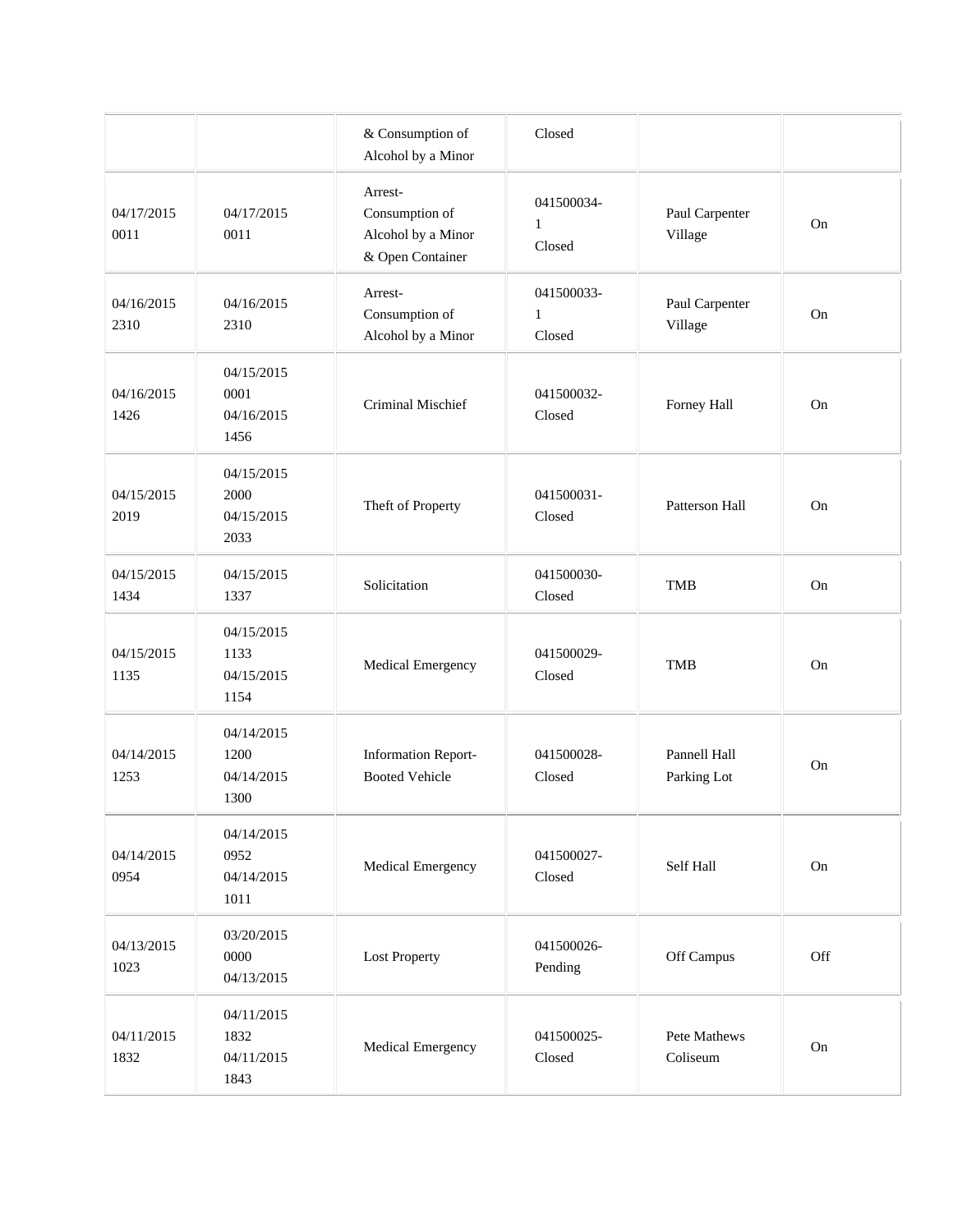| 04/11/2015<br>1736 | 04/11/2015<br>1736                       | Medical Emergency                                                                                            | 041500024-<br>Closed                 | Pete Mathews<br>Coliseum | On  |
|--------------------|------------------------------------------|--------------------------------------------------------------------------------------------------------------|--------------------------------------|--------------------------|-----|
| 04/12/2015<br>0854 | 04/12/2015<br>0854<br>04/12/2015<br>0917 | <b>Assist Other Law</b><br>Enforcement                                                                       | 041500023-<br>Closed                 | <b>JPD</b>               | On  |
| 04/11/2015<br>2009 | 04/11/2015<br>2005<br>04/11/2015<br>2103 | Assist Other Law<br>Enforcement<br>Agency                                                                    | 041500022-<br>Closed                 | <b>Field House</b>       | On  |
| 04/11/2015<br>1458 | 01/25/2015<br>0001<br>04/11/2015<br>1518 | <b>Information Report</b>                                                                                    | 041500021-<br>Closed                 | Pannell Hall             | On  |
| 04/11/2015<br>1027 | 04/11/2015<br>1015<br>04/11/2015<br>1100 | Medical Emergency                                                                                            | 041500020-<br>Closed                 | Stephenson<br>Hall       | On  |
| 04/10/2015<br>1506 | 04/10/2015<br>1506                       | Automobile<br>Accident                                                                                       | 041500019-<br>Closed                 | Tredaway<br>Avenue       | On  |
| 04/10/2015<br>1229 | 04/10/2015<br>1229                       | Violation of<br>Student Code of<br>Conduct                                                                   | 041500018-<br>Closed                 | Off Campus               | Off |
| 04/10/2015<br>0927 | 04/10/2015<br>0925<br>04/10/2015<br>0945 | Medical Emergency                                                                                            | 041500017-<br>Closed                 | Self Hall                | On  |
| 04/10/2015<br>0838 | 09/01/2015<br>0000<br>04/10/2015<br>0840 | <b>Information Report</b>                                                                                    | 041500016-<br>Closed                 | Logan Hall               | On  |
| 04/09/2015<br>2344 | 04/09/2015<br>2344                       | <b>Arrest-Driving</b><br>Under the<br>Influence, Minor is<br>Possession of<br>Alcohol, and Open<br>Container | 041500015-<br>$\mathbf{1}$<br>Closed | Mountain<br>Street       | Off |
| 04/09/2015<br>1133 | 04/09/2015<br>1133                       | Automobile<br>Accident                                                                                       | 041500014-<br>Closed                 | Bennett<br>Boulevard     | On  |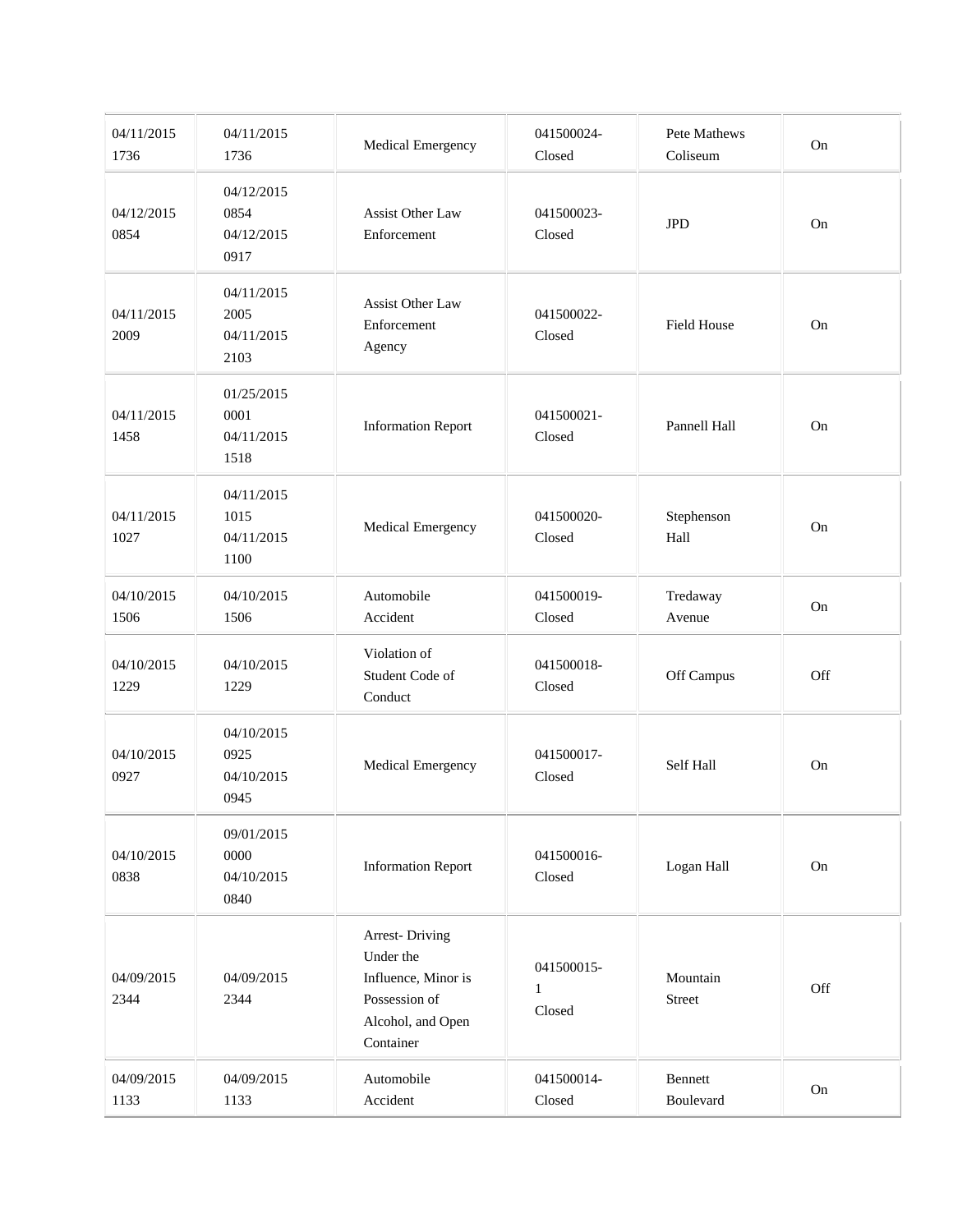| 04/08/2015<br>2219 | 04/08/2015<br>2219                       | Automobile<br>Accident                                                | 041500013-<br>Closed                 | Houston Cole<br>Library<br>Parking Lot | On        |
|--------------------|------------------------------------------|-----------------------------------------------------------------------|--------------------------------------|----------------------------------------|-----------|
| 04/08/2015<br>1430 | 04/08/2015<br>1430                       | Automobile<br>Accident                                                | 041500012-<br>Closed                 | <b>Stadium Tower</b><br>Parking Lot    | On        |
| 04/07/2015<br>1937 | 04/07/2015<br>1930<br>04/07/2015<br>1956 | Violation of<br>Student Code of<br>Conduct                            | 041500011-<br>Closed                 | Pannell Hall                           | <b>On</b> |
| 04/06/2015<br>1800 | 04/06/2015<br>1800                       | Automobile<br>Accident                                                | 041500010-<br>Closed                 | Gamecock<br>Diner<br>Parking Lot       | On        |
| 04/10/2015<br>1645 | 04/10/2015<br>1645                       | Arrest-Possession<br>of Drug<br>Paraphernalia &<br>Criminal Trespass, | 041500009-<br>$\mathbf{1}$<br>Closed | Salls Hall                             | On        |
| 04/03/2015<br>0038 | 04/03/2015<br>0038                       | Arrest-Open<br>Container                                              | 041500008-<br>2                      | Paul Carpenter<br>Village              | On        |
| 04/03/2015<br>0038 | 04/03/2015<br>0038                       | Arrest-Minor in<br>Consumption of<br>Alcohol & Open<br>Container      | 041500008-<br>$\mathbf{1}$<br>Closed | Paul Carpenter<br>Village              | On        |
| 04/02/2015<br>1445 | 04/02/2015<br>1435<br>04/02/2015<br>1500 | <b>Information Report</b>                                             | 041500007-<br>Closed                 | Ayers Hall                             | On        |
| 04/02/2015<br>1217 | 04/02/2015<br>1217<br>04/02/2015<br>1234 | Giving False Name<br>to Law<br>Enforcement                            | 041500006-<br>Closed                 | Jack Hopper<br>Dining Hall             | $\rm On$  |
| 04/02/2015<br>1100 | 02/03/2015<br>1500                       | <b>Information Report</b>                                             | 041500005-<br>Closed                 | Crow Hall                              | On        |
| 04/02/2015<br>1051 | 03/23/2015<br>0000<br>03/27/2015<br>0000 | <b>Information Report</b>                                             | 041500004-<br>Closed                 | Off Campus                             | Off       |
| 04/02/2015<br>0914 | 01/07/2015<br>0401                       | Violation of<br>Student Code of                                       | 041500003-<br>Closed                 | JSU Main<br>Campus                     | On        |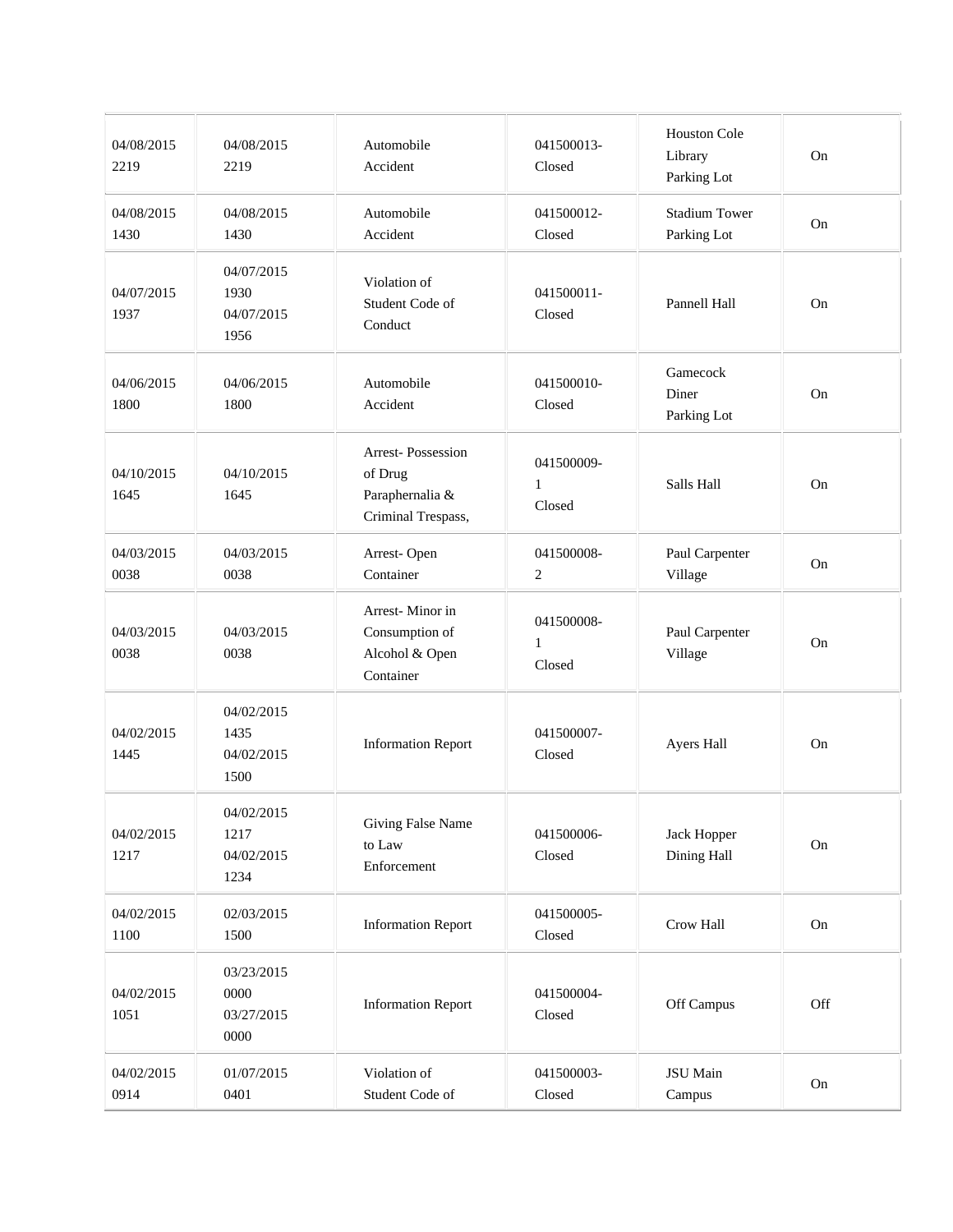|                    | 04/01/2015<br>1500                       | Conduct                                        |                       |                                               |          |
|--------------------|------------------------------------------|------------------------------------------------|-----------------------|-----------------------------------------------|----------|
| 04/01/2015<br>1114 | 04/01/2015<br>1114                       | Automobile<br>Accident                         | 041500002-<br>Closed  | Merrill Hall<br>Parking Lot                   | On       |
| 04/01/2015<br>0930 | 04/01/2015<br>0930<br>04/01/2015<br>0945 | Medical Emergency                              | 041500001-<br>Closed  | <b>Mason Hall</b>                             | On       |
| 03/31/2015<br>1420 | 03/31/2015<br>1420                       | Automobile<br>Accident                         | 031500042-<br>Closed  | Bennett<br>Boulevard                          | On       |
| 03/31/2015<br>1022 | 03/30/2015<br>1400<br>03/31/2015<br>0900 | Duty Upon Striking<br>an Unattended<br>Vehicle | 031500041-<br>Closed  | Sparkman Hall<br>Parking Lot                  | On       |
| 03/30/2015<br>1514 | 03/30/2015<br>1500<br>03/30/2015<br>1535 | Duty to Give<br>Information                    | 031500040-<br>Pending | <b>Trustee Circle</b>                         | On       |
| 03/30/2015<br>1239 | 03/30/2015<br>1239                       | Automobile<br>Accident                         | 031500039-<br>Closed  | <b>Houston Cole</b><br>Library<br>Parking Lot | On       |
| 03/29/2015<br>1602 | 03/20/2015<br>1400<br>03/29/2015<br>1600 | Burglary                                       | 031500038-<br>Pending | Campus Inn<br>Apartments                      | On       |
| 03/23/2015<br>1621 | 03/23/2015<br>1615                       | <b>Medical Emergency</b>                       | 031500037-<br>Closed  | University<br>Field                           | On       |
| 03/23/2015<br>1152 | 03/14/2015<br>000                        | Fraudulent Use of a<br>Debit Card              | 031500036-<br>Closed  | On Campus                                     | On       |
| 03/21/2015<br>1940 | 03/21/2015<br>1545<br>03/21/2015<br>1900 | Assault                                        | 031500035-<br>Closed  | Kennamer Hall                                 | $\rm On$ |
| 03/19/2015<br>1527 | 01/27/2015<br>1245<br>01/27/2015<br>1300 | Domestic Violence                              | 031500034-<br>Closed  | Ayers Hall<br>Parking Lot                     | On       |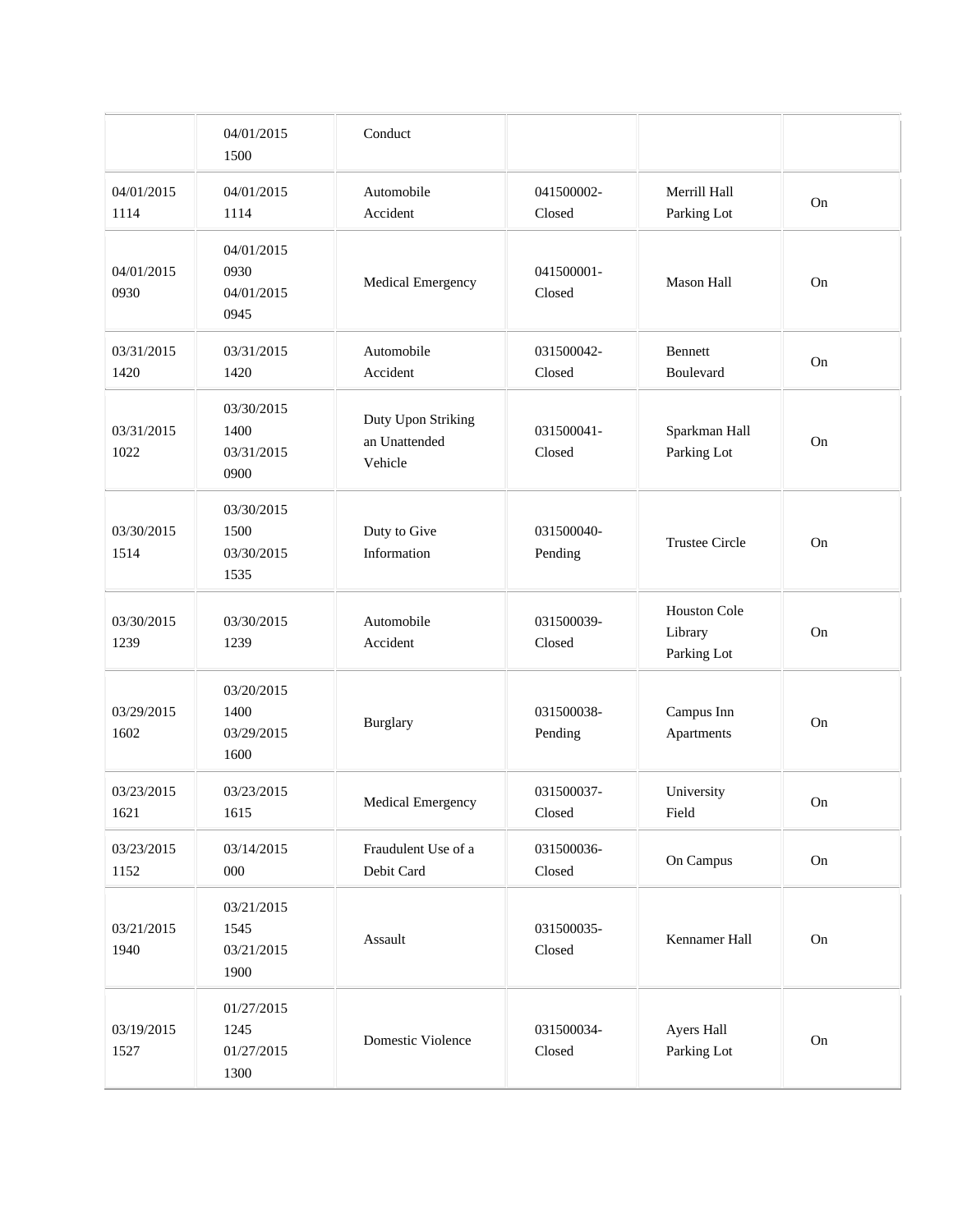| 03/17/2015<br>0249 | 03/17/2015<br>0240<br>03/17/2015<br>0252 | <b>Information Report-</b><br><b>Property Dispute</b>       | 031500033-<br>Closed | Jax Apartments                       | On  |
|--------------------|------------------------------------------|-------------------------------------------------------------|----------------------|--------------------------------------|-----|
| 03/16/2015<br>1428 | 03/16/2015<br>1420<br>03/16/2015<br>1427 | Medical Emergency                                           | 031500032-<br>Closed | Ramona Wood                          | On  |
| 03/16/2015<br>1041 | 03/15/2015<br>1930<br>03/15/2015<br>2300 | <b>Information Report-</b><br>Reported Domestic<br>Violence | 031500031-<br>Closed | Off Campus                           | Off |
| 03/16/2015<br>0957 | 02/01/2015<br>0000<br>03/16/2015<br>0957 | Theft of Property                                           | 031500030-<br>Closed | Martin Hall                          | On  |
| 03/14/2015<br>2202 | 03/13/2015<br>2200<br>03/13/2014<br>2314 | <b>Information Report-</b>                                  | 031500029-<br>Closed | Fitzpatrick<br>Hall                  | On  |
| 03/12/2015<br>1758 | 03/12/2015<br>1230<br>03/12/2015<br>1817 | Property Damage                                             | 031500028-<br>Closed | <b>Student Health</b><br>Parking Lot | On  |
| 03/12/2015<br>1428 | 03/07/2015<br>1200<br>03/09/2015<br>1200 | Theft of Property                                           | 031500027-<br>Closed | <b>Building</b><br>Services          | On  |
| 03/12/2015<br>0745 | 03/12/2015<br>0745<br>03/12/2015<br>0809 | Possession of<br>Marijuana & Drug<br>Paraphernalia          | 031500026-<br>Closed | <b>Stadium Tower</b><br>Parking Lot  | On  |
| 03/11/2015<br>0955 | 03/11/2015<br>0955<br>03/11/2015<br>1013 | Medical Emergency                                           | 031500025-<br>Closed | Mason Hall                           | On  |
| 03/11/2015<br>2326 | 03/10/2015<br>2326<br>03/10/2015         | Possession of<br>Marijuana                                  | 031500024-<br>Closed | Curtiss Hall                         | On  |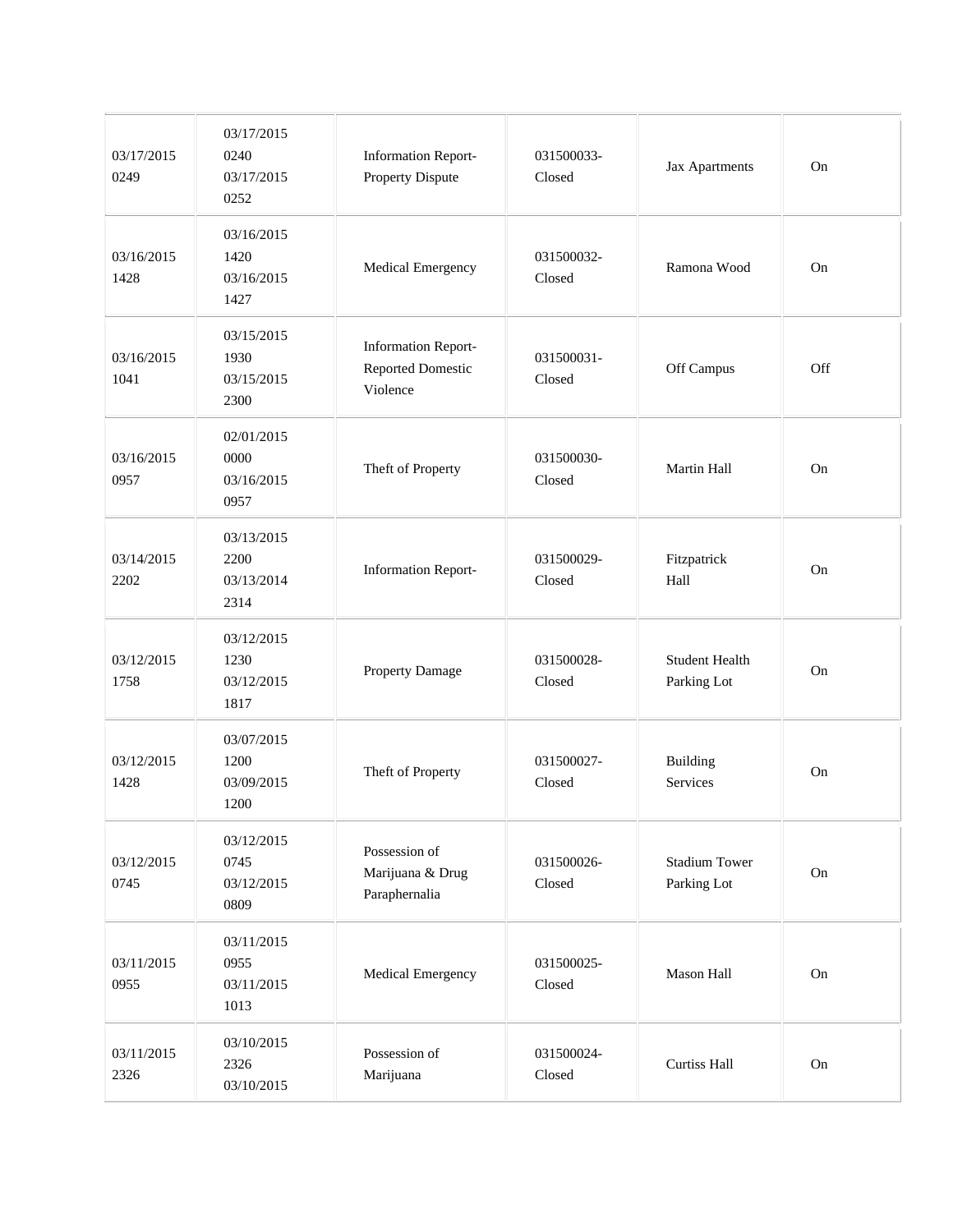|                    | 2355                                     |                                                      |                                      |                                |     |
|--------------------|------------------------------------------|------------------------------------------------------|--------------------------------------|--------------------------------|-----|
| 03/10/2015<br>1843 | 03/10/2015<br>1840<br>03/10/2015<br>1852 | Possible Fraudulent<br>Use of a<br>Credit/Debit Card | 031500023-<br>Closed                 | <b>Stadium Tower</b>           | On  |
| 03/10/2015<br>1308 | 03/09/2015<br>1915<br>03/10/2015<br>0129 | Property Damage                                      | 031500022-<br>Closed                 | Merrill Hall<br>Parking Lot    | On  |
| 03/09/2015<br>1334 | 03/09/2015<br>1332<br>03/09/2015<br>1350 | Medical Emergency                                    | 031500021-<br>Closed                 | <b>Houston Cole</b><br>Library | On  |
| 03/09/2015<br>1055 | 03/09/2015<br>1053<br>03/09/2015<br>1111 | Medical Emergency                                    | 031500020-<br>Closed                 | Sparkman Hall                  | On  |
| 03/09/2015<br>0630 | 03/08/2015<br>0151                       | Violation of<br>Student Code of<br>Conduct           | 031500019-<br>Closed                 | Mountain<br>Street             | Off |
| 03/07/2015<br>1622 | 03/07/2015<br>1400<br>03/07/2015<br>1615 | Theft of Property                                    | 031500018-<br>Pending                | Stephenson<br>Hall             | On  |
| 03/09/2015<br>0545 | 03/06/2015<br>0226                       | Violation of<br>Student Code of<br>Conduct           | 031500017-<br>Closed                 | Murphy<br>Avenue               | Off |
| 03/07/2015<br>1130 | 03/04/2015<br>1000<br>03/04/2015<br>1315 | Duty Upon Striking<br>an Unattended<br>Vehicle       | 031500016-<br>Closed                 | Merrill Hall<br>Parking Lot    | On  |
| 03/06/2015<br>1952 | 03/06/2015<br>1952                       | Automobile<br>Accident                               | 031500015-<br>Closed                 | Merrill Hall<br>Parking Lot    | On  |
| 03/06/2015<br>1424 | 03/06/2015<br>1424                       | Arrest-Public<br>Intoxication &<br>Open Container    | 031500014-<br>$\mathbf{1}$<br>Closed | Hammond Hall                   | On  |
| 03/06/2015<br>0610 | 03/06/2015<br>0555                       | <b>Information Report</b>                            | 031500013-<br>Closed                 | Paul Carpenter<br>Village      | On  |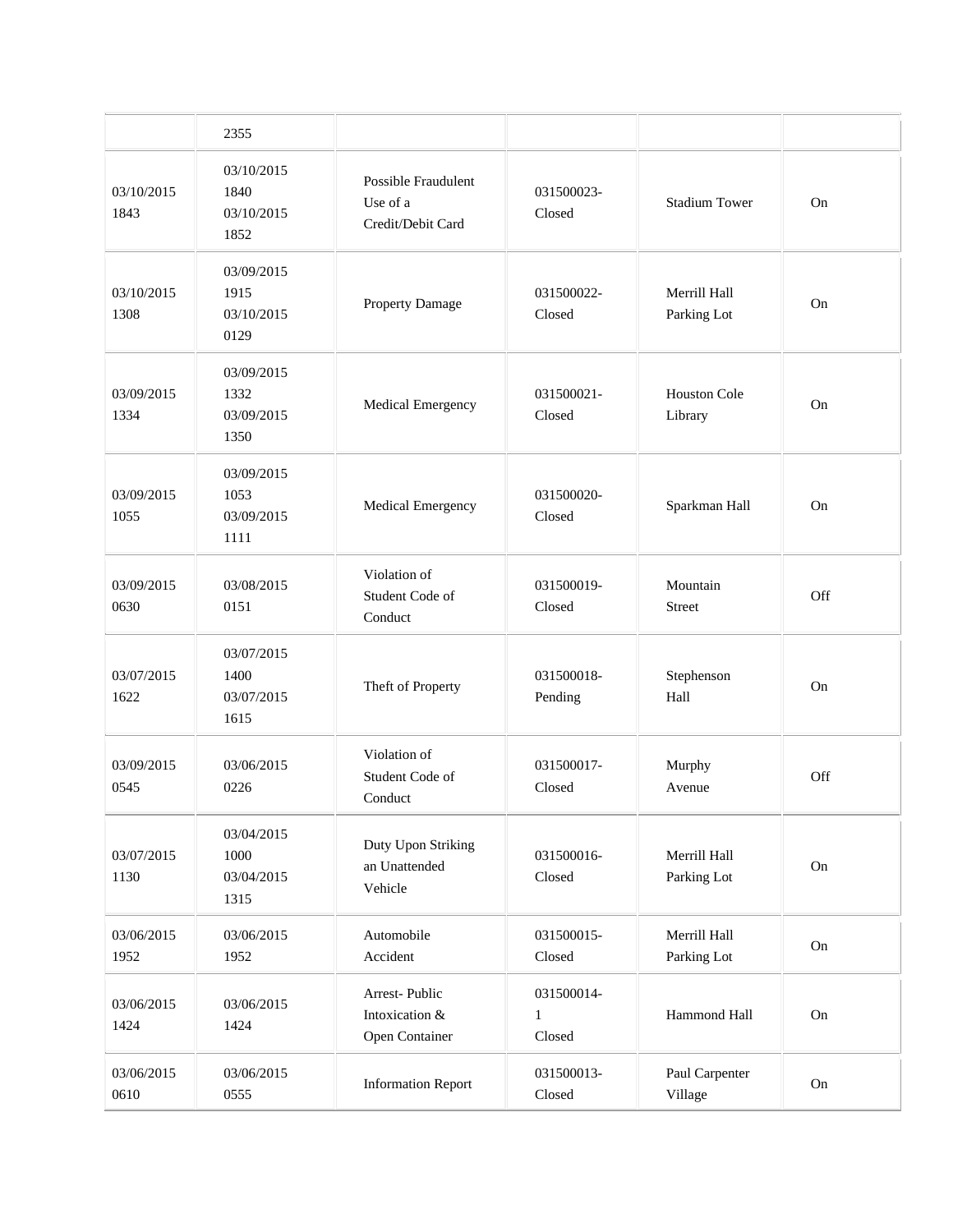| 03/05/2015<br>2043 | 03/05/2015<br>2035<br>03/05/2015<br>2042 | Medical Emergency                                         | 031500012-<br>Closed | Crow Hall                       | On  |
|--------------------|------------------------------------------|-----------------------------------------------------------|----------------------|---------------------------------|-----|
| 03/05/2015<br>1504 | 02/07/2015<br>0001<br>03/04/2015<br>2042 | Harassing<br>Communications                               | 031500011-<br>Closed | Jax Apartments                  | On  |
| 03/05/2015<br>0007 | 03/05/2015<br>0007                       | Arrest-Possession<br>of Marijuana &<br>Drug Paraphernalia | 031500010-<br>Closed | <b>Curtiss Hall</b>             | On  |
| 03/04/2015<br>1355 | 02/27/2015<br>1200<br>02/27/2015<br>2359 | Fraudulent Use of a<br>Debit Card                         | 031500009-<br>Closed | Coop Deville                    | Off |
| 03/04/2015<br>1125 | 02/24/2015<br>1245<br>02/24/2015<br>1300 | <b>Information Report-</b><br><b>Lost Property</b>        | 031500008-<br>Closed | <b>Pete Mathews</b><br>Coliseum | On  |
| 03/04/2015<br>0915 | 03/04/2015<br>0115<br>03/04/2015<br>0225 | <b>Information Report</b>                                 | 031500007-<br>Closed | Off Campus                      | Off |
| 03/03/2015<br>1655 | 03/03/2015<br>1530<br>03/03/2015<br>1556 | <b>Information Report-</b><br><b>Lost Property</b>        | 031500006-<br>Closed | <b>Stone Center</b>             | On  |
| 03/03/2015<br>1028 | 03/03/2015<br>1028<br>03/03/2015<br>1128 | Trespass Order                                            | 031500005-<br>Closed | Crow Hall                       | On  |
| 03/02/2015<br>2107 | 03/02/2015<br>2055<br>03/02/2015<br>2125 | Violation of<br>Student Code of<br>Conduct                | 031500004-<br>Closed | Pannell Hall                    | On  |
| 03/02/2015<br>1549 | 03/02/2015<br>1030<br>03/02/2015<br>1245 | Theft of Property                                         | 031500003-<br>Closed | <b>Stone Center</b>             | On  |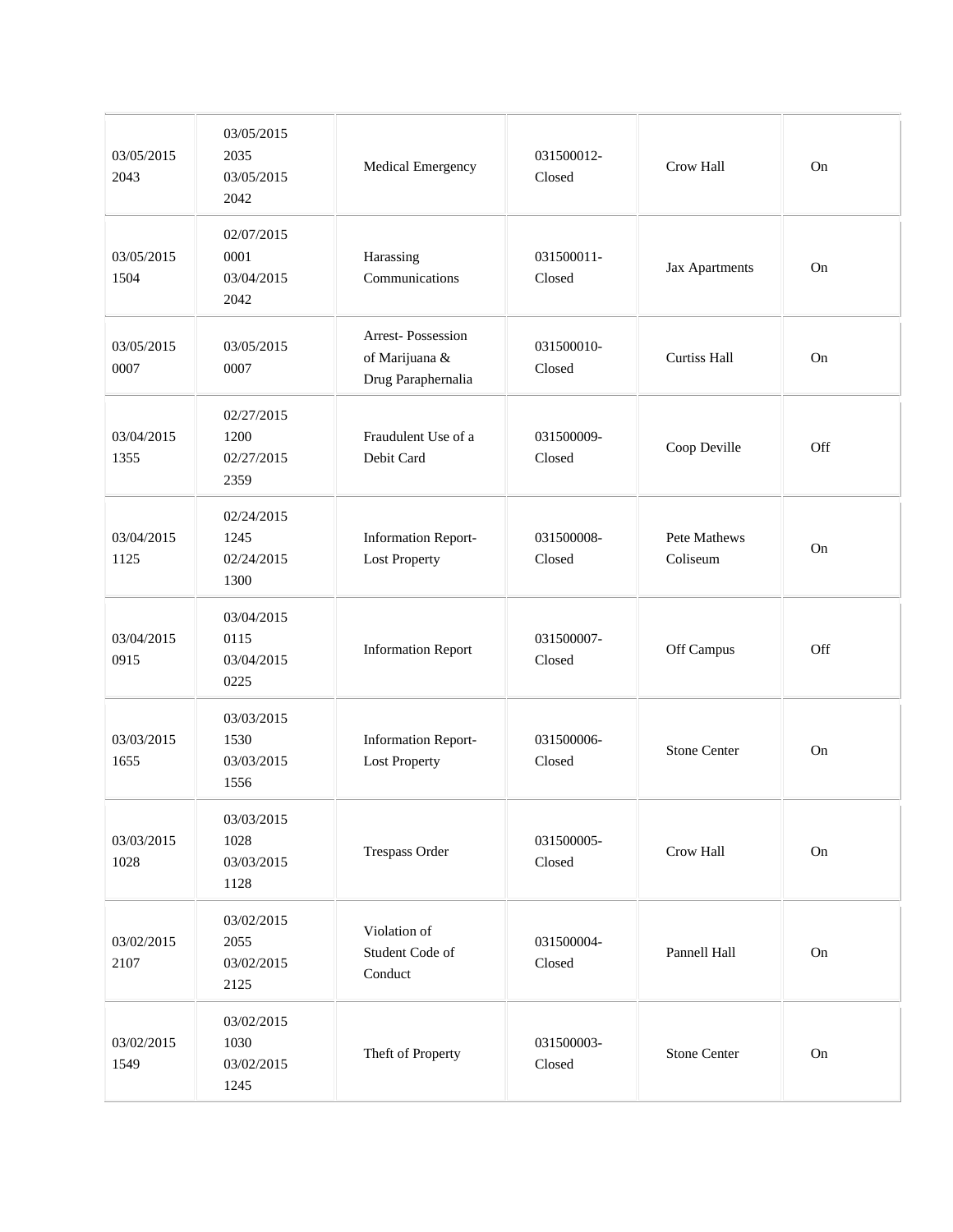| 03/02/2015<br>1057 | 03/02/2015<br>1055<br>03/02/2015<br>1115 | Medical Emergency                          | 031500002-<br>Closed                   | Ayers Hall                          | On  |
|--------------------|------------------------------------------|--------------------------------------------|----------------------------------------|-------------------------------------|-----|
| 03/01/2015<br>2119 | 02/27/2015<br>2015<br>03/01/2015<br>2015 | Damaged Property                           | 031500001-<br>Closed                   | <b>Stadium Tower</b><br>Parking Lot | On  |
| 02/27/2015<br>1916 | 02/27/2015<br>1900<br>02/27/2015<br>1935 | Medical Emergency                          | 021500046-<br>Closed                   | Crow Hall                           | On  |
| 03/02/2015<br>0600 | 02/27/2015<br>1220<br>02/27/2015<br>1255 | Arrest-Possession<br>of Marijuana          | 021500045-<br>$\mathbf{1}$<br>Closed   | Eagle Point II<br>Apartments        | Off |
| 02/26/2015<br>1810 | 02/26/2015<br>0100<br>02/26/2015<br>0200 | Violation of<br>Student Code of<br>Conduct | 021500044-<br>Closed                   | Ladiga Street                       | Off |
| 02/26/2015<br>1504 | 02/24/2015<br>1630<br>02/26/2015<br>1000 | Theft of Property                          | 021500043-<br>Closed                   | <b>Brewer Hall</b>                  | On  |
| 02/23/2015<br>1355 | 02/23/2015<br>1355<br>02/23/2015<br>1403 | <b>Information Report-</b><br>Parking      | 021500042-<br>Pending                  | Salls Hall                          | On  |
| 02/21/2014<br>1457 | 02/21/2015<br>1357<br>02/21/2015<br>1457 | Criminal Mischief                          | 021500041-<br>Closed                   | Jax Apartments                      | On  |
| 02/18/2015<br>1330 | 01/07/2015<br>0800<br>02/18/2015<br>1200 | Violation of<br>Student Code of<br>Conduct | 021500040-<br>Closed                   | <b>Brewer Hall</b>                  | On  |
| 02/15/2015<br>1305 | 02/15/2015<br>1305                       | Arrest-Domestic<br>Violence                | 021500039-<br>$\mathfrak{2}$<br>Closed | Daugette Hall                       | On  |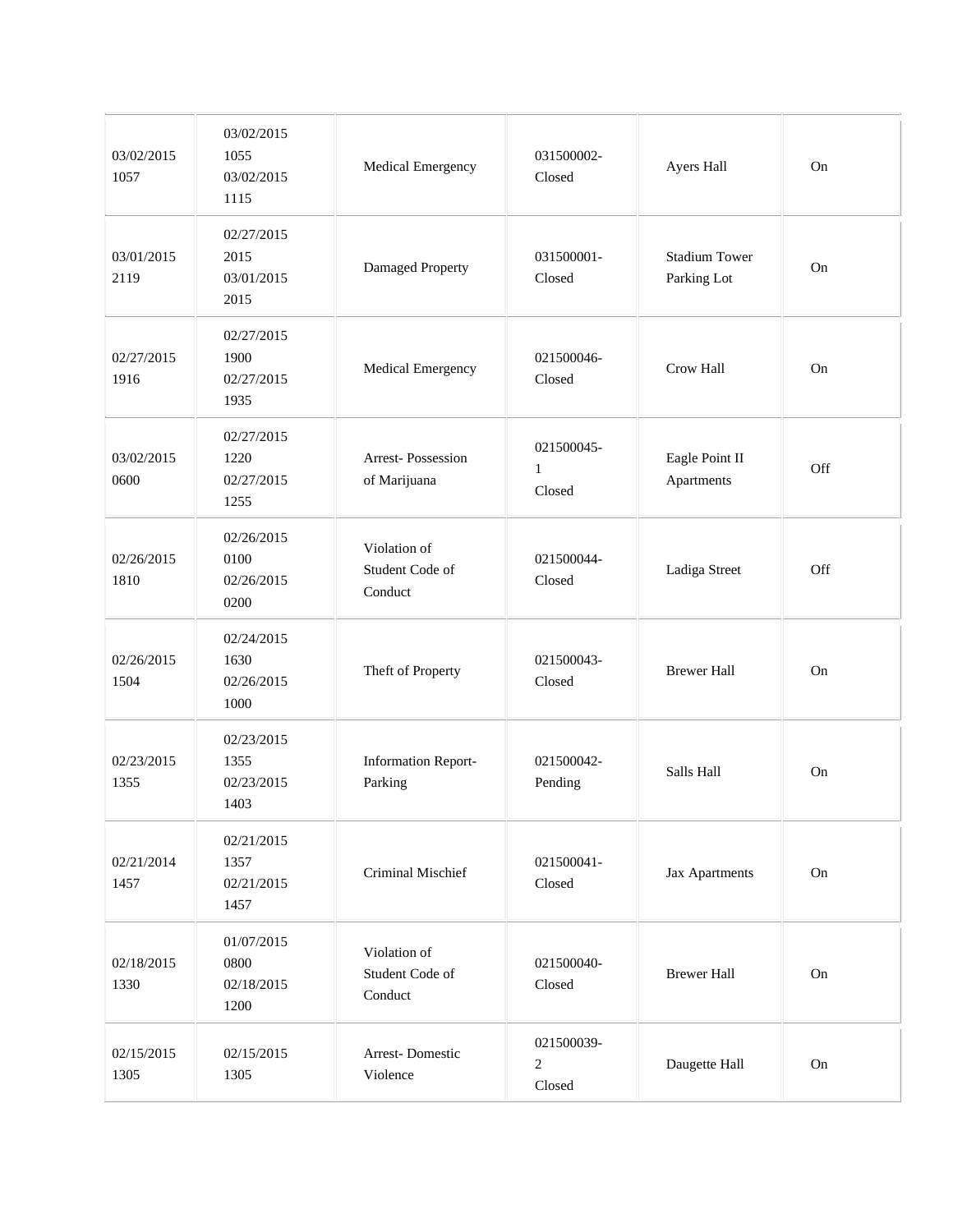| 02/15/2015<br>1305 | 02/15/2015<br>1305                       | <b>Arrest-Domestic</b><br>Violence                       | 021500039-<br>$\mathbf{1}$<br>Closed     | Daugette Hall                           | On  |
|--------------------|------------------------------------------|----------------------------------------------------------|------------------------------------------|-----------------------------------------|-----|
| 02/14/2015<br>2220 | 02/13/2015<br>2200<br>02/13/2015<br>2230 | <b>Information Report</b>                                | 021500038-<br>Closed                     | Jax Apartments                          | On  |
| 02/14/2015<br>2220 | 02/13/2015<br>2200<br>02/13/2015<br>2236 | Violation of<br><b>Housing Policy</b>                    | 021500037-<br>Closed                     | Dixon Hall                              | On  |
| 02/14/2015<br>1324 | 02/14/2015<br>1315<br>02/14/2015<br>1400 | Vehicle Fire                                             | 021500036-<br>Closed                     | Rudy Abbott<br>Field                    | On  |
| 02/20/215<br>0700  | 02/19/2015<br>1400                       | <b>Information Report-</b><br>Suspicious Activity        | 021500035-<br>Closed                     | <b>JSU</b> Campus                       | On  |
| 02/17/2015<br>2020 | 02/17/2015<br>1910<br>02/17/2015<br>2032 | Duty Upon Striking<br>an Unattended<br>Vehicle           | 021500034-<br>Closed                     | Pete Mathews<br>Coliseum<br>Parking Lot | On  |
| 02/13/2015<br>0603 | 02/13/2015<br>0600<br>02/13/2015<br>0630 | Open Container &<br>Consumption of<br>Alcohol by a Minor | 021500033-<br>Closed                     | Paul Carpenter<br>Village               | On  |
| 02/13/2015<br>0209 | 02/13/2015<br>0209                       | Arrest-<br>Consumption of<br>Alcohol by a Minor          | 021500032-<br>$\boldsymbol{2}$<br>Closed | Paul Carpenter<br>Village               | On  |
| 02/13/2015<br>0209 | 02/13/2015<br>0209                       | Arrest-<br>Consumption of<br>Alcohol by a Minor          | 021500032-<br>$\mathbf{1}$<br>Closed     | Paul Carpenter<br>Village               | On  |
| 02/12/2015<br>2338 | 02/12/2015<br>2338                       | Arrest-Possession<br>of Marijuana 2nd                    | 021500031-<br>1<br>Closed                | Salls Hall                              | On  |
| 02/12/2015<br>1732 | 02/12/2015<br>1300<br>02/12/2015<br>1700 | <b>Lost Property</b>                                     | 021500030-<br>Closed                     | Gamecock<br>Express                     | Off |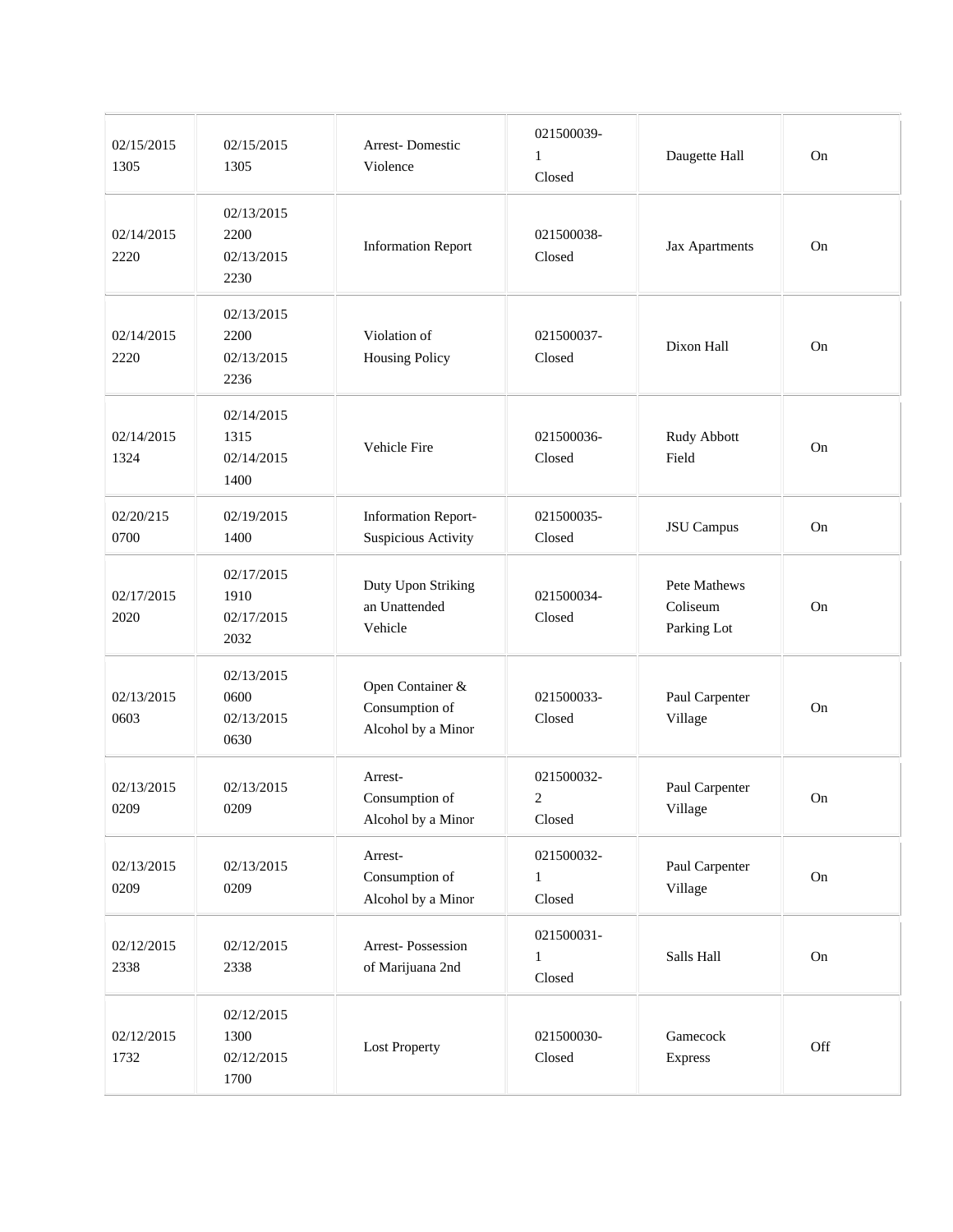| 02/12/2015<br>1538 | 02/12/2015<br>1415<br>02/12/2015<br>1430 | Theft of Property                                         | 021500029-<br>Closed                 | <b>Stone Center</b>               | On  |
|--------------------|------------------------------------------|-----------------------------------------------------------|--------------------------------------|-----------------------------------|-----|
| 02/11/2015<br>1040 | 02/11/2015<br>1040<br>02/11/2015<br>1045 | Medical Emergency                                         | 021500028-<br>Closed                 | Ayers Hall                        | On  |
| 02/11/2015<br>0241 | 02/11/2015<br>0241                       | Arrest-Possession<br>of Marijuana &<br>Drug Paraphernalia | 021500027-<br>$\mathbf{1}$<br>Closed | Dixon Hall                        | On  |
| 02/10/2015<br>1756 | 02/10/2015<br>1700<br>02/10/2015<br>1823 | Theft of Property                                         | 021500026-<br>Inactive               | Dixon Hall                        | On  |
| 02/10/2015<br>1250 | 12/01/2014<br>1100<br>12/10/2014<br>1800 | Theft of Property                                         | 021500025-<br>Closed                 | Gamecock<br>Diner                 | On  |
| 02/10/2015<br>1112 | 02/10/2015<br>1110<br>02/10/2015<br>1130 | Medical Emergency                                         | 021500024-<br>Closed                 | Martin Hall                       | On  |
| 02/09/2015<br>2101 | 02/09/2015<br>1800<br>02/09/2015<br>2100 | Domestic Violence-                                        | 021500023-<br>Closed                 | Gamecock<br>Village<br>Apartments | Off |
| 02/09/2015<br>1152 | 02/09/2015<br>1145<br>02/09/2015<br>1215 | Medical Emergency                                         | 021500022-<br>Closed                 | Mason Hall                        | On  |
| 02/09/2015<br>1132 | 02/08/2015<br>1000<br>02/09/2015<br>0930 | Duty Upon Striking<br>an Unattended<br>Vehicle            | 021500021-<br>Closed                 | Campus Inn<br>Apartments          | On  |
| 02/09/2015<br>1120 | 02/07/2015<br>1100<br>02/09/2015<br>0945 | Theft of Property                                         | 021500020-<br>Closed                 | Jack Hopper<br>Dining Hall        | On  |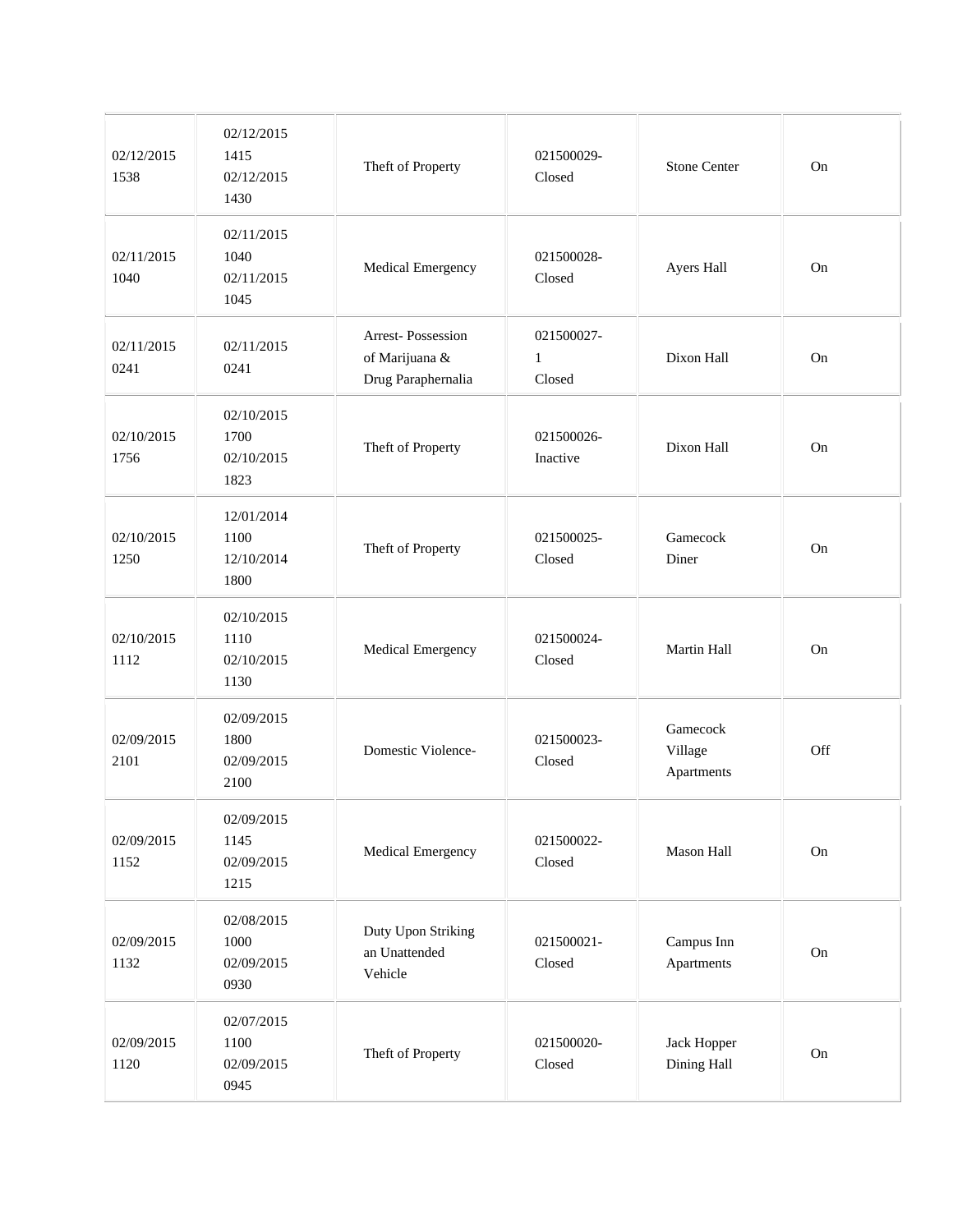| 02/08/2015<br>0224 | 02/08/2015<br>0220<br>02/08/2015<br>0224 | <b>Information Report-</b><br>Disturbance        | 021500019-<br>Closed | Paul Carpenter<br>Village              | On        |
|--------------------|------------------------------------------|--------------------------------------------------|----------------------|----------------------------------------|-----------|
| 02/06/2015<br>1035 | 02/05/2015<br>2000<br>02/06/2015<br>1030 | <b>Criminal Mischief</b>                         | 021500018-<br>Closed | Paul Carpenter<br>Village              | <b>On</b> |
| 02/06/2015<br>1034 | 02/05/2015<br>2000<br>02/06/2015<br>1030 | <b>Criminal Mischief</b>                         | 021500017-<br>Closed | Paul Carpenter<br>Village              | <b>On</b> |
| 02/06/2015<br>1112 | 02/06/2015<br>1112                       | Automobile<br>Accident                           | 021500016-<br>Closed | Houston Cole<br>Library<br>Parking Lot | On        |
| 02/06/2015<br>0755 | 02/06/2015<br>0030<br>02/06/2015<br>0200 | Criminal Mischief                                | 021500015-<br>Closed | Paul Carpenter<br>Village              | On        |
| 02/05/2015<br>1340 | 01/31/2015<br>0100<br>01/31/2015<br>1200 | <b>Sexual Abuse</b>                              | 021500014-<br>Closed | <b>Stadium Tower</b>                   | On        |
| 02/05/2015<br>1300 | 02/05/2015<br>1255                       | <b>Assist Other Law</b><br>Enforcement<br>Agency | 021500013-<br>Closed | Dixon Hall                             | On        |
| 02/05/2015<br>1218 | 02/05/2015<br>1115<br>02/05/2015<br>1205 | Theft of Property                                | 021500012-<br>Closed | Stephenson<br>Hall                     | $\rm On$  |
| 02/05/2015<br>1115 | 02/05/2015<br>1015                       | Medical Emergency                                | 021500011-<br>Closed | Dillon Field                           | On        |
| 02/05/2015<br>1003 | 02/05/2015<br>1003                       | Automobile<br>Accident                           | 021500010-<br>Closed | Stephenson<br>Hall                     | On        |
| 02/05/2015<br>0831 | 02/05/2015<br>0825<br>02/05/2015<br>0835 | Violation of<br>Student Code of<br>Conduct       | 021500009-<br>Closed | <b>Bibb Graves</b>                     | $\rm On$  |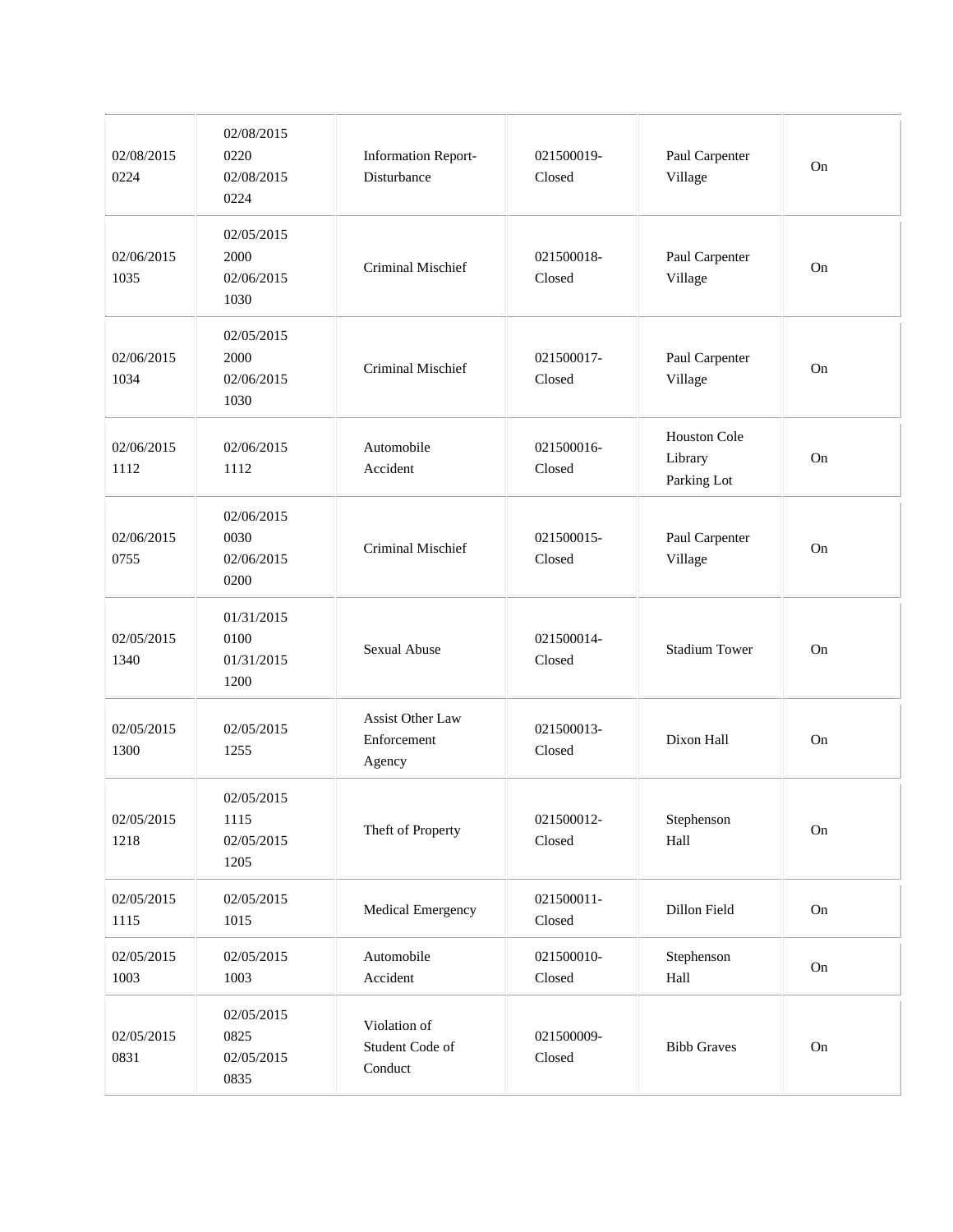| 02/04/2015<br>1949 | 02/04/2015<br>1900<br>02/04/2015<br>2057 | Criminal Trespass<br>& Possession of<br>Marijuana | 021500008-<br>Closed                   | Campus Inn<br>Apartments              | On  |
|--------------------|------------------------------------------|---------------------------------------------------|----------------------------------------|---------------------------------------|-----|
| 02/04/2015<br>1949 | 02/04/2015<br>1949<br>02/04/2015<br>2009 | Possession of<br>Alcohol by a Minor               | 021500007-<br>Closed                   | <b>Street Avenue</b>                  | On  |
| 02/04/2015<br>1355 | 02/04/2015<br>1355                       | Automobile<br>Accident                            | 021500006-<br>Closed                   | Pelham Road<br>North                  | Off |
| 02/04/2015<br>0028 | 02/04/2015<br>0028                       | Arrest-<br>Consumption of<br>Alcohol by a Minor   | 021500005-<br>$\mathfrak{2}$<br>Closed | Sparkman Hall                         | On  |
| 02/04/2015<br>0028 | 02/04/2015<br>0028                       | Arrest-<br>Consumption of<br>Alcohol by a Minor   | 021500005-<br>$\mathbf{1}$<br>Closed   | Sparkman Hall                         | On  |
| 02/03/2015<br>1420 | 02/03/2015<br>1420<br>02/03/2015<br>1434 | <b>Information Report</b>                         | 021500004-<br>Closed                   | Carlisle Fine<br><b>Arts Facility</b> | On  |
| 02/03/2015<br>0950 | 02/03/2015<br>0700<br>02/03/2015<br>1434 | Damaged Property                                  | 021500003-<br>Closed                   | <b>Stadium Tower</b><br>Parking Lot   | On  |
| 02/03/2015<br>0957 | 02/03/2015<br>0900                       | <b>Information Report</b>                         | 021500002-<br>Pending                  | Pelham Road<br>North                  | On  |
| 02/02/2015<br>1213 | 02/25/2015<br>1213                       | Automobile<br>Accident                            | 021500001-<br>Closed                   | University<br>Circle                  | On  |
| 01/31/2015<br>1940 | 01/31/2015<br>1930<br>01/31/2015<br>1940 | Violation of<br>Student Code of<br>Conduct        | 011500050-<br>Closed                   | Pannell Hall                          | On  |
| 01/30/2015<br>1600 | 01/30/2015<br>1600                       | Threat Assessment                                 | 011500049-<br>Pending                  | <b>Bibb Graves</b>                    | On  |
| 01/30/2015<br>1430 | 01/21/2015<br>2300                       | Domestic Violence-<br>Menacing                    | 011500048-<br>Closed                   | Off Campus                            | Off |
| 01/30/2015         | 01/30/2015                               | Violation of                                      | 011500047-                             | Carson Lane                           | Off |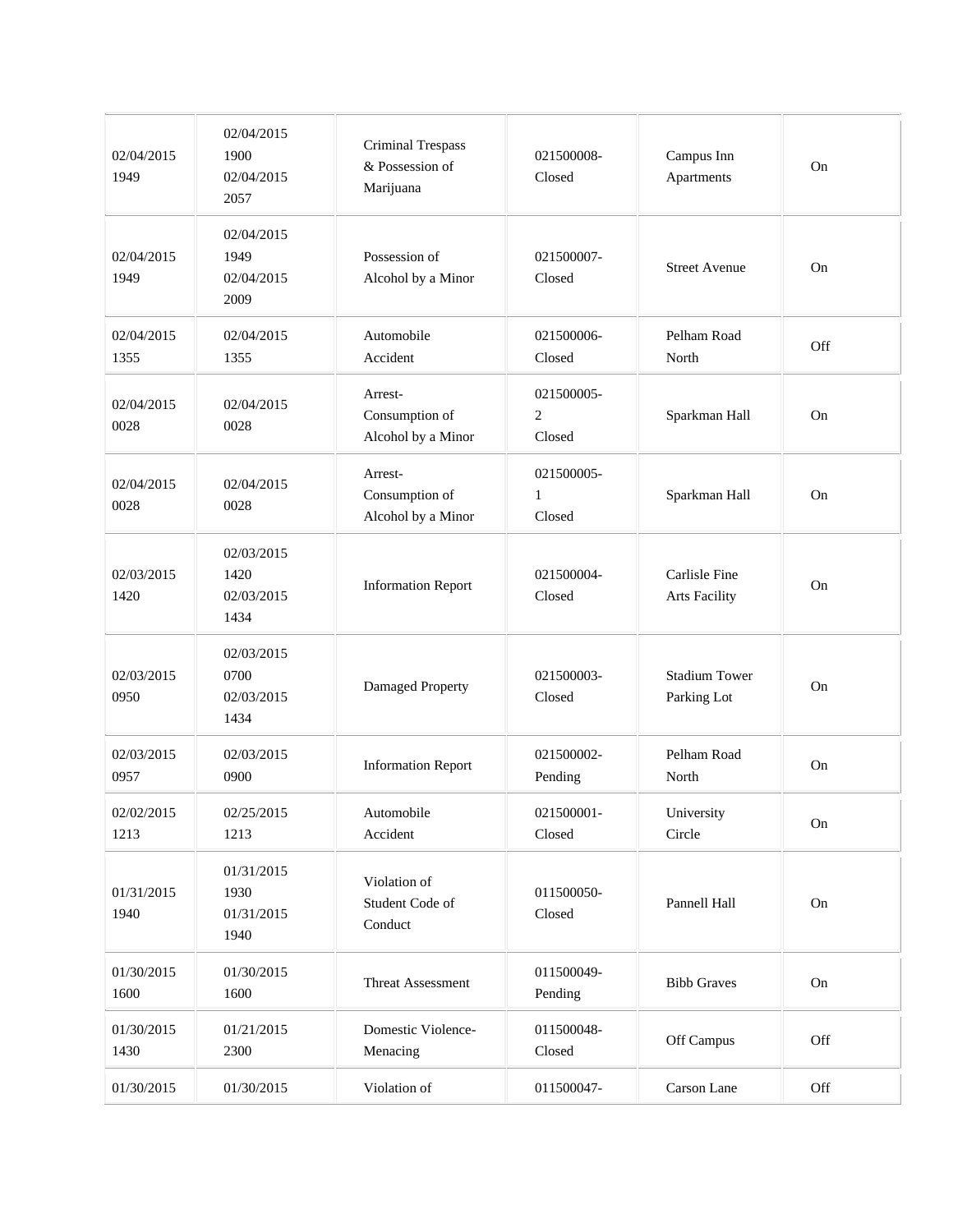| 0234               | 0234                                     | Student Code of<br>Conduct                      | Closed                               |                                   |          |
|--------------------|------------------------------------------|-------------------------------------------------|--------------------------------------|-----------------------------------|----------|
| 01/29/2015<br>1631 | 01/29/2015<br>1620<br>01/29/2015<br>1650 | Violation of<br>Student Code of<br>Conduct      | 011500046-<br>Closed                 | Pannell Hall                      | On       |
| 01/29/2015<br>1553 | 01/29/2015<br>1400<br>01/29/2015<br>1430 | Burglary                                        | 011500045-<br>Pending                | Ayers Hall                        | On       |
| 01/29/2015<br>1503 | 01/29/2015<br>1503<br>01/29/2015<br>1542 | <b>Information Report</b>                       | 011500044-<br>Closed                 | Salls Hall                        | On       |
| 01/29/2015<br>1313 | 01/29/2015<br>1230<br>01/29/2015<br>1300 | Theft of Property                               | 011500043-<br>Pending                | Ayers Hall                        | On       |
| 01/29/2015<br>1240 | 01/29/2015<br>1240                       | Automobile<br>Accident                          | 011500042-<br>Closed                 | <b>TMB</b> Parking<br>Lot         | On       |
| 01/29/2015<br>0239 | 01/29/2015<br>0239                       | Arrest-<br>Consumption of<br>Alcohol by a Minor | 011500041-<br>$\mathbf{1}$<br>Closed | <b>Stadium Tower</b>              | On       |
| 01/28/2015<br>1900 | 01/28/2015<br>1855<br>01/28/2015<br>1926 | Violation of<br>Student Code of<br>Conduct      | 011500040-<br>Closed                 | Stephenson<br>Hall                | On       |
| 01/28/2015<br>1450 | 01/20/2015<br>1245<br>01/20/2015<br>1500 | Theft of Property                               | 011500039-<br>Closed                 | Merrill Hall                      | On       |
| 01/28/2015<br>0950 | 01/28/2015<br>0950                       | Automobile<br>Accident                          | 011500038-<br>Closed                 | <b>Brewer Hall</b><br>Parking Lot | On       |
| 01/26/2015<br>1946 | 01/26/2015<br>1940<br>01/26/2015<br>1945 | Automobile<br>Accident                          | 011500037-<br>Closed                 | Ramona Wood<br>Parking Lot        | $\rm On$ |
| 01/15/2015         | 01/26/2015                               | Arrest-Possession                               | 011500036-                           | Eagle Point II                    | Off      |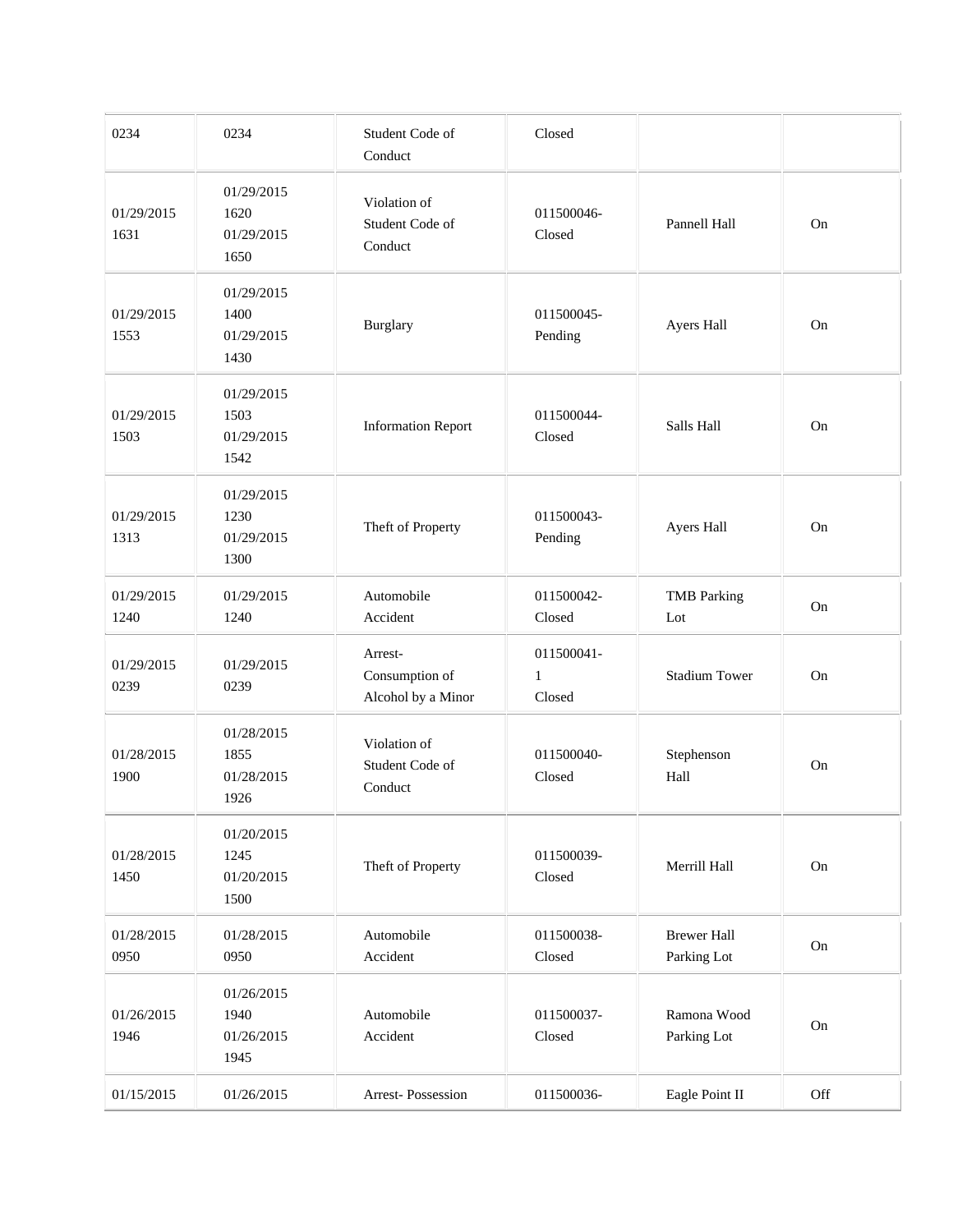| 0638               | 1200                                     | of Controlled<br>Substance                                | Closed                               | Apartments                        |     |
|--------------------|------------------------------------------|-----------------------------------------------------------|--------------------------------------|-----------------------------------|-----|
| 01/23/2015<br>1316 | 01/23/2015<br>1316<br>01/23/2015<br>1334 | Assist Other Law<br>Enforcement<br>Agency                 | 011500035-<br>Closed                 | Eagle Bald<br>Road                | Off |
| 01/23/2015<br>1550 | 01/23/2015<br>1540<br>01/23/2015<br>1550 | <b>Information Report-</b><br>Property Damage             | 011500034-<br>Closed                 | Campus Inn<br>Apartments          | On  |
| 01/23/2015<br>1026 | 01/23/2015<br>1000<br>01/23/2015<br>1015 | <b>Information Report-</b><br>Dispute                     | 011500033-<br>Closed                 | Mason Hall                        | On  |
| 01/23/2015<br>0830 | 01/15/2015<br>0000<br>01/23/2015<br>0930 | Threat Assessment                                         | 011500032-<br>Closed                 | Daugette Hall                     | On  |
| 01/23/2015<br>0658 | 01/26/2015<br>1200                       | Arrest-Attempt to<br>Commit a Crime                       | 011500031-<br>$\mathbf{1}$<br>Closed | Eagle Point II<br>Apartments      | Off |
| 01/22/2015<br>2212 | 01/22/2015<br>2212                       | Arrest-<br>Consumption of<br>Alcohol by a Minor           | 011500030-<br>$\mathbf{2}$<br>Closed | Logan Hall                        | On  |
| 01/22/2015<br>2212 | 01/22/2015<br>2212                       | Arrest-<br>Consumption of<br>Alcohol by a Minor           | 011500030-<br>1<br>Closed            | Logan Hall                        | On  |
| 01/22/2015<br>1433 | 01/22/2015<br>1050<br>01/22/2015<br>1330 | <b>Unlawful Breaking</b><br>& Entering a<br>Vehicle       | 011500029-<br>Closed                 | <b>Brewer Hall</b><br>Parking Lot | On  |
| 01/22/2015<br>1303 | 01/22/2015<br>1303                       | Arrest-Possession<br>of Marijuana &<br>Drug Paraphernalia | 011500028-<br>$\mathbf{1}$<br>Closed | Campus Inn<br>Apartments          | On  |
| 01/22/2015<br>1120 | 01/21/2015<br>2200<br>01/22/2015<br>1133 | Threat Assessment                                         | 011500027-<br>Closed                 | Park Place<br>Apartments          | Off |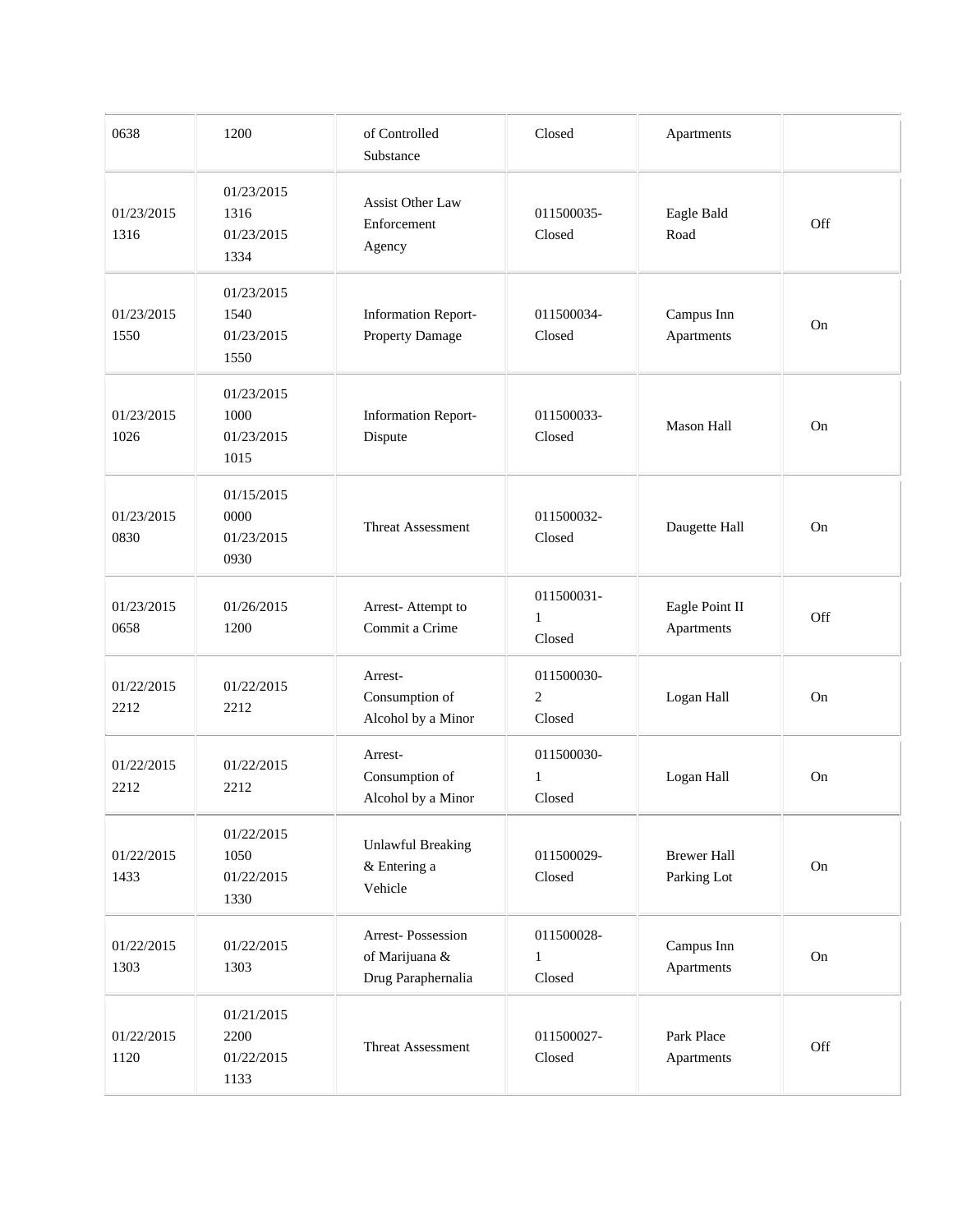| 01/21/2015<br>1030 | 01/21/2015<br>1030<br>01/21/2015<br>1102 | Arrest-Possession<br>of Marijuana &<br>Drug Paraphernalia | 011500026-<br>$\mathbf{1}$<br>Closed | Daugette Hall                      | On  |
|--------------------|------------------------------------------|-----------------------------------------------------------|--------------------------------------|------------------------------------|-----|
| 01/21/2015<br>0843 | 01/21/2015<br>0835<br>01/21/2015<br>0848 | Violation of<br>Student Code of<br>Conduct                | 011500025-<br>Closed                 | Penn House<br>Apartments           | On  |
| 01/20/2015<br>1358 | 01/20/2015<br>1315<br>01/20/2015<br>1345 | Suspicious Person                                         | 011500024-<br>Closed                 | The Quad                           | On  |
| 01/20/2015<br>1255 | 01/20/2015<br>1255<br>01/20/2015<br>1259 | Medical Emergency                                         | 011500023-<br>Closed                 | <b>Stone Center</b>                | On  |
| 01/20/2015<br>0820 | 01/07/2015<br>0845<br>01/16/2015<br>0945 | <b>Information Report</b>                                 | 011500022-<br>Pending                | Martin Hall                        | On  |
| 01/20/2015<br>0700 | 01/16/2015<br>0210                       | Violation of<br>Student Code of<br>Conduct                | 011500021-<br>Closed                 | Mountain<br><b>Street</b>          | Off |
| 01/19/2015<br>2144 | 01/19/2015<br>2144<br>01/19/2014<br>2237 | Arrest-Possession<br>of Marijuana &<br>Drug Paraphernalia | 011500020-<br>$\mathbf{1}$<br>Closed | Jax Apartments                     | On  |
| 01/19/2015<br>0109 | 01/19/2015<br>0109<br>01/19/2015<br>0120 | Medical Emergency                                         | 011500019-<br>Closed                 | Curtiss Hall                       | On  |
| 01/17/2015<br>1209 | 01/14/2015<br>1600<br>01/17/2015<br>1205 | Duty Upon Striking<br>an Unattended<br>Vehicle            | 011500018-<br>Closed                 | Sparkman Hall<br>Parking Lot       | On  |
| 01/17/2015<br>0108 | 01/17/2015<br>0108<br>01/17/2015<br>0124 | Violation of<br>Student Code of<br>Conduct                | 011500017-<br>Closed                 | <b>Colonial Arms</b><br>Apartments | On  |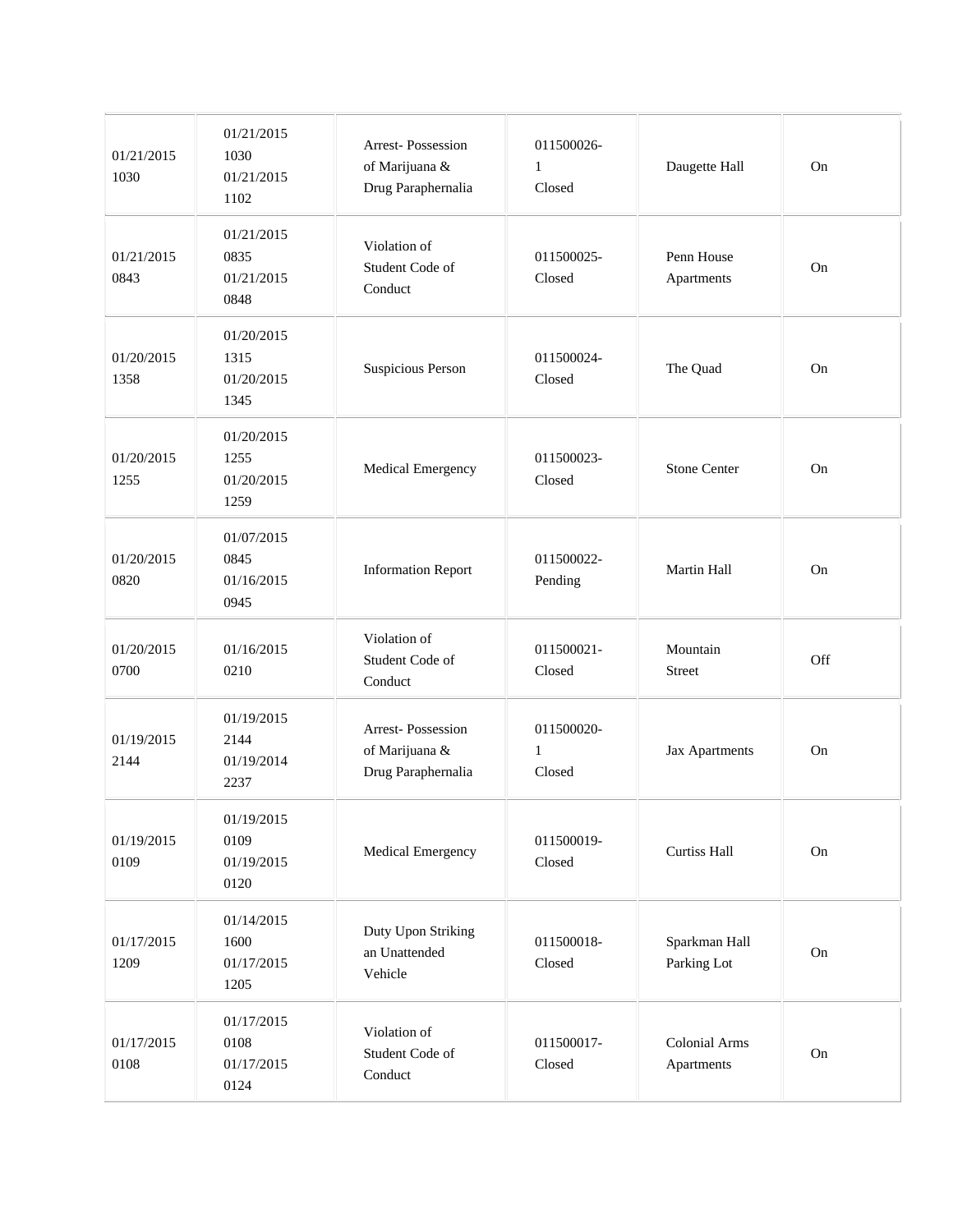| 01/16/2015<br>2203 | 01/15/2015<br>2200<br>01/15/2015<br>2234 | Medical Emergency                                    | 011500016-<br>Closed                 | Sparkman Hall                | On         |
|--------------------|------------------------------------------|------------------------------------------------------|--------------------------------------|------------------------------|------------|
| 01/15/2015<br>1216 | 01/15/2015<br>1210<br>01/15/2015<br>1240 | Medical Emergency                                    | 011500015-<br>Closed                 | Martin Hall                  | On         |
| 01/15/2015<br>0638 | 01/15/2015<br>0620<br>01/15/2015<br>0640 | Arrest-Receiving<br><b>Stolen Property</b>           | 011500014-<br>$\mathbf{1}$<br>Closed | Eagle Point II<br>Apartments | Off        |
| 01/15/2015<br>0638 | 01/15/2015<br>0620<br>01/15/2015<br>0640 | Arrest-Receiving<br><b>Stolen Property</b>           | 011500013-<br>$\mathbf{1}$<br>Closed | Eagle Point II<br>Apartments | Off        |
| 01/15/2015<br>0638 | 01/15/2015<br>0620<br>01/15/2015<br>0640 | <b>Unlawful Breaking</b><br>& Entering a<br>Vehicle  | 011500012-<br>Pending                | Eagle Point II<br>Apartments | Off        |
| 01/15/2015<br>0638 | 01/15/2015<br>0643                       | Arrest- Unlawful<br>Breaking &<br>Entering a Vehicle | 011500011-<br>$\mathbf{1}$<br>Closed | Eagle Point II<br>Apartments | Off        |
| 01/13/2015<br>1429 | 01/09/2015<br>0300<br>01/09/2015<br>1600 | Theft of Property                                    | 011500010-<br>Closed                 | Paul Carpenter<br>Village    | On         |
| 01/13/2015<br>1235 | 01/13/2015<br>1235<br>01/13/2015<br>1302 | Medical Emergency                                    | 011500009-<br>Closed                 | Jack Hopper<br>Dining Hall   | ${\rm On}$ |
| 01/13/2015<br>1055 | 01/12/2015<br>1600<br>01/13/2015<br>1100 | Theft of Property                                    | 011500008-<br>Pending                | <b>TMB</b><br>Bookstore      | On         |
| 01/12/2015<br>1522 | 01/12/2015<br>1515<br>01/12/2015<br>1533 | Medical Emergency                                    | 011500007-<br>Closed                 | <b>Bibb Graves</b>           | ${\rm On}$ |